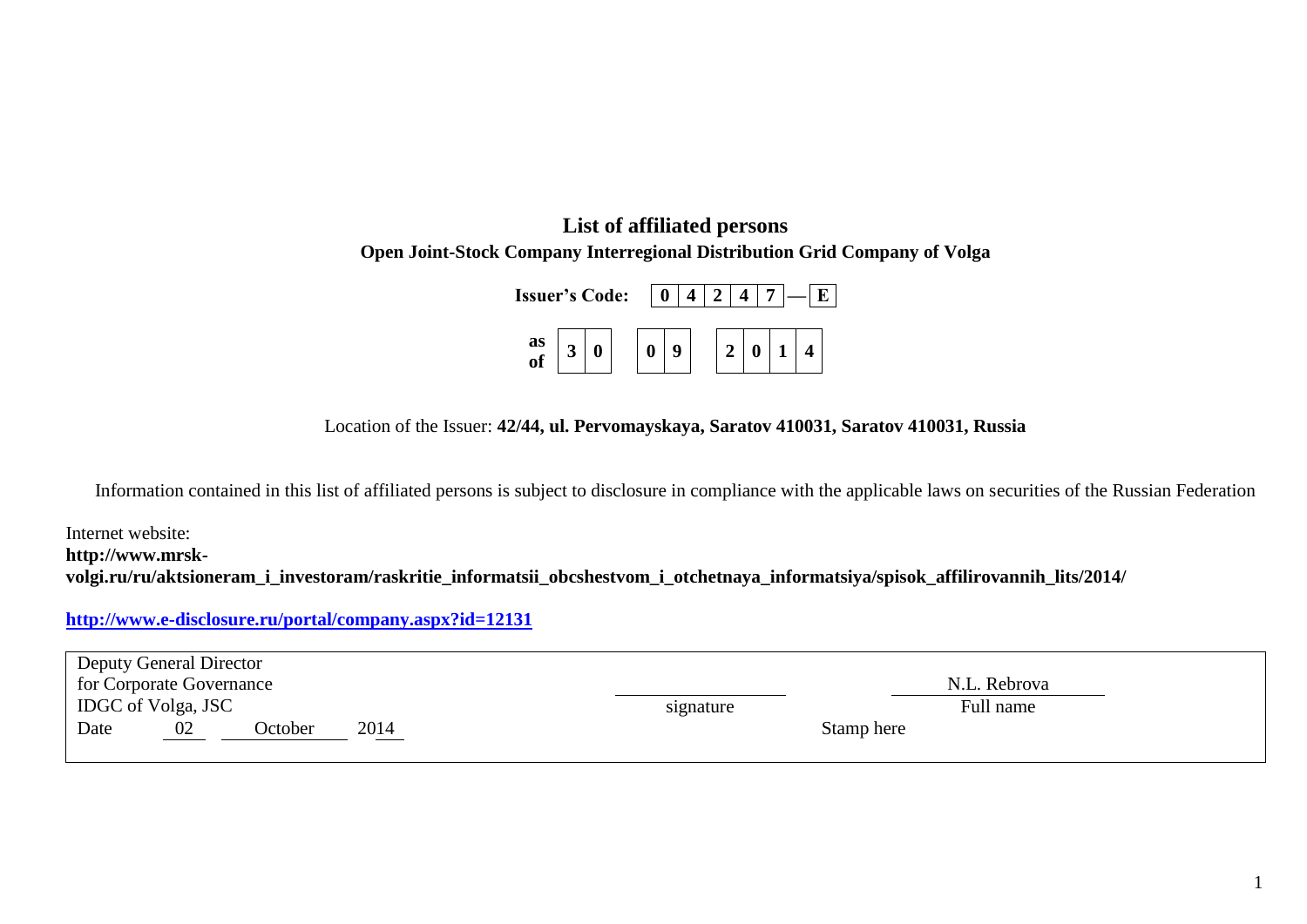| <b>Issuer's Codes</b>                                      |               |  |  |  |  |
|------------------------------------------------------------|---------------|--|--|--|--|
| INN (Taxpayer's Id. No.)                                   | 6450925977    |  |  |  |  |
| <b>OGRN</b> (Primary State)<br><b>Registration Number)</b> | 1076450006280 |  |  |  |  |

**I. Composition of affiliated persons as of 3 0 0 9 2 0 1 4**

| $\mathbf N$<br>Item<br>No. | Full business name (name of a<br>non-commercial organization) or<br>surname, name, patronymic of an<br>affiliated person | Location of a legal entity or<br>place of residence of an<br>individual (natural person)<br>(information disclosed upon<br>consent of a natural person<br>only) | Ground (grounds) by virtue<br>of which a person is<br>recognized as an affiliate                                      | Effective date<br>of a ground<br>(grounds) | Ownership<br>interest of an<br>affiliated person in<br>the authorized<br>capital of the<br>business entity, % | Percentage of<br>ordinary shares in<br>the business<br>entity held by an<br>affiliated person,<br>$\%$ |
|----------------------------|--------------------------------------------------------------------------------------------------------------------------|-----------------------------------------------------------------------------------------------------------------------------------------------------------------|-----------------------------------------------------------------------------------------------------------------------|--------------------------------------------|---------------------------------------------------------------------------------------------------------------|--------------------------------------------------------------------------------------------------------|
|                            | 2                                                                                                                        |                                                                                                                                                                 |                                                                                                                       | 5                                          | 6                                                                                                             | 7                                                                                                      |
|                            | Adler<br>Yuri Veniaminovich                                                                                              | Consent of the natural person<br>for disclosure of this<br>information has not been<br>obtained                                                                 | The person is a member of<br>the Board of Directors<br>(Supervisory Board) of the<br>Joint-Stock Company              | 23.06.2014                                 |                                                                                                               |                                                                                                        |
| 2.                         | Varvarin<br>Aleksandr Viktorovich                                                                                        | Consent of the natural person<br>for disclosure of this<br>information has not been<br>obtained                                                                 | The person is a member of<br>the Board of Directors<br>(Supervisory Board) of the<br>Joint-Stock Company              | 23.06.2014                                 |                                                                                                               |                                                                                                        |
| 3.                         | Guryanov<br>Denis Lvovich                                                                                                | Consent of the natural person<br>for disclosure of this<br>information has not been<br>obtained                                                                 | The person is $\overline{a}$ member of<br>the Board of Directors<br>(Supervisory Board) of the<br>Joint-Stock Company | 23.06.2014                                 |                                                                                                               |                                                                                                        |
| 4.                         | Kulikov<br>Denis Viktorovich                                                                                             | Consent of the natural person<br>for disclosure of this<br>information has not been<br>obtained                                                                 | The person is a member of<br>the Board of Directors<br>(Supervisory Board) of the<br>Joint-Stock Company              | 23.06.2014                                 | 0.002%                                                                                                        | 0.002%                                                                                                 |
| 5.                         | Lisavin<br>Andrey Vladimirovich                                                                                          | Consent of the natural person<br>for disclosure of this<br>information has not been<br>obtained                                                                 | The person is a member of<br>the Board of Directors<br>(Supervisory Board) of the<br>Joint-Stock Company              | 23.06.2014                                 |                                                                                                               |                                                                                                        |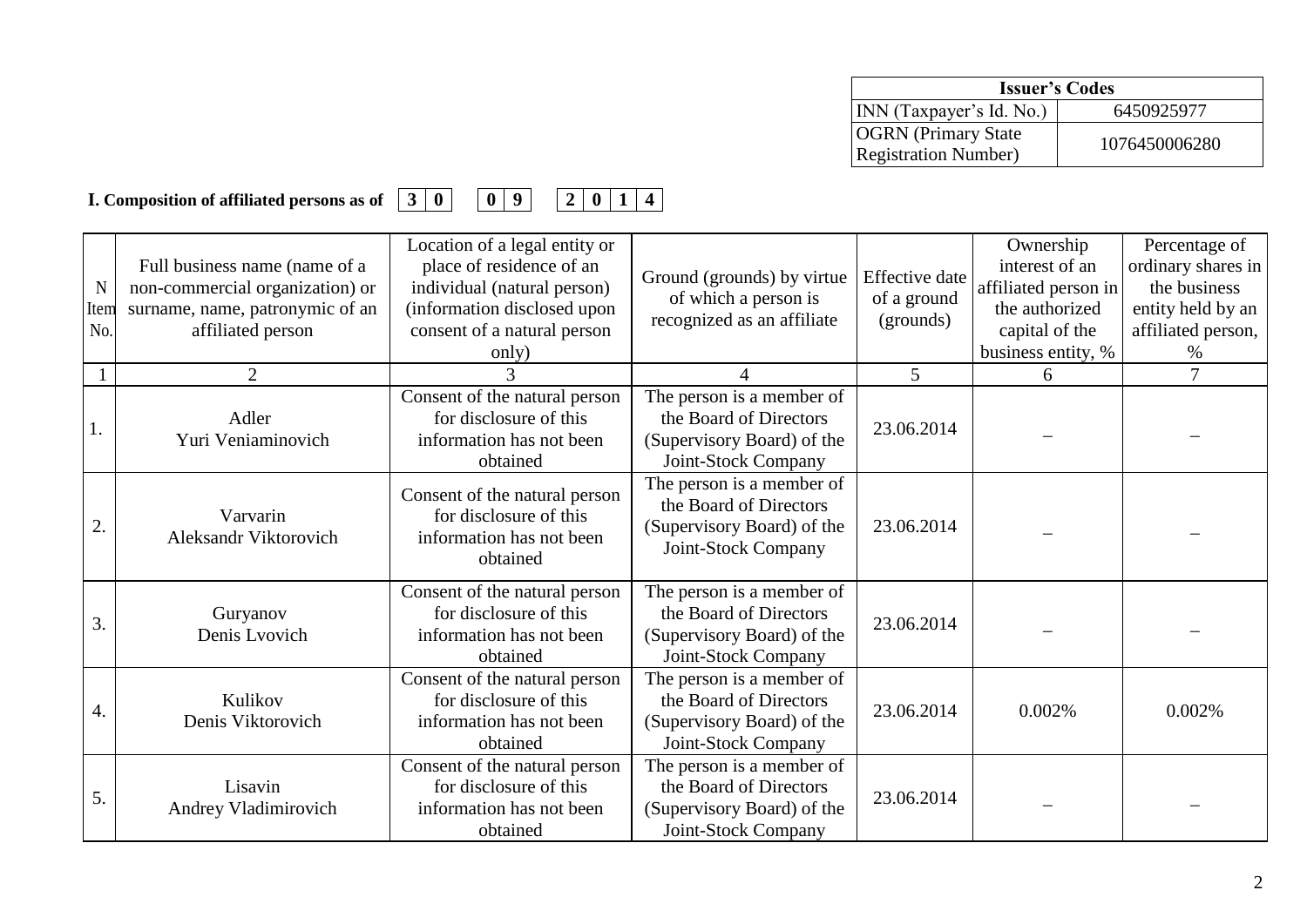| 6.  | Malkov<br>Denis Aleksandrovich                    | Consent of the natural person<br>for disclosure of this<br>information has not been<br>obtained | The person is a member of<br>the Board of Directors<br>(Supervisory Board) of the<br>Joint-Stock Company                | 23.06.2014 |  |
|-----|---------------------------------------------------|-------------------------------------------------------------------------------------------------|-------------------------------------------------------------------------------------------------------------------------|------------|--|
| 7.  | Mamin<br>Viktor Viktorovich                       | Consent of the natural person<br>for disclosure of this<br>information has not been<br>obtained | The person is a member of<br>the Board of Directors<br>(Supervisory Board) of the<br>Joint-Stock Company                | 23.06.2014 |  |
| 8.  | Pankstyanov<br>Yuri Nikolaevich                   | Consent of the natural person<br>for disclosure of this<br>information has not been<br>obtained | The person is a member of<br>the Board of Directors<br>(Supervisory Board) of the<br>Joint-Stock Company                | 23.06.2014 |  |
| 9.  | Prokhorov<br>Egor Vyacheslavovich                 | Consent of the natural person<br>for disclosure of this<br>information has not been<br>obtained | The person is a member of<br>the Board of Directors<br>(Supervisory Board) of the<br>Joint-Stock Company                | 23.06.2014 |  |
| 10. | Розенивайг<br>Rozentsvayg Aleksandr<br>Shoylovich | Consent of the natural person<br>for disclosure of this<br>information has not been<br>obtained | The person is a member of<br>the Board of Directors<br>(Supervisory Board) of the<br>Joint-Stock Company                | 23.06.2014 |  |
|     |                                                   |                                                                                                 | The person is the Sole<br>Executive Body of the Joint-<br><b>Stock Company</b>                                          | 12.12.2008 |  |
| 11. | Ryabikin<br><b>Vladimir Anatolievich</b>          | Consent of the natural person<br>for disclosure of this<br>information has not been             | The person is a member of<br>the Collegial Executive<br>Body of the Joint-Stock<br>Company<br>The person is a member of | 18.04.2008 |  |
|     |                                                   | obtained                                                                                        |                                                                                                                         | 23.06.2014 |  |
|     |                                                   |                                                                                                 | The person belongs to the<br>same group of persons as the                                                               | 12.12.2008 |  |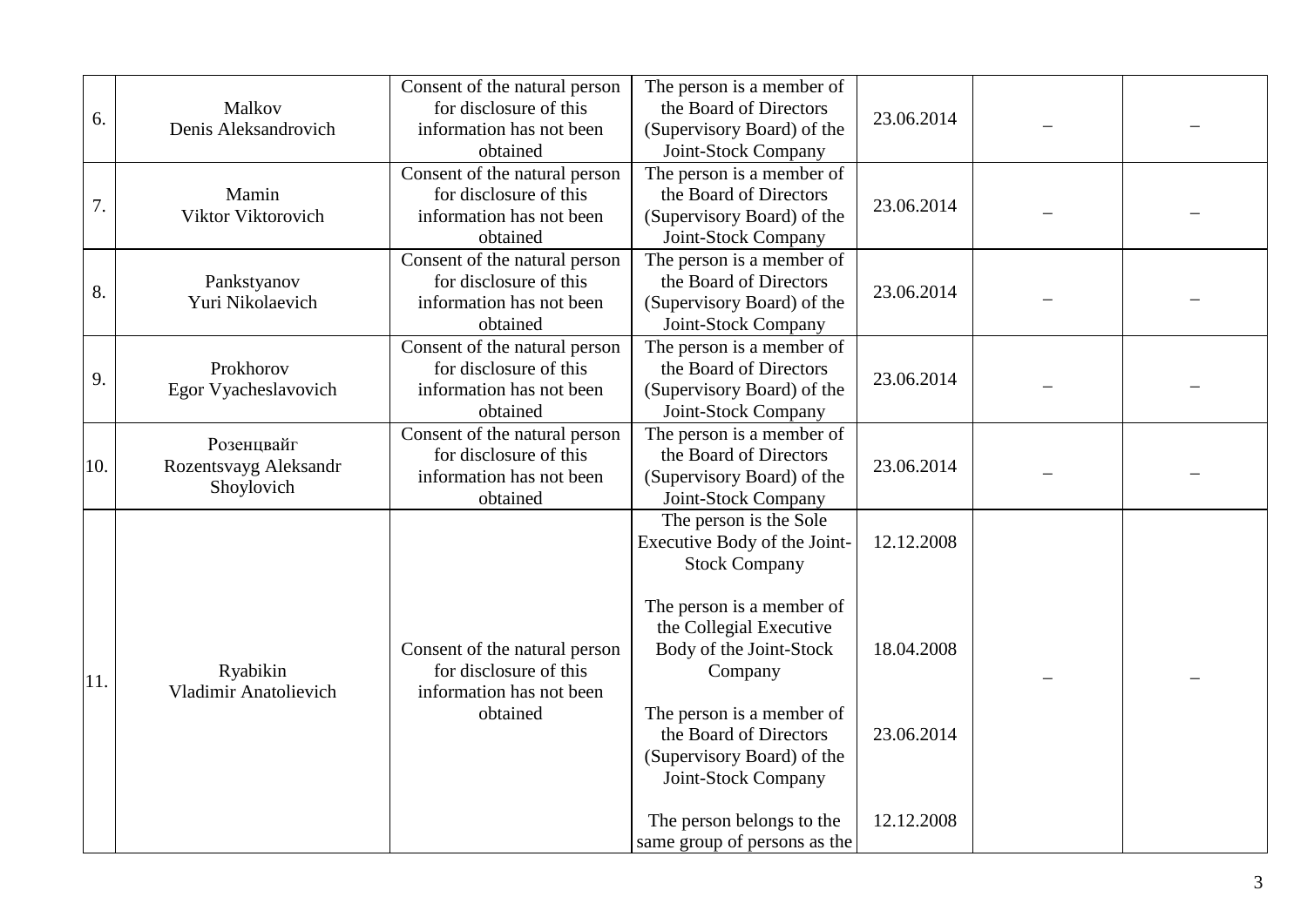|     |                                          |                                                                                                 | Joint-Stock Company                                                                        |            |            |            |
|-----|------------------------------------------|-------------------------------------------------------------------------------------------------|--------------------------------------------------------------------------------------------|------------|------------|------------|
| 12. | Zaretskiy<br>Dmitry Lvovich              | Consent of the natural person<br>for disclosure of this<br>information has not been<br>obtained | The person is a member of<br>the Collegial Executive<br>Body of the Joint-Stock<br>Company | 25.07.2012 | 0.00052%   | 0.00052%   |
| 13. | Kuliev<br>Vyacheslav Igorevich           | Consent of the natural person<br>for disclosure of this<br>information has not been<br>obtained | The person is a member of<br>the Collegial Executive<br>Body of the Joint-Stock<br>Company | 21.12.2012 |            |            |
| 14. | Pavlov<br>Oleg Grigorievich              | Consent of the natural person<br>for disclosure of this<br>information has not been<br>obtained | The person is a member of<br>the Collegial Executive<br>Body of the Joint-Stock<br>Company | 24.07.2014 |            |            |
| 15. | Ponomarev,<br><b>Vladimir Borisovich</b> | Consent of the natural person<br>for disclosure of this<br>information has not been<br>obtained | The person is a member of<br>the Collegial Executive<br>Body of the Joint-Stock<br>Company | 07.04.2009 |            |            |
| 16. | Puchkova<br>Irina Yurievna               | Consent of the natural person<br>for disclosure of this<br>information has not been<br>obtained | The person is a member of<br>the Collegial Executive<br>Body of the Joint-Stock<br>Company | 03.03.2011 |            |            |
| 17. | Rebrova<br>Natalia Leonidovna            | Consent of the natural person<br>for disclosure of this<br>information has not been<br>obtained | The person is a member of<br>the Collegial Executive<br>Body of the Joint-Stock<br>Company | 06.10.2009 | 0.0000347% | 0.0000347% |
| 18. | Tamlenova<br>Irina Alekseyevna           | Consent of the natural person<br>for disclosure of this<br>information has not been<br>obtained | The person is a member of<br>the Collegial Executive<br>Body of the Joint-Stock<br>Company | 07.04.2009 |            |            |
| 19. | Frolov<br><b>Sergey Petrovich</b>        | Consent of the natural person<br>for disclosure of this<br>information has not been<br>obtained | The person is a member of<br>the Collegial Executive<br>Body of the Joint-Stock<br>Company | 07.04.2009 |            |            |
| 20. |                                          | bld. 4, ul. Belovezhskaya,<br>Moscow 121353                                                     | The person is entitled to<br>dispose of over 20% of the                                    | 20.08.2008 | 67.626%    | 67.626%    |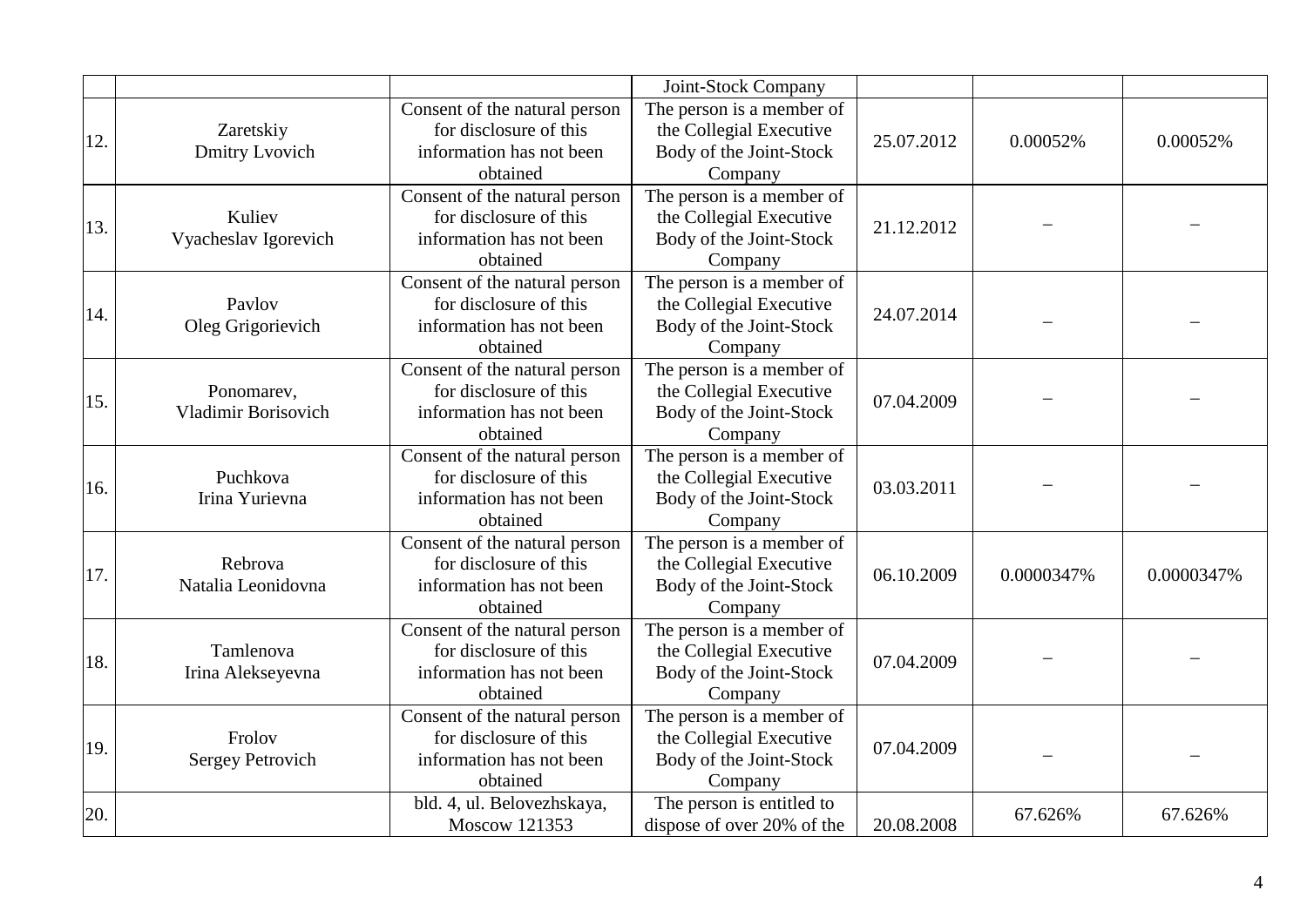|     | Open Joint-Stock Company<br>Russian Grids (Rosseti, JSC)         |                                                                      | voting shares in the<br>Company.                                                                                                                                                                                    |            |  |
|-----|------------------------------------------------------------------|----------------------------------------------------------------------|---------------------------------------------------------------------------------------------------------------------------------------------------------------------------------------------------------------------|------------|--|
|     |                                                                  |                                                                      | Over 50% of the members<br>of the Company's Board of<br>Directors have been elected<br>according to the proposal<br>made by the person                                                                              | 11.06.2013 |  |
|     |                                                                  |                                                                      | The person belongs to the<br>same group of persons as the<br>Joint-Stock Company                                                                                                                                    | 01.07.2008 |  |
| 21. | Open Joint-Stock Company<br>Social Sphere-M                      | 50, prospekt Lenina, Saransk,<br>the Republic of Mordovia,<br>430003 | The Joint-Stock Company is<br>entitled to dispose of over<br>20% of the total number of<br>votes attached to the shares<br>(stocks, contributions)<br>constituting the authorized<br>(share) capital of this person | 28.04.2008 |  |
|     |                                                                  |                                                                      | The person belongs to the<br>same group of persons as the<br>Joint-Stock Company                                                                                                                                    | 28.04.2008 |  |
| 22. | Open Joint-Stock Company<br><b>Chuvash Autotransport Company</b> | 21, ul. Promyshlennaya,<br>Novocheboksarsk, 429954                   | The Joint-Stock Company is<br>entitled to dispose of over<br>20% of the total number of<br>votes attached to the shares<br>(stocks, contributions)<br>constituting the authorized<br>(share) capital of this person | 28.04.2008 |  |
|     |                                                                  |                                                                      | The person belongs to the<br>same group of persons as the<br>Joint-Stock Company                                                                                                                                    | 28.04.2008 |  |
| 23. | Open Joint-Stock Company<br>Solnechniy Sanatorium-               | 58, ul. Turbinnaya, Orenburg,<br>460023                              | The Joint-Stock Company is<br>entitled to dispose of over                                                                                                                                                           |            |  |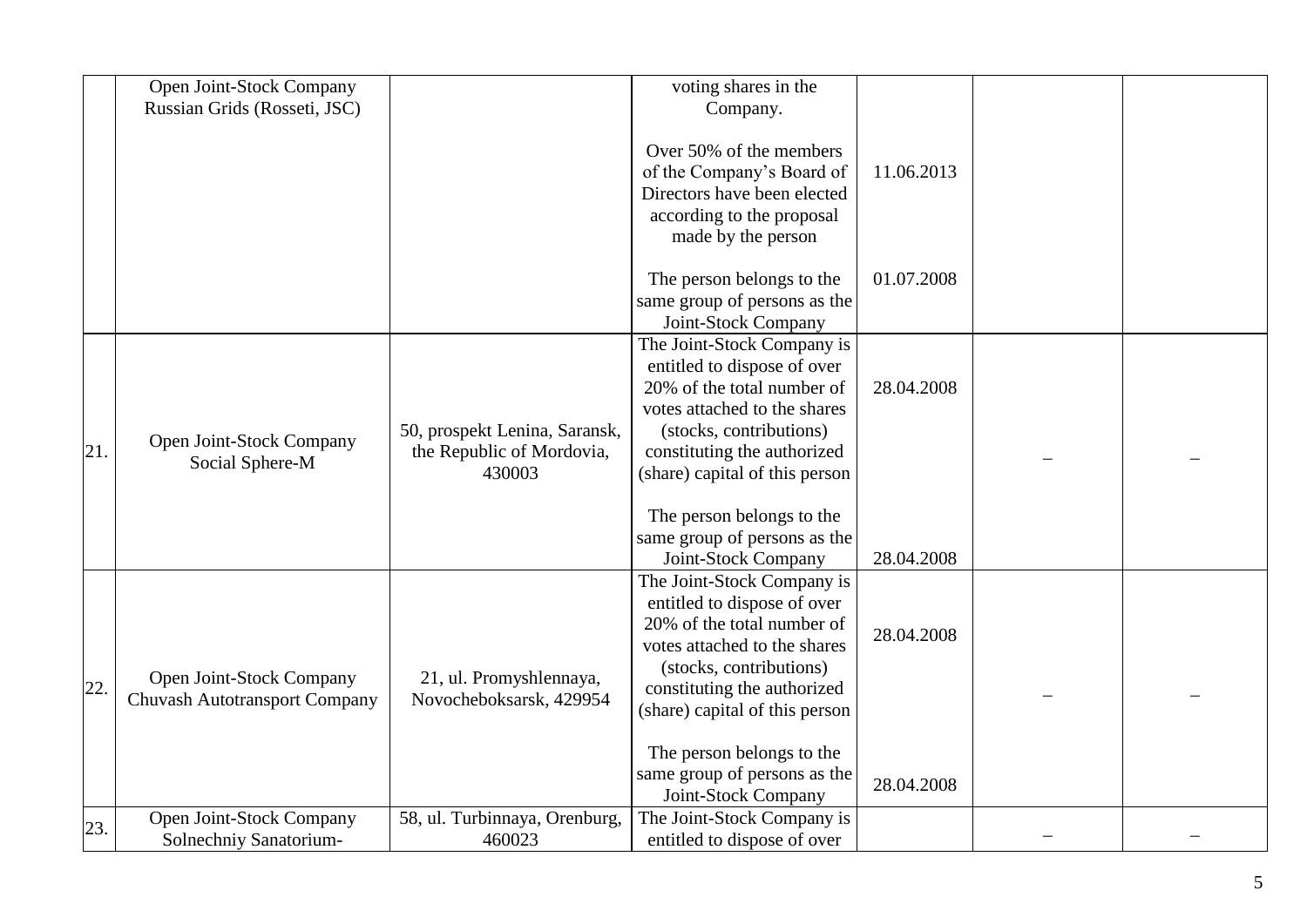|     | Preventorium                           |                               | 20% of the total number of     | 28.04.2008 |  |  |
|-----|----------------------------------------|-------------------------------|--------------------------------|------------|--|--|
|     |                                        |                               | votes attached to the shares   |            |  |  |
|     |                                        |                               | (stocks, contributions)        |            |  |  |
|     |                                        |                               | constituting the authorized    |            |  |  |
|     |                                        |                               | (share) capital of this person |            |  |  |
|     |                                        |                               |                                |            |  |  |
|     |                                        |                               | The person belongs to the      |            |  |  |
|     |                                        |                               | same group of persons as the   | 28.04.2008 |  |  |
|     |                                        |                               | Joint-Stock Company            |            |  |  |
|     |                                        |                               | The Joint-Stock Company is     |            |  |  |
|     |                                        |                               | entitled to dispose of over    | 12.01.2011 |  |  |
|     |                                        |                               | 20% of the total number of     |            |  |  |
|     | Open Joint-Stock Company               | 149A, ul. Moskovskaya,        | votes attached to the voting   |            |  |  |
| 24. |                                        | Saratov, 410012, the Russian  | shares of this legal entity    |            |  |  |
|     | <b>Energoservice of Volga</b>          | Federation                    |                                |            |  |  |
|     |                                        |                               | The person belongs to the      |            |  |  |
|     |                                        |                               | same group of persons as the   |            |  |  |
|     |                                        |                               | Joint-Stock Company            | 12.01.2011 |  |  |
|     | Open Joint -Stock Company              | bld. 4, ul. 2-Yamskaya,       | The person belongs to the      |            |  |  |
| 25. | <b>Interregional Distribution Grid</b> | Moscow 127018, Russia         | same group of persons as the   | 01.07.2008 |  |  |
|     | Company of Center                      |                               | Joint-Stock Company            |            |  |  |
|     | Open Joint -Stock Company              | 31, ul. Sobornaya, Gatchina   | The person belongs to the      |            |  |  |
| 26. | <b>Interregional Distribution Grid</b> | 188300, the Leningrad region, | same group of persons as the   | 01.07.2008 |  |  |
|     | Company of the North-West              | Russia                        | Joint-Stock Company            |            |  |  |
|     | Open Joint-Stock Company               |                               | The person belongs to the      |            |  |  |
| 27. | <b>Interregional Distribution Grid</b> | 140, ul. Mamina-Sibiryaka,    | same group of persons as the   | 01.07.2008 |  |  |
|     | Company of Urals                       | Yekaterinburg 620026          | Joint-Stock Company            |            |  |  |
|     | Open Joint-Stock Company               |                               | The person belongs to the      |            |  |  |
| 28. | <b>Interregional Distribution Grid</b> | 144a, ul. Bogarda,            | same group of persons as the   | 01.07.2008 |  |  |
|     | Company of Siberia                     | Krasnoyarsk 660021            | Joint-Stock Company            |            |  |  |
|     | Open Joint -Stock Company              | 33, ul. Rozhdestvenskaya,     |                                |            |  |  |
|     | <b>Interregional Distribution Grid</b> | Nizhniy Novgorod 603950, the  | The person belongs to the      |            |  |  |
| 29. | Company of Center and Volga            | <b>Russian Federation</b>     | same group of persons as the   | 01.07.2008 |  |  |
|     | region                                 |                               | Joint-Stock Company            |            |  |  |
|     | Open Joint-Stock Company               | 49, ul. Bolshaya Sadovaya,    | The person belongs to the      |            |  |  |
| 30. | <b>Interregional Distribution Grid</b> | Rostov-on-Don 344002          | same group of persons as the   | 01.07.2008 |  |  |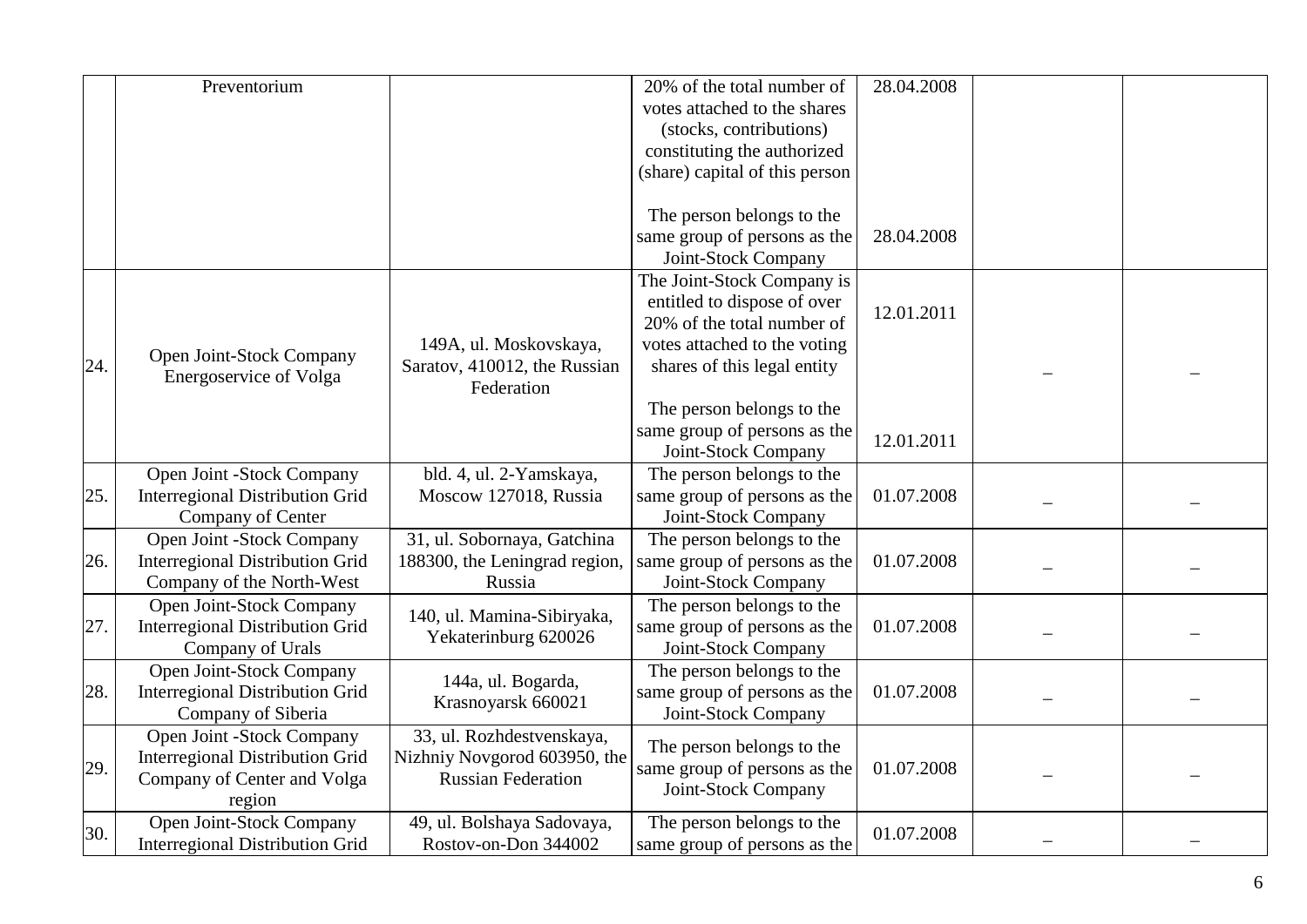|     | Company of the South                                                                                 |                                                                                                                    | Joint-Stock Company                                                              |            |  |
|-----|------------------------------------------------------------------------------------------------------|--------------------------------------------------------------------------------------------------------------------|----------------------------------------------------------------------------------|------------|--|
| 31. | Open Joint -Stock Company<br><b>Interregional Distribution Grid</b><br>Company of the North Caucasus | 18, ul. Podstantsionnaya,<br>Energetik settlement,<br>Pyatigorsk 357506, Stavropol<br>Krai                         | The person belongs to the<br>same group of persons as the<br>Joint-Stock Company | 01.07.2008 |  |
| 32. | Open Joint-Stock Company of<br>Power Industry and Electrification<br>Tyumenenergo                    | 4, ul. Universitetskaya, Surgut,<br>the Tyumen region, Khanty-<br>Mansi Autonomous Area -<br>Yugra, 628406, Russia | The person belongs to the<br>same group of persons as the<br>Joint-Stock Company | 01.07.2008 |  |
| 33. | Open Joint-Stock Company of<br>Power Industry and Electrification<br>Lenenergo                       | 1, ploshchad Konstitutsii,<br>Saint Petersburg, 196247                                                             | The person belongs to the<br>same group of persons as the<br>Joint-Stock Company | 01.07.2008 |  |
| 34. | Open Joint-Stock Company<br>Moscow United Electric Grid<br>Company                                   | bld. 2, Vtoroy Paveletsky<br>proezd 3, Moscow, 115114                                                              | The person belongs to the<br>same group of persons as the<br>Joint-Stock Company | 01.07.2008 |  |
| 35. | Open Joint-Stock Company of<br>Power Industry and Electrification<br>Yantarenergo                    | 34, ul. Teatralnaya,<br>Kaliningrad, the Russian<br>Federation                                                     | The person belongs to the<br>same group of persons as the<br>Joint-Stock Company | 01.07.2008 |  |
| 36. | Open Joint-Stock Company North-<br><b>West Energy Management</b><br>Company                          | ID code: B, bld. 2, ploshchad<br>Aleksandra Nevskogo, Saint<br>Petersburg, 191167                                  | The person belongs to the<br>same group of persons as the<br>Joint-Stock Company | 01.07.2008 |  |
| 37. | Open Joint-Stock Company<br>Dagestan Energy Retail Company                                           | 73, ul. Dakhadaeva,<br>Makhachkala, Republic of<br>Dagestan                                                        | The person belongs to the<br>same group of persons as the<br>Joint-Stock Company | 01.07.2008 |  |
| 38. | Kabardino-Balkarian Open Joint-<br><b>Stock Company of Power Industry</b><br>and Electrification     | 6, ul. Shchorsa, Nalchik, the<br>Kabardino-Balkarian Republic<br>360000                                            | The person belongs to the<br>same group of persons as the<br>Joint-Stock Company | 01.07.2008 |  |
| 39. | Open Joint-Stock Company<br>Karachayevo-Cherkesskenergo                                              | 3, ul. Osmana Kasayeva,<br>Cherkessk, Karachay-Cherkess<br>Republic                                                | The person belongs to the<br>same group of persons as the<br>Joint-Stock Company | 01.07.2008 |  |
| 40. | Open Joint-Stock Company<br>Kalmenergosbyt                                                           | 7a, ul. Lermontova, Elista<br>358000, Republic of Kalmykia                                                         | The person belongs to the<br>same group of persons as the<br>Joint-Stock Company | 01.07.2008 |  |
| 41. | Open Joint-Stock Company<br>Management of Fiber-Optic                                                | bld. 6, ul. Bolshaya Tatarskaya<br>35, Moscow 115184                                                               | The person belongs to the<br>same group of persons as the                        | 30.06.2011 |  |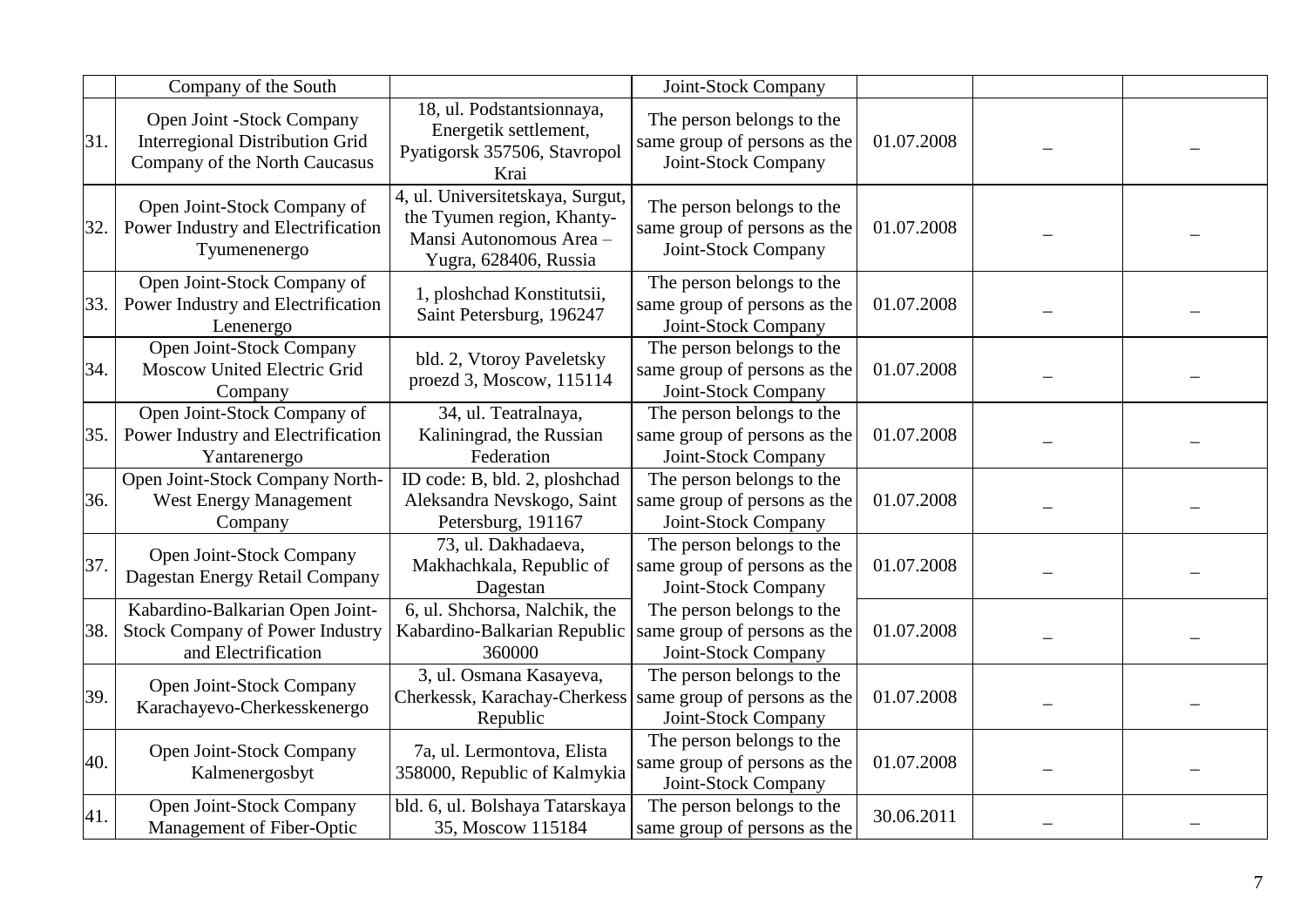|     | <b>Communication Lines at Overhead</b> |                                | Joint-Stock Company          |            |  |
|-----|----------------------------------------|--------------------------------|------------------------------|------------|--|
|     | <b>Power Transmission Lines of</b>     |                                |                              |            |  |
|     | <b>Interregional Distribution Grid</b> |                                |                              |            |  |
|     | Companies                              |                                |                              |            |  |
|     | Open Joint-Stock Company               | 111/3, Nevskiy pr, Saint       | The person belongs to the    |            |  |
| 42. | Realty of the North-West Energy        | Petersburg, 191036             | same group of persons as the | 01.07.2008 |  |
|     | <b>Engineering Center</b>              |                                | Joint-Stock Company          |            |  |
|     | Open Joint-Stock Company               | office 105, pr. Budenovskiy 2, | The person belongs to the    |            |  |
| 43. | Realty of the South Energy             | Rostov-on-Don 344002           | same group of persons as the | 01.07.2008 |  |
|     | <b>Engineering Center</b>              |                                | Joint-Stock Company          |            |  |
|     | Open Joint-Stock Company               | 56, ul. Pervomayskaya,         | The person belongs to the    |            |  |
| 44. | Realty of the Urals Energy             | Yekaterinburg 620075, the      | same group of persons as the | 01.07.2008 |  |
|     | <b>Engineering Center</b>              | <b>Russian Federation</b>      | Joint-Stock Company          |            |  |
|     | Open Joint-Stock Company               | 7, pr. Dimitrova, Novosibirsk, | The person belongs to the    |            |  |
| 45. | Realty of the Siberian Energy          | 630132, the Russian            | same group of persons as the | 01.07.2008 |  |
|     | <b>Research and Development Center</b> | Federation                     | Joint-Stock Company          |            |  |
|     | Open Joint-Stock Company               | 2/1, Semenovskaya              | The person belongs to the    |            |  |
| 46. | Nedvizhimost of                        | Naberezhnaya, Moscow,          | same group of persons as the | 01.07.2008 |  |
|     | VNIPIenergoprom                        | 105094, the Russian            | Joint-Stock Company          |            |  |
|     |                                        | Federation                     |                              |            |  |
|     | Open Joint-Stock Company               | 203B, ul. Samarskaya, Samara   | The person belongs to the    |            |  |
| 47. | Realty of the Volga Region Energy      | 443001                         | same group of persons as the | 01.07.2008 |  |
|     | <b>Engineering Center</b>              |                                | Joint-Stock Company          |            |  |
|     | Open Joint-Stock Company               | 2, Volokolamskoye Shosse,      | The person belongs to the    |            |  |
| 48. | Realty of the United Power System      | Moscow, 125933                 | same group of persons as the | 01.07.2008 |  |
|     | <b>Engineering Center</b>              |                                | Joint-Stock Company          |            |  |
|     | Open Joint-Stock Company               |                                | The person belongs to the    |            |  |
| 49. | <b>Tomsk Distribution Company</b>      | 36, pr. Kirova, Tomsk, 634041  | same group of persons as the | 01.07.2008 |  |
|     |                                        |                                | Joint-Stock Company          |            |  |
|     |                                        | 2/1, Semenovskaya              | The person belongs to the    |            |  |
| 50. | Open Joint-Stock Company               | Naberezhnaya, Moscow,          | same group of persons as the | 01.07.2008 |  |
|     | <b>VNIPIenergoprom Association</b>     | 105094, the Russian            | Joint-Stock Company          |            |  |
|     |                                        | Federation                     |                              |            |  |
| 51. | Open Joint-Stock Company               | 4/1, Tretiy Avtozavodskiy      | The person belongs to the    | 01.07.2008 |  |
|     | Special Design Bureau of Heat          | Proezd, Moscow, the Russian    | same group of persons as the |            |  |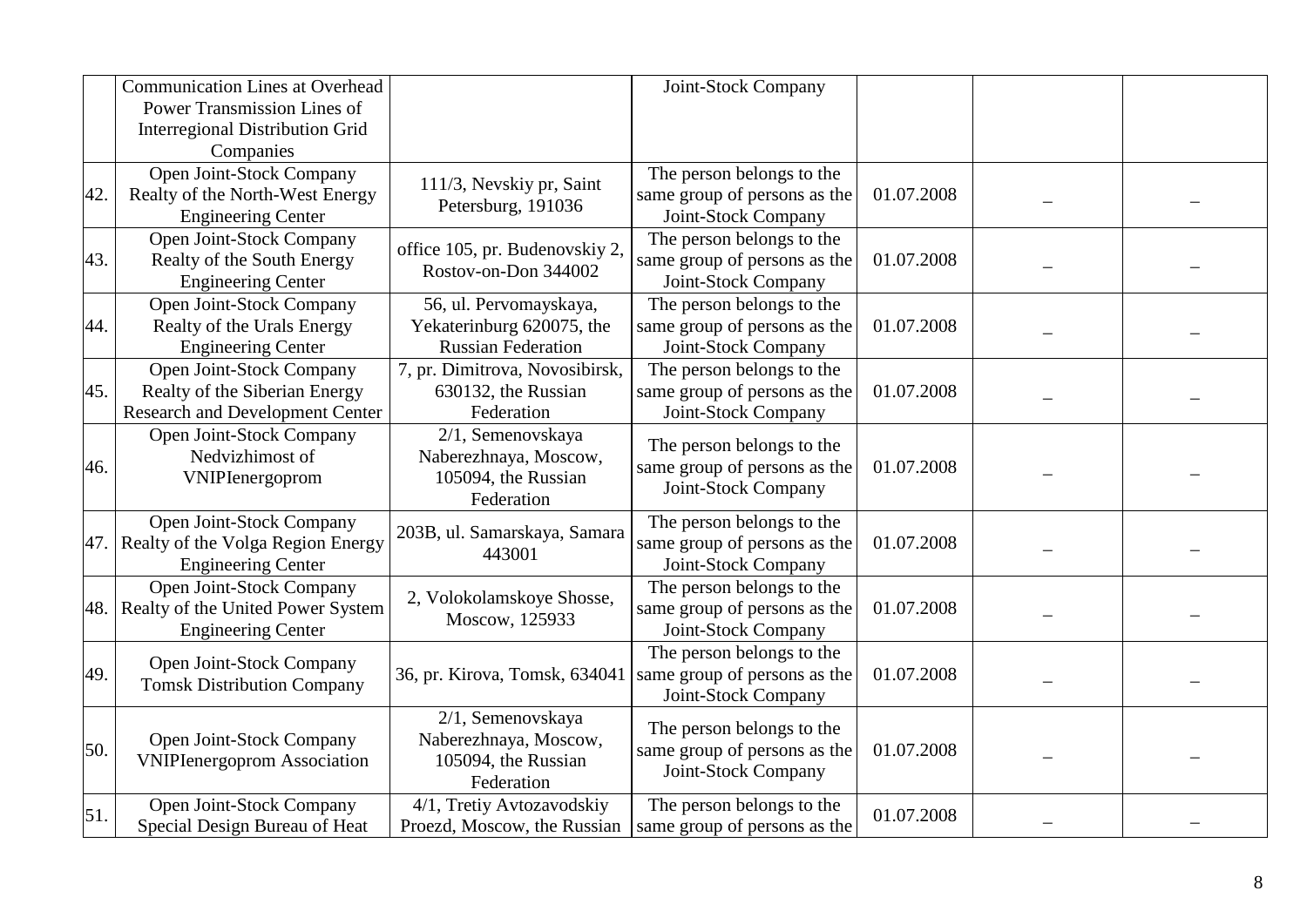|     | Power Engineering Equipment VTI                                                      | Federation                                                                                                       | Joint-Stock Company                                                              |            |  |
|-----|--------------------------------------------------------------------------------------|------------------------------------------------------------------------------------------------------------------|----------------------------------------------------------------------------------|------------|--|
| 52. | Open Joint-Stock Company<br>Tyvaenergosbyt                                           | 2a, ul. Zavodskaya, Kyzyl, the<br>Republic of Tyva, 667010, the<br><b>Russian Federation</b>                     | The person belongs to the<br>same group of persons as the<br>Joint-Stock Company | 01.07.2008 |  |
| 53. | Open Joint-Stock Company of<br>Power Industry and Electrification<br>Ingushenergo    | 8a, ul. Chechenskaya, Nazran,<br>386101, Republic of<br>Ingooshetia                                              | The person belongs to the<br>same group of persons as the<br>Joint-Stock Company | 01.07.2008 |  |
| 54. | Open Joint-Stock Company of<br>Power Industry and Electrification<br>of Kuban        | 2, ul. Stavropolskaya,<br>Krasnodar 350033                                                                       | The person belongs to the<br>same group of persons as the<br>Joint-Stock Company | 01.07.2008 |  |
| 55. | Open Joint-Stock Company of<br>Power Industry and Electrification<br>Sevkavkazenergo | 19, ul. Tamaeva, Vladikavkaz,<br>the Republic of North Ossetia<br>-Alania, 362000                                | The person belongs to the<br>same group of persons as the<br>Joint-Stock Company | 01.07.2008 |  |
| 56. | Open Joint-Stock Company<br>Nurenergo                                                | 6, Staropromyslovskoye<br>Shosse, Grozny, the Chechen<br>Republic, 364051                                        | The person belongs to the<br>same group of persons as the<br>Joint-Stock Company | 01.07.2008 |  |
| 57. | Open Joint-Stock Company<br>Chechenenergo                                            | 6, Staropromyslovskoye<br>Shosse, Grozny, the Chechen<br>Republic, 364051                                        | The person belongs to the<br>same group of persons as the<br>Joint-Stock Company | 01.07.2008 |  |
| 58. | Open Joint-Stock Company<br>Energetik                                                | 1, ul. Sanatornaya, Industrial<br>Community Novaya Lyada,<br>the Tambov region, 392515                           | The person belongs to the<br>same group of persons as the<br>Joint-Stock Company | 01.07.2008 |  |
| 59. | Open Joint-Stock Company<br>Pskovenergoagent                                         | 32, ul. Staro-Tekstilnaya,<br>Pskov 180006, the Russian<br>Federation                                            | The person belongs to the<br>same group of persons as the<br>Joint-Stock Company | 01.07.2008 |  |
| 60. | Open Joint-Stock Company<br>Pskovenergosbyt                                          | 24, ul. Zavodskaya, Pskov<br>180000                                                                              | The person belongs to the<br>same group of persons as the<br>Joint-Stock Company | 01.07.2008 |  |
| 61. | Open Joint-Stock Company<br>Lesnaya Skazka                                           | Syargilakhta village, the<br>Pryazhinskiy district, the<br>Republic of Karelia, the<br><b>Russian Federation</b> | The person belongs to the<br>same group of persons as the<br>Joint-Stock Company | 01.07.2008 |  |
| 62. | Open Joint-Stock Company<br>Yekaterinburg Electric Grid                              | 1, ul. Borisa Yeltsina,<br>Yekaterinburg 620014, the                                                             | The person belongs to the<br>same group of persons as the                        | 01.07.2008 |  |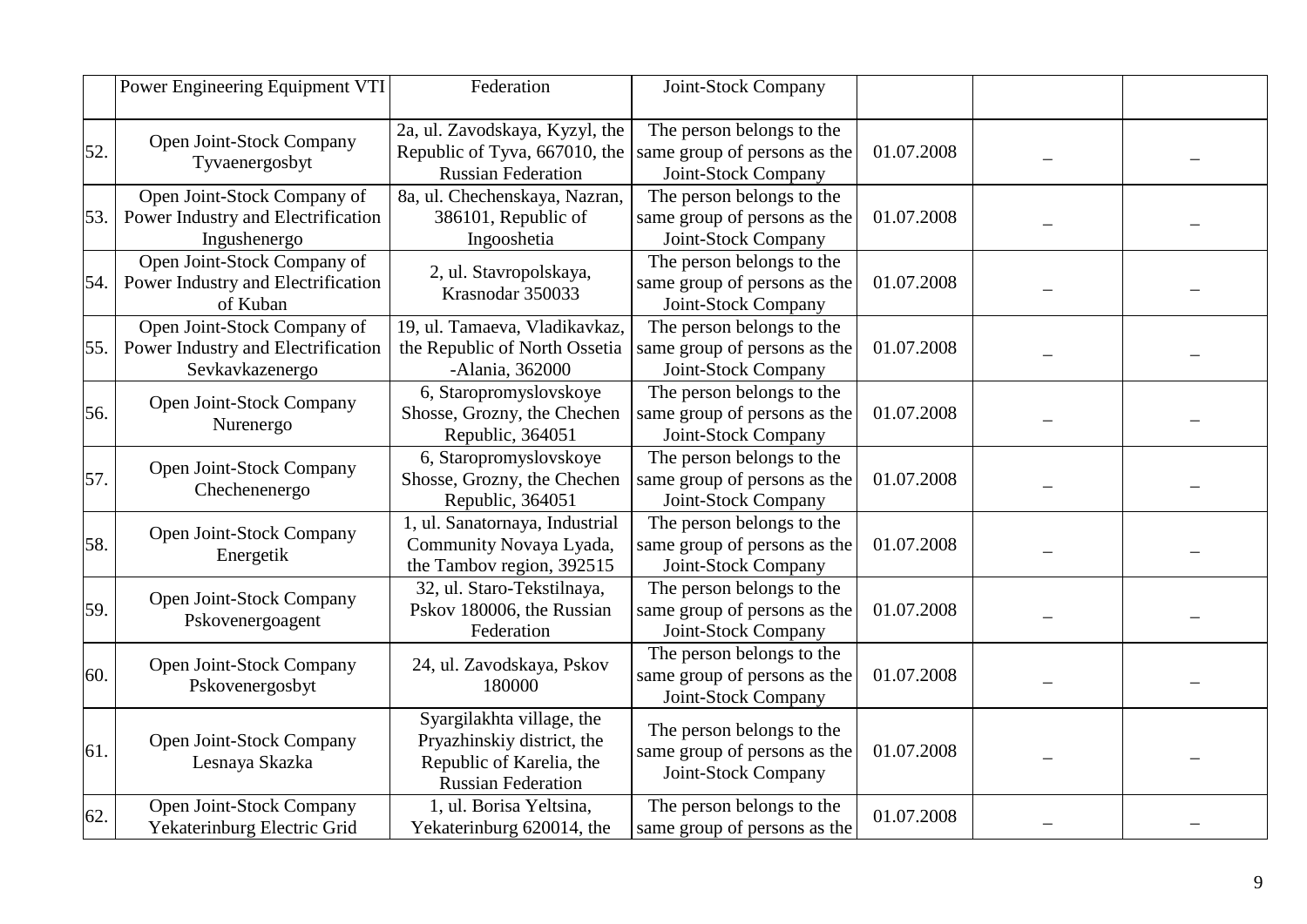|     | Company                                                                                   | <b>Russian Federation</b>                                                                                            | Joint-Stock Company                                                              |            |  |
|-----|-------------------------------------------------------------------------------------------|----------------------------------------------------------------------------------------------------------------------|----------------------------------------------------------------------------------|------------|--|
| 63. | Open Joint-Stock Company<br>Sotssphera                                                    | Recreation camp named after<br>Strelnikov, Chernoluchye<br>settlement, the Omsk district,<br>the Omsk region, 644518 | The person belongs to the<br>same group of persons as the<br>Joint-Stock Company | 01.07.2008 |  |
| 64. | Open Joint-Stock Company<br>Sibirsetremont                                                | 17, ul. Stantsionnaya,<br>Kemerovo 650021, the<br>Kemerovo region                                                    | The person belongs to the<br>same group of persons as the<br>Joint-Stock Company | 01.07.2008 |  |
| 65. | Open Joint-Stock Company<br>Tyvaenergo                                                    | 4, ul. Rabochaya, Kyzyl, the<br>Republic of Tyva, 667001, the<br><b>Russian Federation</b>                           | The person belongs to the<br>same group of persons as the<br>Joint-Stock Company | 01.07.2008 |  |
| 66. | <b>Closed Joint-Stock Company</b><br><b>SVET</b>                                          | 8, ul. Lunacharskogo, Bor<br>$606440$ , the Nizhniy Novgorod same group of persons as the<br>region                  | The person belongs to the<br>Joint-Stock Company                                 | 01.07.2008 |  |
| 67. | Open Joint-Stock Company<br>Berendeyevskoye                                               | Berendeevka settlement,<br>Lyskovsky district, the Nizhny<br>Novgorod region, 606241                                 | The person belongs to the<br>same group of persons as the<br>Joint-Stock Company | 01.07.2008 |  |
| 68. | Open Joint-Stock Company<br>Avtotransportnoye Khozyaistvo<br>(Motor Transport Facilities) | 50, ul. Yuzhnaya, Orichi<br>settlement, the Orichi district,<br>the Kirov region, the Russian<br>Federation          | The person belongs to the<br>same group of persons as the<br>Joint-Stock Company | 01.07.2008 |  |
| 69. | Open Joint-Stock Company<br>Energetik Sanatorium-<br>Preventorium                         | 10, ul. Aviatsionnaya, Izhevsk<br>426009, the Udmurtian<br>Republic, the Russian<br>Federation                       | The person belongs to the<br>same group of persons as the<br>Joint-Stock Company | 01.07.2008 |  |
| 70. | Open Joint-Stock Company<br>Kaliningrad Generating Company                                | 10a, Pravaya Naberezhnaya,<br>Kaliningrad, the Russian<br>Federation                                                 | The person belongs to the<br>same group of persons as the<br>Joint-Stock Company | 01.07.2008 |  |
| 71. | Open Joint-Stock Company<br>Yantarenergosbyt                                              | 10, ul. Darvina, Kaliningrad                                                                                         | The person belongs to the<br>same group of persons as the<br>Joint-Stock Company | 01.07.2008 |  |
| 72. | Open Joint-Stock Company<br>Volgogradsetremont                                            | 1a, ul. Granovitnaya,<br>Volgograd 400066                                                                            | The person belongs to the<br>same group of persons as the<br>Joint-Stock Company | 01.07.2008 |  |
| 73. | Open Joint-Stock Company                                                                  | 3, ul. Shkolnaya, stanitsa                                                                                           | The person belongs to the                                                        | 01.07.2008 |  |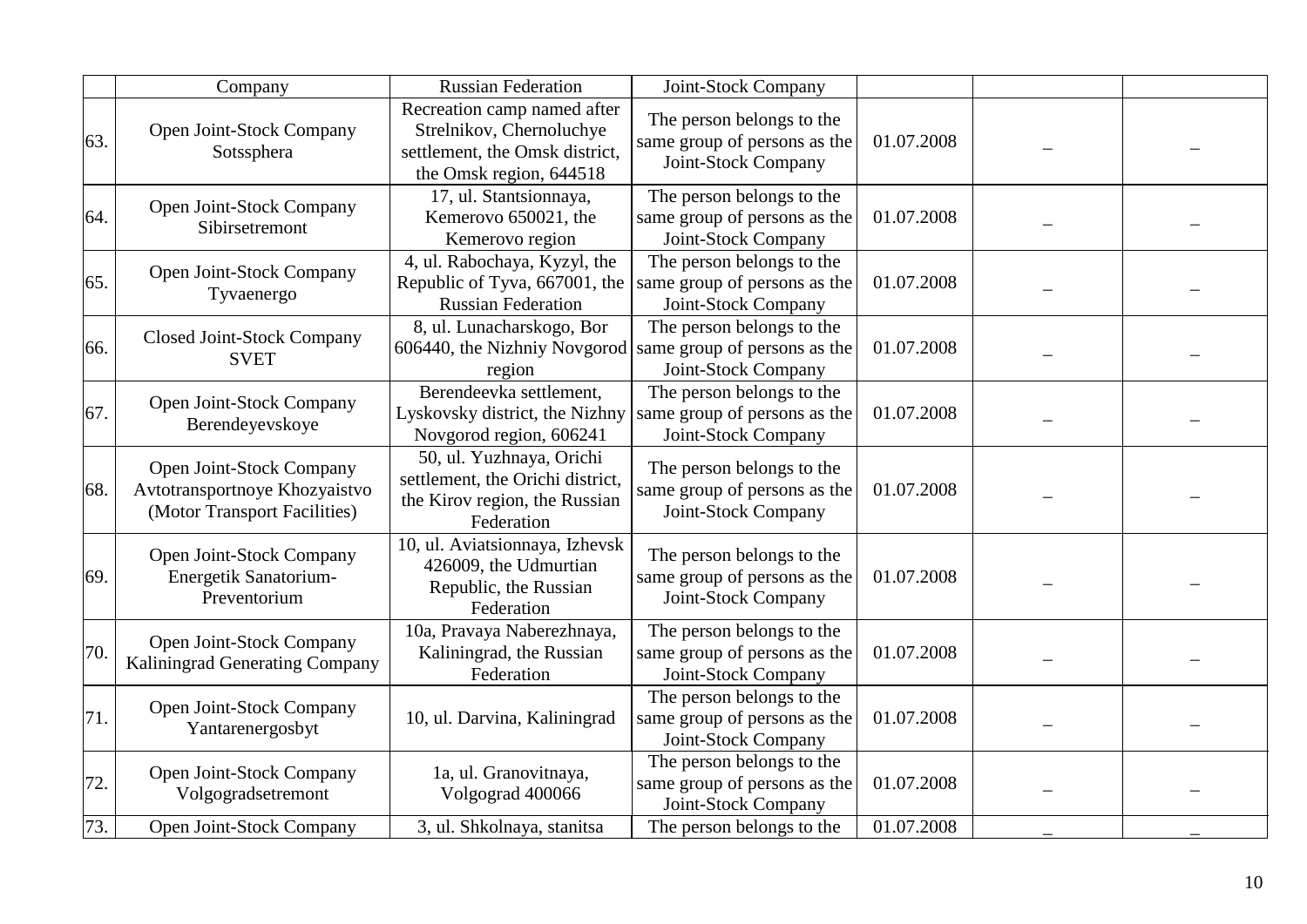|     | <b>Energetik Recreation Camp</b>                                                | Shepsi, the Tuapse district,<br>Krasnodar Krai, 352818                                                        | same group of persons as the<br>Joint-Stock Company                              |            |  |
|-----|---------------------------------------------------------------------------------|---------------------------------------------------------------------------------------------------------------|----------------------------------------------------------------------------------|------------|--|
| 74. | Open Joint-Stock Company<br>Sokolovskoye Agricultural<br>Enterprise             | 32, ul. Kurskaya, Sokolovo-<br>Kundryuchenskiy settlement,<br>Novoshakhtinsk-10, the<br>Rostov region, Russia | The person belongs to the<br>same group of persons as the<br>Joint-Stock Company | 01.07.2008 |  |
| 75. | Open Joint-Stock Company<br>Agricultural Enterprise named after<br>A.A. Grechko | 21, ul. Teatralnaya,<br>Kuybyshevo settlement, the<br>Kuybyshevo district, the<br>Rostov region, Russia       | The person belongs to the<br>same group of persons as the<br>Joint-Stock Company | 01.07.2008 |  |
| 76. | <b>Closed Joint-Stock Company</b><br>Lenenergospetsremont                       | $\overline{bld.}43$ (ID code "A"), 12<br>Liniya, Vasilievskiy Ostrov,<br>Saint Petersburg, 191180             | The person belongs to the<br>same group of persons as the<br>Joint-Stock Company | 01.07.2008 |  |
| 77. | Open Joint-Stock Company<br>Moskabelsetmontazh                                  | 17, ul. Yuzhnoportovaya,<br><b>Moscow 115088</b>                                                              | The person belongs to the<br>same group of persons as the<br>Joint-Stock Company | 01.07.2008 |  |
| 78. | Open Joint-Stock Company<br>Moskabelenergoremont                                | 7B, ul. Reutovskaya, Moscow<br>111539                                                                         | The person belongs to the<br>same group of persons as the<br>Joint-Stock Company | 01.07.2008 |  |
| 79. | Open Joint-Stock Company<br><b>Electrical Equipment Repairs Plant</b>           | 4a, Starokashirskoye Shosse,<br>Moscow, 152201                                                                | The person belongs to the<br>same group of persons as the<br>Joint-Stock Company | 01.07.2008 |  |
| 80. | Open Joint-Stock Company<br><b>Energetik Vacation Hotel</b>                     | 4, ul. Pionerskaya,<br>Divnomorskoye settlement,<br>Gelendzhik, Krasnodar Krai,<br>353490                     | The person belongs to the<br>same group of persons as the<br>Joint-Stock Company | 01.07.2008 |  |
| 81. | Open Joint-Stock Company<br>Plamya Recreation Complex                           | 2, Novomikhailovskiy<br>settlement, the Tuapse district,<br>Krasnodar Krai, 352856                            | The person belongs to the<br>same group of persons as the<br>Joint-Stock Company | 01.07.2008 |  |
| 82. | <b>Closed Joint-Stock Company</b><br>Tsarskoselskaya Power Company              | 5, ul. Glinki, Pushkin, Saint<br>Petersburg 196600                                                            | The person belongs to the<br>same group of persons as the<br>Joint-Stock Company | 01.07.2008 |  |
| 83. | Open Joint-Stock Company<br>Yekaterinburgenergosbyt                             | 48, ul. Surikova,<br>Yekaterinburg 620144                                                                     | The person belongs to the<br>same group of persons as the                        | 01.07.2008 |  |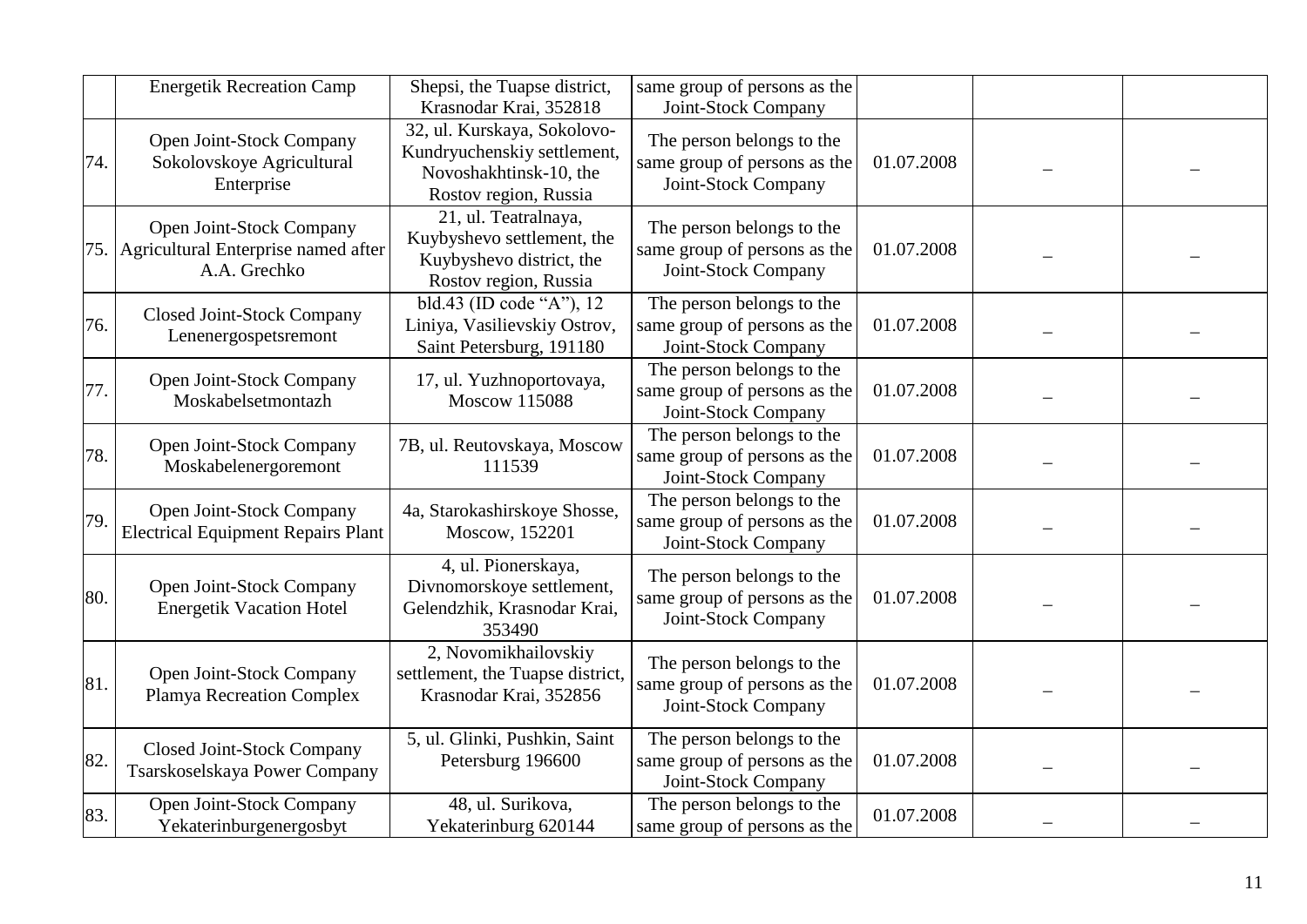|     |                                                                                                                                            |                                                                                    | Joint-Stock Company                                                              |            |  |
|-----|--------------------------------------------------------------------------------------------------------------------------------------------|------------------------------------------------------------------------------------|----------------------------------------------------------------------------------|------------|--|
| 84. | <b>Closed Joint-Stock Company</b><br>Kurortenergo                                                                                          | 16, ul. Kommunarov,<br>Sestroretsk, Saint Petersburg,<br>197706                    | The person belongs to the<br>same group of persons as the<br>Joint-Stock Company | 01.07.2008 |  |
| 85. | Open Joint-Stock Company<br>Energotsentr                                                                                                   | 65, ul. Kirova, Podolsk, the<br>Moscow region, 142117                              | The person belongs to the<br>same group of persons as the<br>Joint-Stock Company | 01.07.2008 |  |
| 86. | Open Joint-Stock Company<br>Yaroslavl Electric Grid Company                                                                                | 26, ul. Blyukhera, Yaroslavl<br>150042                                             | The person belongs to the<br>same group of persons as the<br>Joint-Stock Company | 30.12.2009 |  |
| 87. | <b>Limited Liability Company</b><br><b>Elektroservice Company</b>                                                                          | 39V, Sibirskiy Trakt,<br>Yekaterinburg, 620100                                     | The person belongs to the<br>same group of persons as the<br>Joint-Stock Company | 30.12.2009 |  |
| 88. | Open Joint-Stock Company<br>Dagenergoset                                                                                                   | 73a, ul. Dakhadaeva,<br>Makhachkala, 367020, the<br>Republic of Dagestan           | The person belongs to the<br>same group of persons as the<br>Joint-Stock Company | 31.03.2010 |  |
| 89. | <b>Limited Liability Company</b><br>Uralenergotrans                                                                                        | 140, ul. Mamina-Sibiryaka,<br>Yekaterinburg 620026                                 | The person belongs to the<br>same group of persons as the<br>Joint-Stock Company | 30.09.2010 |  |
| 90. | Open Joint-Stock Company<br>Yaroslavl City Electric Grid                                                                                   | 37, ul. Chaykovskogo,<br>Yaroslavl 150000                                          | The person belongs to the<br>same group of persons as the<br>Joint-Stock Company | 30.09.2010 |  |
| 91. | Open Joint-Stock Company<br>Scientific and Research<br><b>Engineering Center of</b><br><b>Interregional Distribution Grid</b><br>Companies | 6, ul. Chaplygina, Moscow<br>105062, the Russian<br>Federation                     | The person belongs to the<br>same group of persons as the<br>Joint-Stock Company | 30.09.2010 |  |
| 92. | Open Joint-Stock Company<br>Energoservice of the South                                                                                     | 49, ul. Bolshaya Sadovaya,<br>Rostov-on-Don 344002                                 | The person belongs to the<br>same group of persons as the<br>Joint-Stock Company | 31.12.2010 |  |
| 93. | Open Joint-Stock Company<br><b>Interregional Energoservice</b><br>Company<br><b>Energy Efficient Technologies</b>                          | 6, ul. Proviantskaya, Nizhny<br>Novgorod, 603155, the<br><b>Russian Federation</b> | The person belongs to the<br>same group of persons as the<br>Joint-Stock Company | 31.12.2010 |  |
| 94. | Open Joint-Stock Company                                                                                                                   | 33, ul. 50 Let NLMK, Lipetsk,                                                      | The person belongs to the                                                        | 31.03.2011 |  |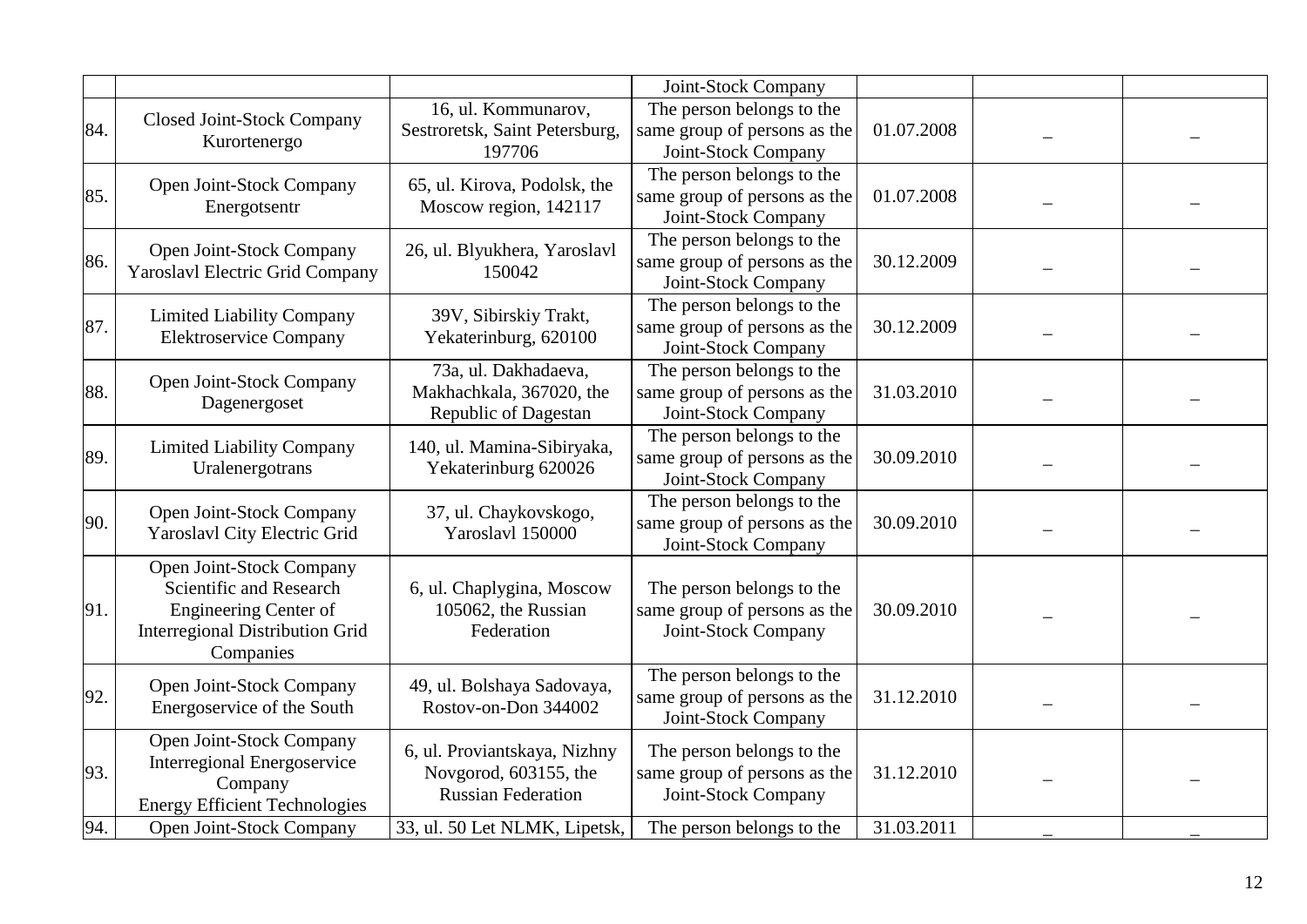|     | <b>Energoservice Company</b>                                                        | 398001                                                                                                             | same group of persons as the<br>Joint-Stock Company                              |            |  |
|-----|-------------------------------------------------------------------------------------|--------------------------------------------------------------------------------------------------------------------|----------------------------------------------------------------------------------|------------|--|
| 95. | Open Joint-Stock Company<br>Energoservice of Kuban                                  | 47, ul. Novorossiyskaya,<br>Krasnodar 350080                                                                       | The person belongs to the<br>same group of persons as the<br>Joint-Stock Company | 31.03.2011 |  |
| 96. | Open Joint-Stock Company<br>Yantarenergoservice                                     | 83, ul. Krasnoselskaya,<br>Kaliningrad, 236010                                                                     | The person belongs to the<br>same group of persons as the<br>Joint-Stock Company | 31.03.2011 |  |
| 97. | Open Joint-Stock Company<br><b>Energoservice Company of Urals</b>                   | 19, ul. Chaykovskogo,<br>Yekaterinburg, 620142, the<br><b>Russian Federation</b>                                   | The person belongs to the<br>same group of persons as the<br>Joint-Stock Company | 31.03.2011 |  |
| 98. | Open Joint-Stock Company<br>Energoservice of the North-West                         | 31, ul. Sobornaya, Gatchina<br>188300, the Leningrad region                                                        | The person belongs to the<br>same group of persons as the<br>Joint-Stock Company | 31.03.2011 |  |
| 99. | Open Joint-Stock Company<br>Energoservice Company of<br>Tyumenenergo                | 4, ul. Universitetskaya, Surgut,<br>the Tyumen region, Khanty-<br>Mansi Autonomous Area -<br>Yugra, 628406, Russia | The person belongs to the<br>same group of persons as the<br>Joint-Stock Company | 31.03.2011 |  |
| 00. | Open Joint-Stock Company<br>Energoservice                                           | 18, ul. Podstantsionnaya,<br>Energetik settlement,<br>Pyatigorsk 357506, Stavropol<br>Krai                         | The person belongs to the<br>same group of persons as the<br>Joint-Stock Company | 31.03.2011 |  |
| 01. | Open Joint-Stock Company<br>Energoservice Company of Siberia                        | bld. 1, ul. Vzletnaya 5,<br>Krasnoyarsk 660135                                                                     | The person belongs to the<br>same group of persons as the<br>Joint-Stock Company | 31.03.2011 |  |
| 02. | <b>Closed Joint-Stock Company</b><br>Center of Innovations and Energy<br>Efficiency | 26, ul. Blyukhera, Yaroslavl<br>150042                                                                             | The person belongs to the<br>same group of persons as the<br>Joint-Stock Company | 30.09.2011 |  |
| 03. | Open Joint-Stock Company<br><b>Energoservice Company</b><br>Lenenergo               | bld. 60-62 (ID code "A"),<br>Sinopskaya naberezhnaya,<br>Saint Petersburg, 191124                                  | The person belongs to the<br>same group of persons as the<br>Joint-Stock Company | 30.03.2012 |  |
| 04. | <b>Limited Liability Company</b><br><b>ERDF Vostok</b>                              | 1, Vtoroy Syromyatnicheskiy<br>pereulok, Moscow 105120                                                             | The person belongs to the<br>same group of persons as<br>the Joint-Stock Company | 31.03.2014 |  |
| 05. | <b>Limited Liability Company</b>                                                    | 18, ul. 295 Strelkovoy Divizii,                                                                                    | The person belongs to the                                                        | 30.06.2012 |  |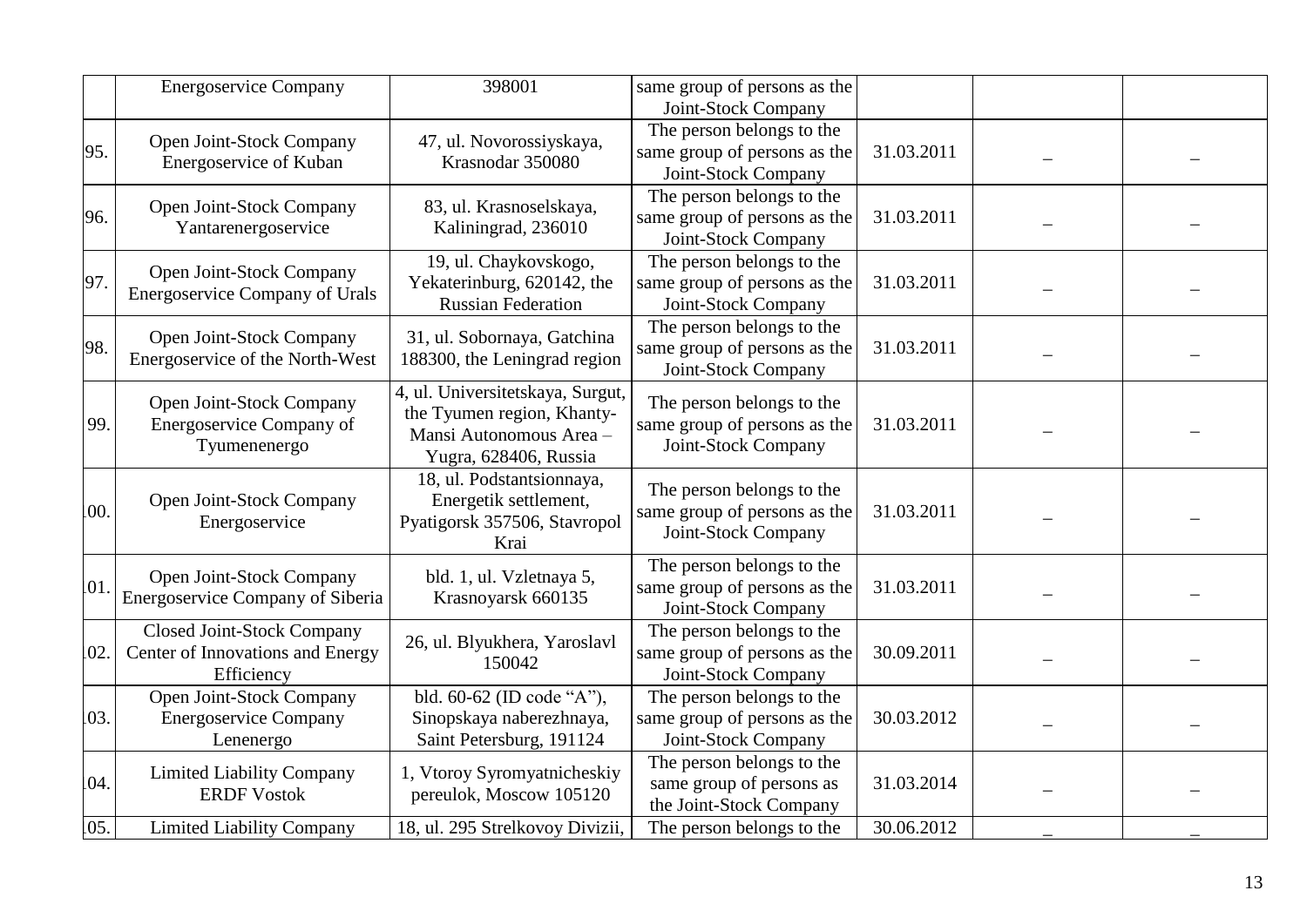|     | Yurenergokonsalt                                                                                                                            | Pyatigorsk 357506, Stavropol<br>Krai                              | same group of persons as the<br>Joint-Stock Company                              |            |  |
|-----|---------------------------------------------------------------------------------------------------------------------------------------------|-------------------------------------------------------------------|----------------------------------------------------------------------------------|------------|--|
| 06. | Open Joint-Stock Company<br>Federal Grid Company of the<br><b>Unified Energy System</b>                                                     | 5A, ul. Akademika<br>Chelomeya, Moscow, 117630                    | The person belongs to the<br>same group of persons as the<br>Joint-Stock Company | 30.09.2012 |  |
| 07  | Open Joint-Stock Company<br><b>Moscow Telecommunications</b><br><b>Center of Energy Systems</b>                                             | 5A, ul. Akademika<br>Chelomeya, Moscow, 117630                    | The person belongs to the<br>same group of persons as the<br>Joint-Stock Company | 30.09.2012 |  |
| 08. | Open Joint-Stock Company<br>Scientific and Research<br><b>Engineering Center of</b><br><b>Interregional Distribution Grid</b><br>Companies  | bld. 3, Kashirskoye Shosse 22,<br><b>Moscow 115201</b>            | The person belongs to the<br>same group of persons as the<br>Joint-Stock Company | 30.09.2012 |  |
| 09. | Open Joint-Stock Company<br>Principle Electricity Transmission<br>Service Company of the Unified<br><b>National Electrical Network</b>      | 1, ul. Tkatskaya, Moscow<br>105318                                | The person belongs to the<br>same group of persons as the<br>Joint-Stock Company | 30.09.2012 |  |
| 10. | Open Joint-Stock Company<br><b>Specialized Electricity</b><br>Transmission Service Company of<br>the Unified National Electrical<br>Network | bld. 1, ul. Parkovaya 1,<br>Noginsk, the Moscow region,<br>142408 | The person belongs to the<br>same group of persons as the<br>Joint-Stock Company | 30.09.2012 |  |
| 11. | Open Joint-Stock Company<br><b>Engineering and Construction</b><br>Management Centre of the Unified<br><b>National Electrical Network</b>   | 5A, ul. Akademika<br>Chelomeya, Moscow 117630                     | The person belongs to the<br>same group of persons as the<br>Joint-Stock Company | 30.09.2012 |  |
| 12. | Open Joint-Stock Company<br>Energosnabstroykomplekt of the<br><b>Unified Energy System</b>                                                  | bld. 1, ul. Artyukhinoy 6,<br><b>Moscow 109390</b>                | The person belongs to the<br>same group of persons as the<br>Joint-Stock Company | 30.09.2012 |  |
| 13. | Closed Joint-Stock Company<br><b>Energy Forecasting Agency</b>                                                                              | bld. 3, Kashirskoye Shosse 22,<br>Moscow, 115201                  | The person belongs to the<br>same group of persons as the<br>Joint-Stock Company | 30.09.2012 |  |
| 14. | Open Joint-Stock Company<br>Chitatekhenergo                                                                                                 | 6, ul. 9 Yanvarya, Chita, the<br>Chita Region 672000              | The person belongs to the<br>same group of persons as the<br>Joint-Stock Company | 30.09.2012 |  |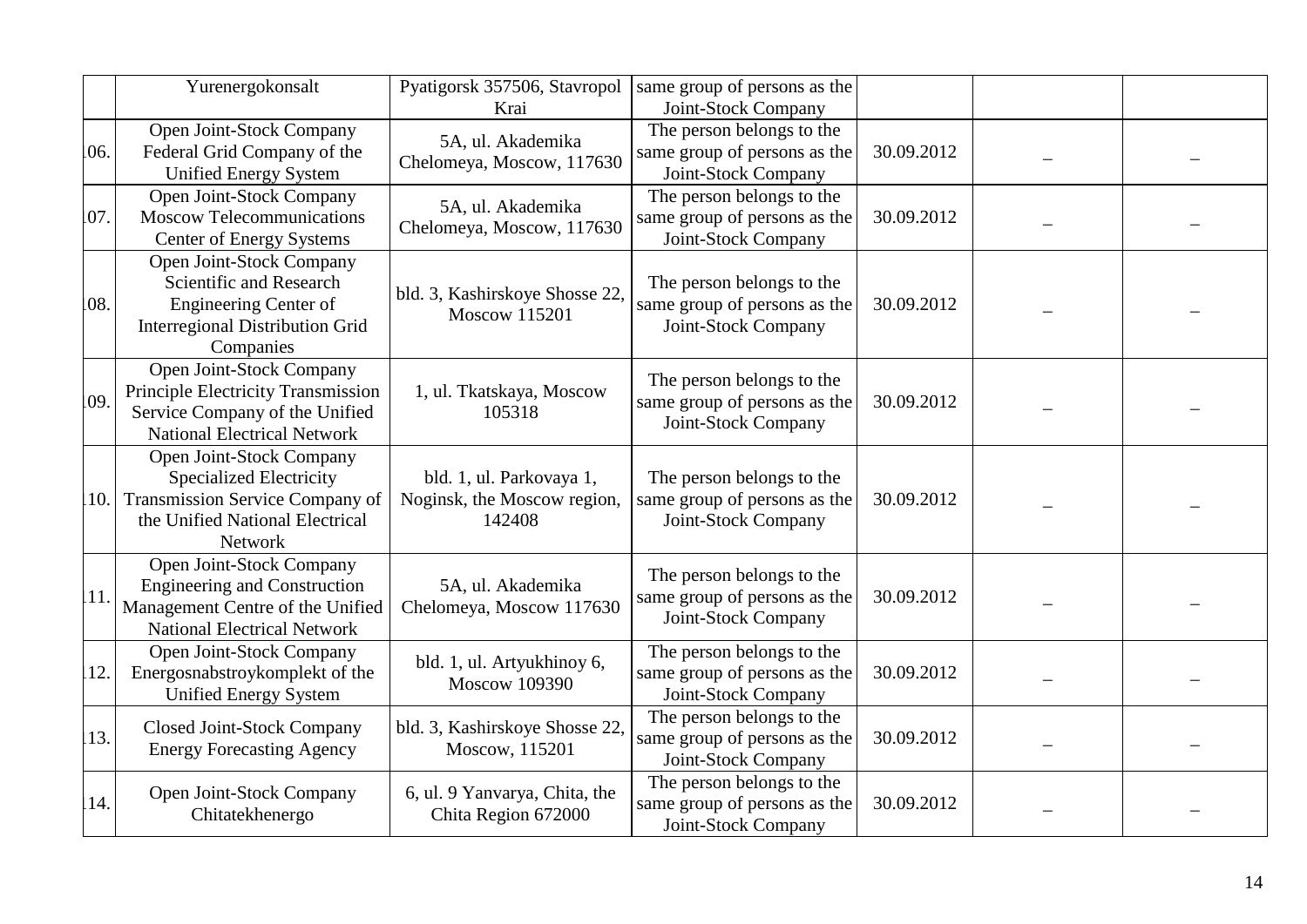| 15. | Open Joint-Stock Company<br><b>Mobile Gas-Turbine Power Plants</b>                | bld. 5, Bersenevskaya<br>naberezhnaya 16, Moscow<br>119072           | The person belongs to the<br>same group of persons as the<br>Joint-Stock Company | 30.09.2012 |  |
|-----|-----------------------------------------------------------------------------------|----------------------------------------------------------------------|----------------------------------------------------------------------------------|------------|--|
| 16. | <b>Limited Liability Company</b><br>Index Energetiki – FGC UES                    | 5A, ul. Akademika<br>Chelomeya, Moscow 117630                        | The person belongs to the<br>same group of persons as the<br>Joint-Stock Company | 30.09.2012 |  |
| 17. | Open Joint-Stock Company<br>Volgaenergosnabkomplekt                               | 156, Leninskiy prospekt,<br>Moscow 117571                            | The person belongs to the<br>same group of persons as the<br>Joint-Stock Company | 30.09.2012 |  |
| 18. | Open Joint-Stock Company<br>Energotekhkomplekt                                    | 13/5, Podkolokolny pereulok,<br><b>Moscow 109028</b>                 | The person belongs to the<br>same group of persons as the<br>Joint-Stock Company | 30.09.2012 |  |
| 19. | Open Joint-Stock Company<br><b>Tomsk Transmission Grids</b>                       | 36, pr. Kirova, Tomsk, the<br><b>Russian Federation</b>              | The person belongs to the<br>same group of persons as the<br>Joint-Stock Company | 30.09.2012 |  |
| 20. | Open Joint-Stock Company<br><b>Energy Main Computing Center</b>                   | bld. 5, Bersenevskaya<br>naberezhnaya 16, Moscow<br>119072           | The person belongs to the<br>same group of persons as the<br>Joint-Stock Company | 30.09.2012 |  |
| 21. | Open Joint-Stock Company<br>Kuban Transmission Grids                              | 5, ul. Tramvaynaya, Krasnodar<br>350911, Krasnodar Krai              | The person belongs to the<br>same group of persons as the<br>Joint-Stock Company | 30.09.2012 |  |
| 22  | Open Joint-Stock Company<br>Dalenergosetproekt                                    | 26, Partizanskiy prospekt,<br>Vladivostok, 690000,<br>Primorski Krai | The person belongs to the<br>same group of persons as the<br>Joint-Stock Company | 30.09.2012 |  |
| 23. | Open Joint-Stock Company<br>Energy Institute named after G.M.<br>Krzhizhanovskogo | 19, Leninskiy prospekt,<br>Moscow, the Russian<br>Federation         | The person belongs to the<br>same group of persons as the<br>Joint-Stock Company | 30.09.2012 |  |
| 24. | <b>Limited Liability Company</b><br><b>IT Energy Service</b>                      | bld. 5, Kitaygorodskiy proezd<br>7, Moscow 109074                    | The person belongs to the<br>same group of persons as the<br>Joint-Stock Company | 30.09.2012 |  |
| 25. | Open Joint-Stock Company<br>Sibirelektrosetservice                                | 7, ul. Vilskogo, Krasnoyarsk<br>660062                               | The person belongs to the<br>same group of persons as the<br>Joint-Stock Company | 29.03.2013 |  |
| 26. | <b>Limited Liability Company</b>                                                  |                                                                      | The person belongs to the                                                        | 30.06.2014 |  |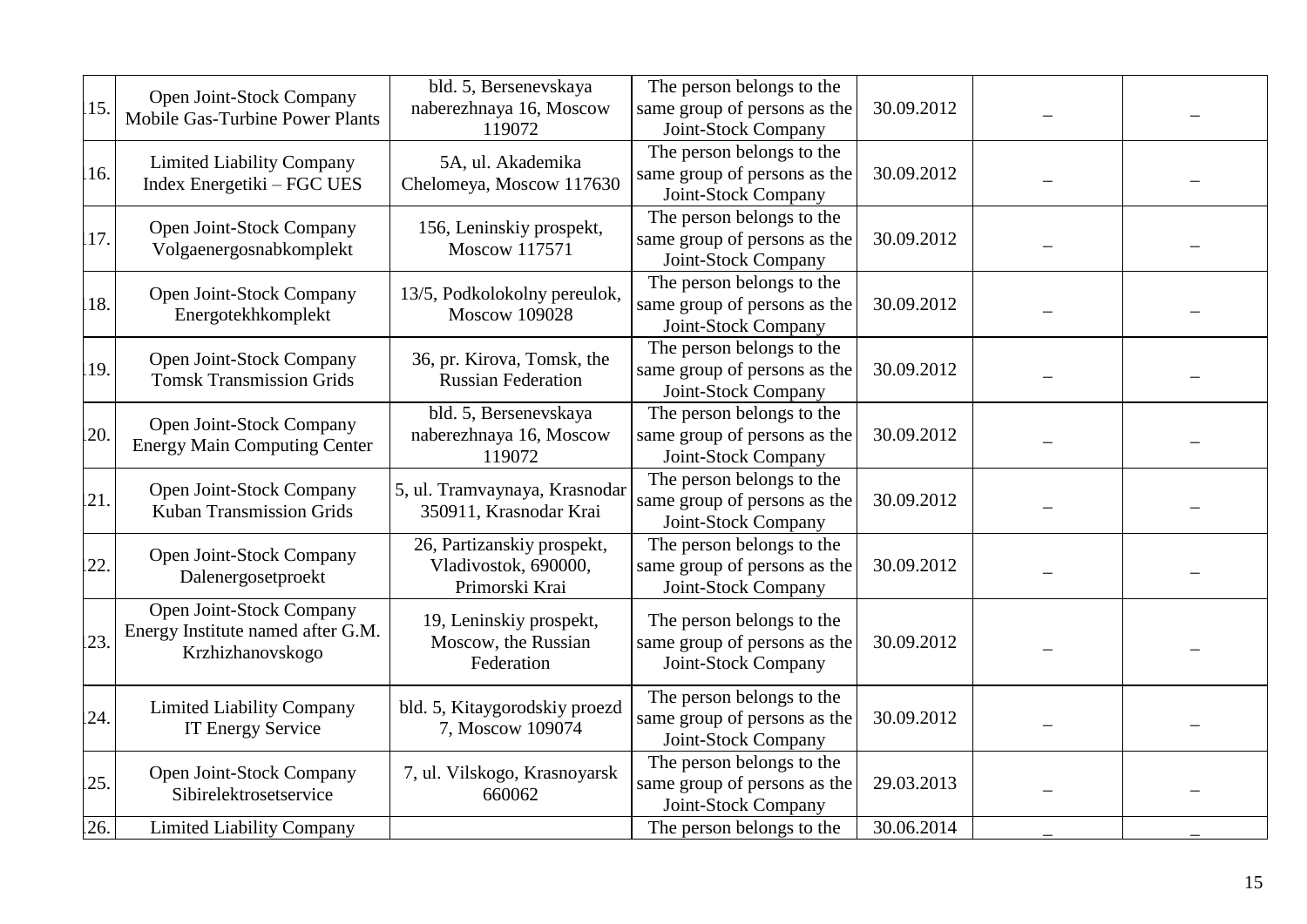|     | Energotrans                                                          | 45A, Novoe Shosse,<br>Beloostrov settlement, Saint<br>Petersburg, 197730, Russia | same group of persons as the<br>Joint-Stock Company                              |            |  |
|-----|----------------------------------------------------------------------|----------------------------------------------------------------------------------|----------------------------------------------------------------------------------|------------|--|
| 27. | Open Joint-Stock Company<br>Donenergo                                | 162, ul. Pushkinskaya, Rostov-<br>on-Don, 344006                                 | The person belongs to the<br>same group of persons as the<br>Joint-Stock Company | 30.09.2014 |  |
| 28. | Open Joint-Stock Company<br>Regional Corporation of<br>Development   | office 44, 7 floor, ul. Suvorova<br>91, Rostov-on-Don, 344022                    | The person belongs to the<br>same group of persons as the<br>Joint-Stock Company | 30.09.2014 |  |
| 29. | <b>Limited Liability Company</b><br>Donenergoservice                 | 114, ul. Rechnaya, Bataysk,<br>the Rostov region, 346880                         | The person belongs to the<br>same group of persons as the<br>Joint-Stock Company | 30.09.2014 |  |
| 30. | <b>Limited Liability Company</b><br><b>Regional Communal Systems</b> | 187/189, ul. Sovetskaya,<br>Shakhty, the Rostov region,<br>346500                | The person belongs to the<br>same group of persons as the<br>Joint-Stock Company | 30.09.2014 |  |
| 31. | Abramova<br>Elena Yurievna                                           |                                                                                  | The person belongs to the<br>same group of persons as<br>the Joint-Stock Company | 31.03.2014 |  |
| 32. | Aushev<br>Artur Magometovich                                         |                                                                                  | The person belongs to the<br>same group of persons as the<br>Joint-Stock Company | 31.12.2013 |  |
| 33. | <b>Bakhtin</b><br>Pavel Viktorovich                                  |                                                                                  | The person belongs to the<br>same group of persons as<br>the Joint-Stock Company | 31.03.2014 |  |
| 34. | Beresnev<br>Mikhail Nikolaevich                                      |                                                                                  | The person belongs to the<br>same group of persons as the<br>Joint-Stock Company | 31.03.2011 |  |
| 35. | <b>Bozhan</b><br>Erik Pier                                           |                                                                                  | The person belongs to the<br>same group of persons as the<br>Joint-Stock Company | 30.03.2012 |  |
| 36. | Budargin<br>Oleg Mikhailovich                                        |                                                                                  | The person belongs to the<br>same group of persons as the<br>Joint-Stock Company | 30.06.2013 |  |
| 37. | Vasiliev<br>Vladimir Vasilievich                                     |                                                                                  | The person belongs to the<br>same group of persons as the                        | 31.03.2011 |  |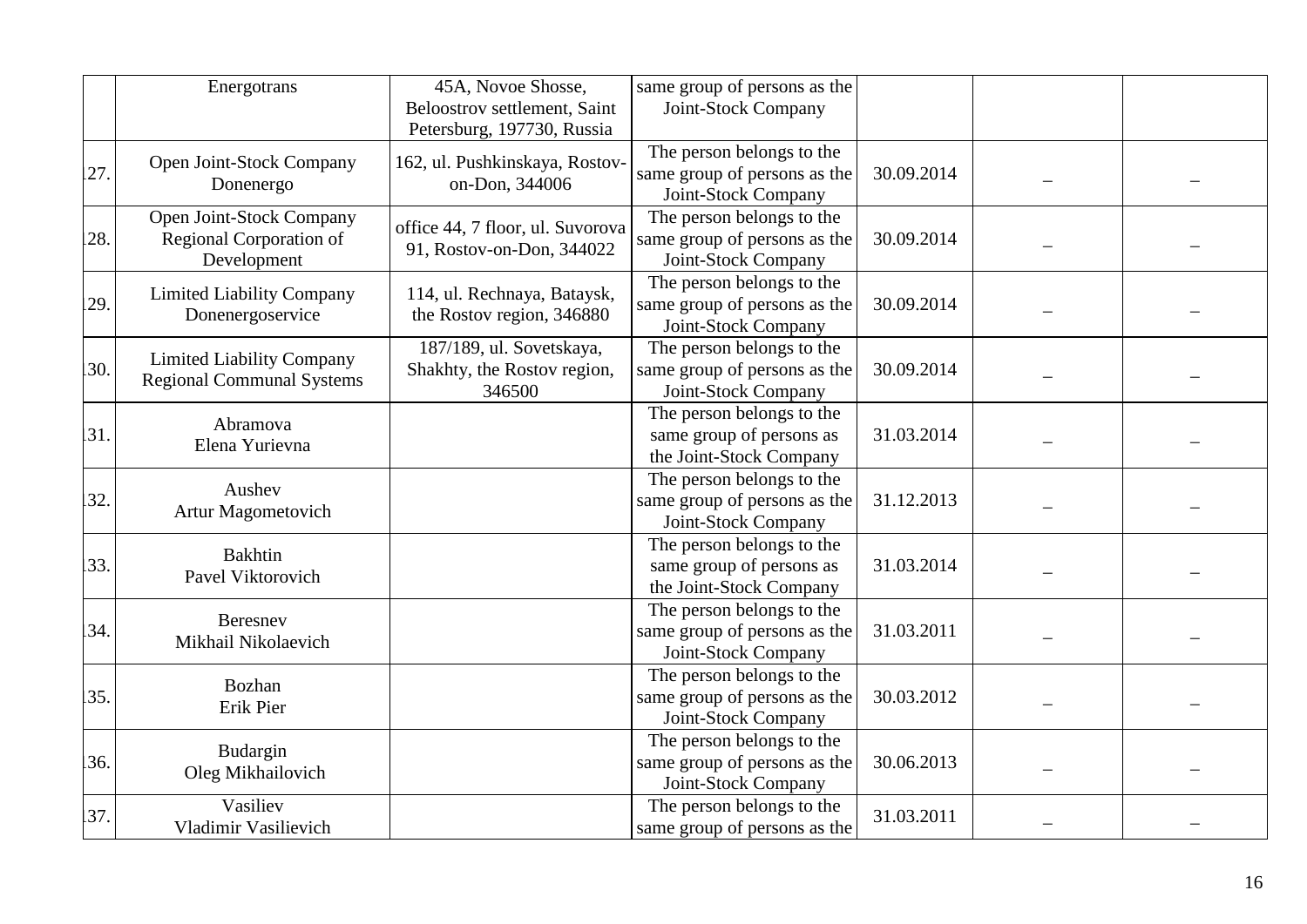|     |                                        | Joint-Stock Company                        |                     |  |
|-----|----------------------------------------|--------------------------------------------|---------------------|--|
|     | Vinokurov                              | The person belongs to the                  |                     |  |
| 38. |                                        | same group of persons as the<br>14.06.2012 |                     |  |
|     | Igor Vladimirovich                     | Joint-Stock Company                        |                     |  |
|     | Volkov                                 | The person belongs to the                  |                     |  |
| 39  | <b>Eduard Petrovich</b>                | same group of persons as the<br>30.09.2012 |                     |  |
|     |                                        | Joint-Stock Company                        |                     |  |
|     | Gavrilov                               | The person belongs to the                  |                     |  |
| 40. | Aleksandr Ilich                        | same group of persons as the<br>29.03.2013 |                     |  |
|     |                                        | Joint-Stock Company                        |                     |  |
|     | Glotov                                 | The person belongs to the                  |                     |  |
| 41. | Artem Vladimirovich                    | 30.06.2013<br>same group of persons as the |                     |  |
|     |                                        | Joint-Stock Company                        |                     |  |
|     | Golinko                                | The person belongs to the                  |                     |  |
| 42. | <b>Andrey Anatolievich</b>             | same group of persons as the<br>30.09.2014 |                     |  |
|     |                                        | Joint-Stock Company                        |                     |  |
|     | Golubchenko<br>Yevgeniy Aleksandrovich | The person belongs to the                  |                     |  |
| 43. |                                        | same group of persons as the<br>29.03.2013 |                     |  |
|     |                                        | Joint-Stock Company                        |                     |  |
|     | Goncharov                              | The person belongs to the                  |                     |  |
| 44. | Viktor Germanovich                     | 30.09.2014<br>same group of persons as the |                     |  |
|     |                                        | Joint-Stock Company                        |                     |  |
|     | Gorbachev                              | The person belongs to the                  |                     |  |
| 45. | Sergey Ivanovich                       | same group of persons as<br>31.03.2014     |                     |  |
|     |                                        | the Joint-Stock Company                    |                     |  |
|     | Grishaev                               | The person belongs to the                  |                     |  |
| 46. | Nikolay Alekseyevich                   | same group of persons as the<br>30.09.2014 |                     |  |
|     |                                        | Joint-Stock Company                        |                     |  |
|     | Yedimichev                             | The person belongs to the                  |                     |  |
| 47. | Yevgeniy Nikolaevich                   | same group of persons as the<br>31.12.2013 |                     |  |
|     |                                        | Joint-Stock Company                        |                     |  |
|     | Zhuravlev                              | The person belongs to the                  |                     |  |
| 48. | Dmitry Olegovich                       | same group of persons as the<br>29.03.2013 |                     |  |
|     |                                        |                                            | Joint-Stock Company |  |
| 49  | Zaytsev                                | 30.09.2014<br>The person belongs to the    |                     |  |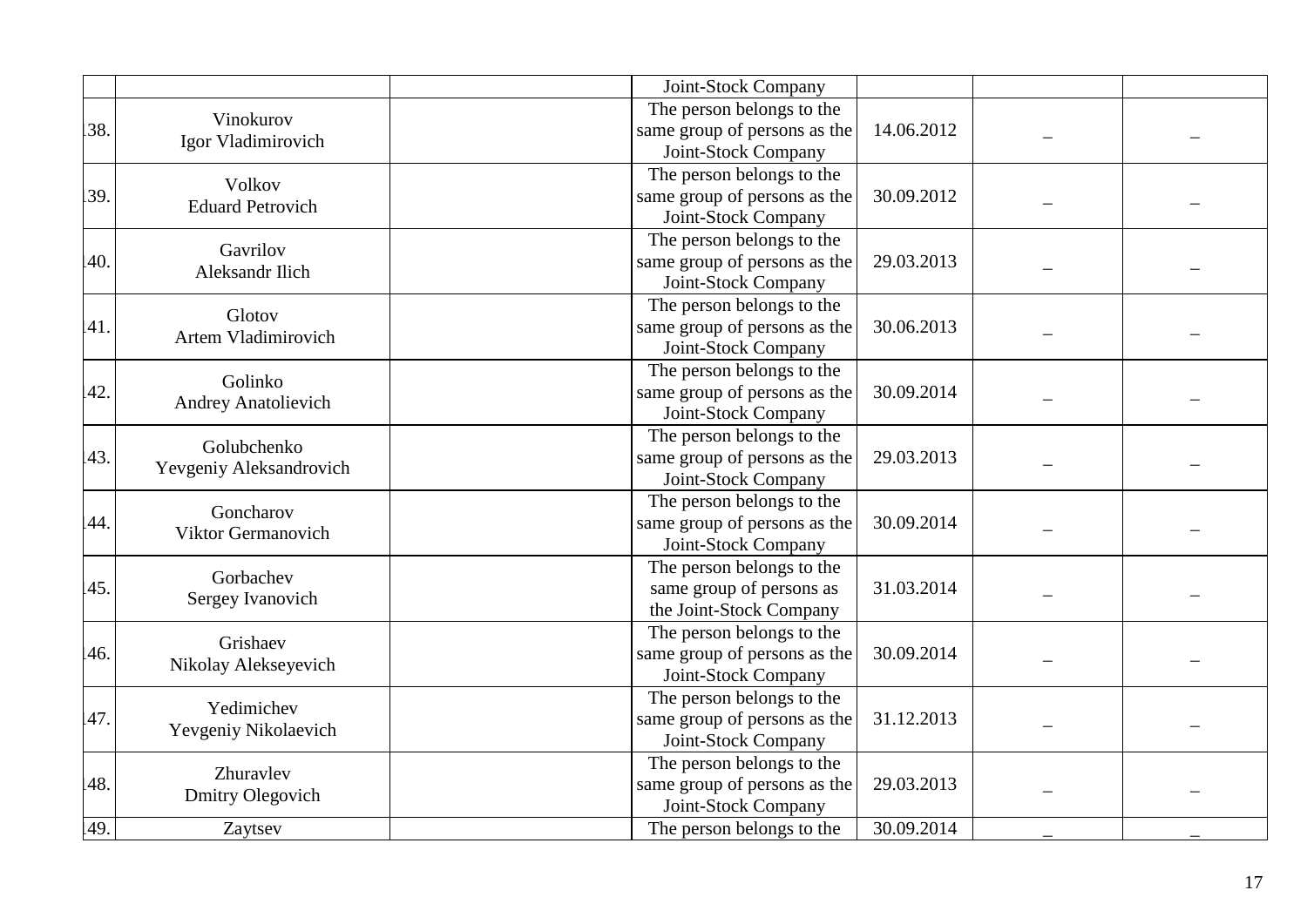|     | Yuri Viktorovich                     | same group of persons as the<br>Joint-Stock Company                                            |  |
|-----|--------------------------------------|------------------------------------------------------------------------------------------------|--|
| 50. | Zaychenko<br>Alla Vyacheslavovna     | The person belongs to the<br>same group of persons as the<br>30.06.2013<br>Joint-Stock Company |  |
| 51. | Zafesov<br>Yuri Kazbekovich          | The person belongs to the<br>same group of persons as the<br>30.09.2012<br>Joint-Stock Company |  |
| 52. | Ivanov<br>Viktor Vasilievich         | The person belongs to the<br>same group of persons as the<br>30.06.2012<br>Joint-Stock Company |  |
| 53. | Isaev<br>Oleg Yurievich              | The person belongs to the<br>same group of persons as the<br>29.12.2012<br>Joint-Stock Company |  |
| 54. | Islentiev<br>Vadim Gennadievich      | The person belongs to the<br>same group of persons as the<br>30.09.2014<br>Joint-Stock Company |  |
| 55. | Karzanov<br>Aleksey Gennadievich     | The person belongs to the<br>same group of persons as the<br>31.12.2013<br>Joint-Stock Company |  |
| 56. | Karmanov<br>Yuri Aleksandrovich      | The person belongs to the<br>30.09.2012<br>same group of persons as the<br>Joint-Stock Company |  |
| 57. | Katynov<br><b>Dmitry Vasilievich</b> | The person belongs to the<br>same group of persons as the<br>01.07.2008<br>Joint-Stock Company |  |
| 58. | Kovalenko<br>Tatiana Vladimirovna    | The person belongs to the<br>same group of persons as the<br>30.06.2014<br>Joint-Stock Company |  |
| 59. | Kondrashov<br>Sergey Vladimirovich   | The person belongs to the<br>same group of persons as the<br>31.12.2013<br>Joint-Stock Company |  |
| 60. | Konevets<br>Kirill Sergeyevich       | The person belongs to the<br>same group of persons as the<br>29.12.2012<br>Joint-Stock Company |  |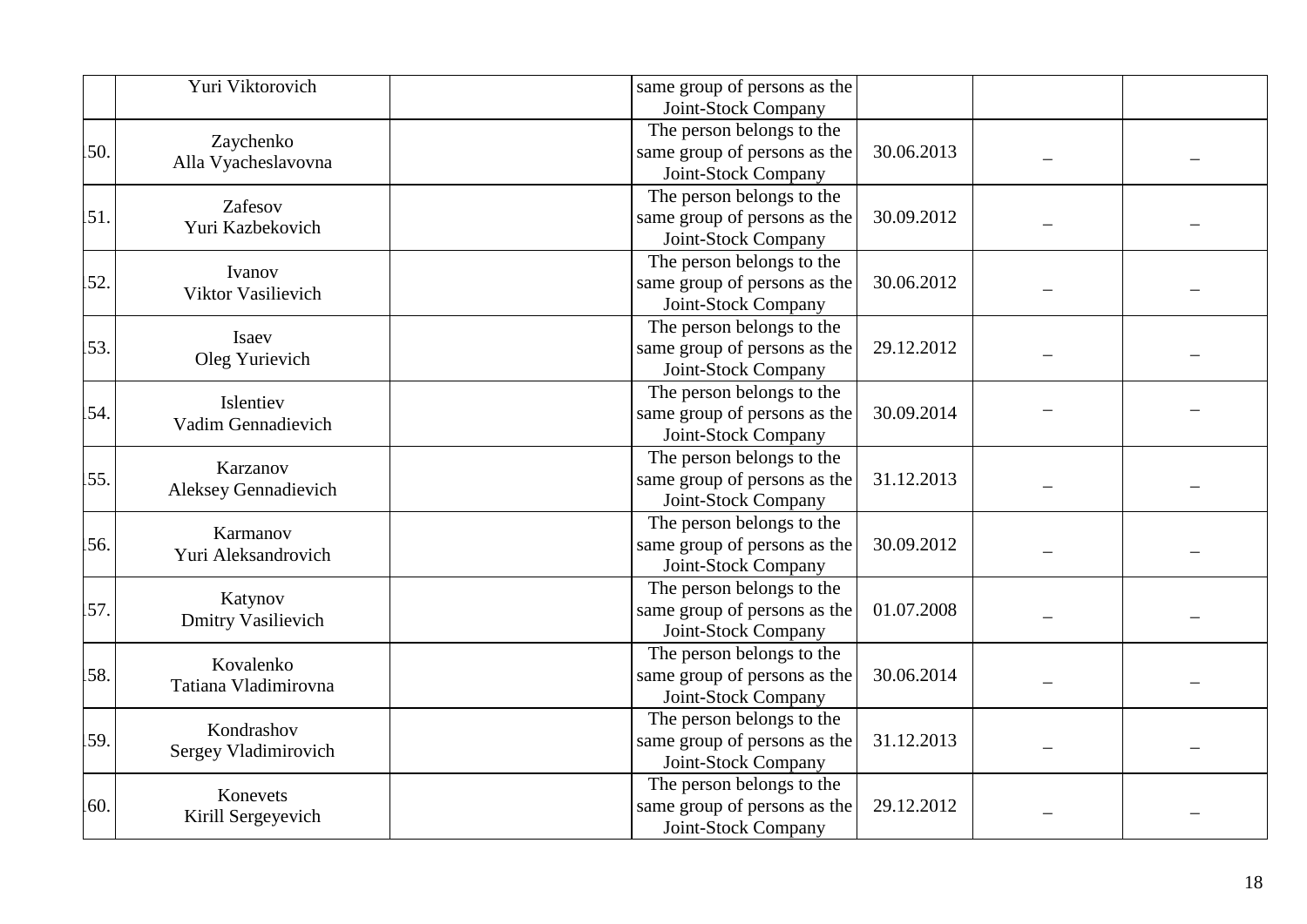| 61. | Konstantinov<br>Oleg Konstantinovich   | The person belongs to the<br>same group of persons as the                                               | 30.09.2012 |  |
|-----|----------------------------------------|---------------------------------------------------------------------------------------------------------|------------|--|
| 62. | Kopanov<br>Yevgeniy Nikolaevich        | Joint-Stock Company<br>The person belongs to the<br>same group of persons as<br>the Joint-Stock Company | 31.03.2014 |  |
| 63. | Korolyov<br>Dmitry Nikolaevich         | The person belongs to the<br>same group of persons as the<br>Joint-Stock Company                        | 30.06.2013 |  |
| 64. | Korsunov<br>Pavel Yurievich            | The person belongs to the<br>same group of persons as the<br>Joint-Stock Company                        | 30.09.2012 |  |
| 65. | Kosolapov<br>Igor Alekseyevich         | The person belongs to the<br>same group of persons as<br>the Joint-Stock Company                        | 30.09.2014 |  |
| 66. | Kostikov<br>Oleg Mikhailovich          | The person belongs to the<br>same group of persons as the<br>Joint-Stock Company                        | 05.06.2010 |  |
| 67. | Kotikov<br>Konstantin Viktorovich      | The person belongs to the<br>same group of persons as the<br>Joint-Stock Company                        | 31.12.2013 |  |
| 68. | Kravtsov<br>Gennadiy Ivanovich         | The person belongs to the<br>same group of persons as the<br>Joint-Stock Company                        | 30.09.2014 |  |
| 69  | Kryuchkov<br>Mikhail Yurievich         | The person belongs to the<br>same group of persons as the<br>Joint-Stock Company                        | 30.09.2012 |  |
| 70. | Kudinov<br>Vyacheslav Ivanovich        | The person belongs to the<br>same group of persons as the<br>Joint-Stock Company                        | 30.09.2012 |  |
| 71. | Larionov<br><b>Dmitry Vitalievich</b>  | The person belongs to the<br>same group of persons as the<br>Joint-Stock Company                        | 30.12.2011 |  |
| 72. | Lebedev<br><b>Aleksandr Borisovich</b> | The person belongs to the<br>same group of persons as the                                               | 30.06.2013 |  |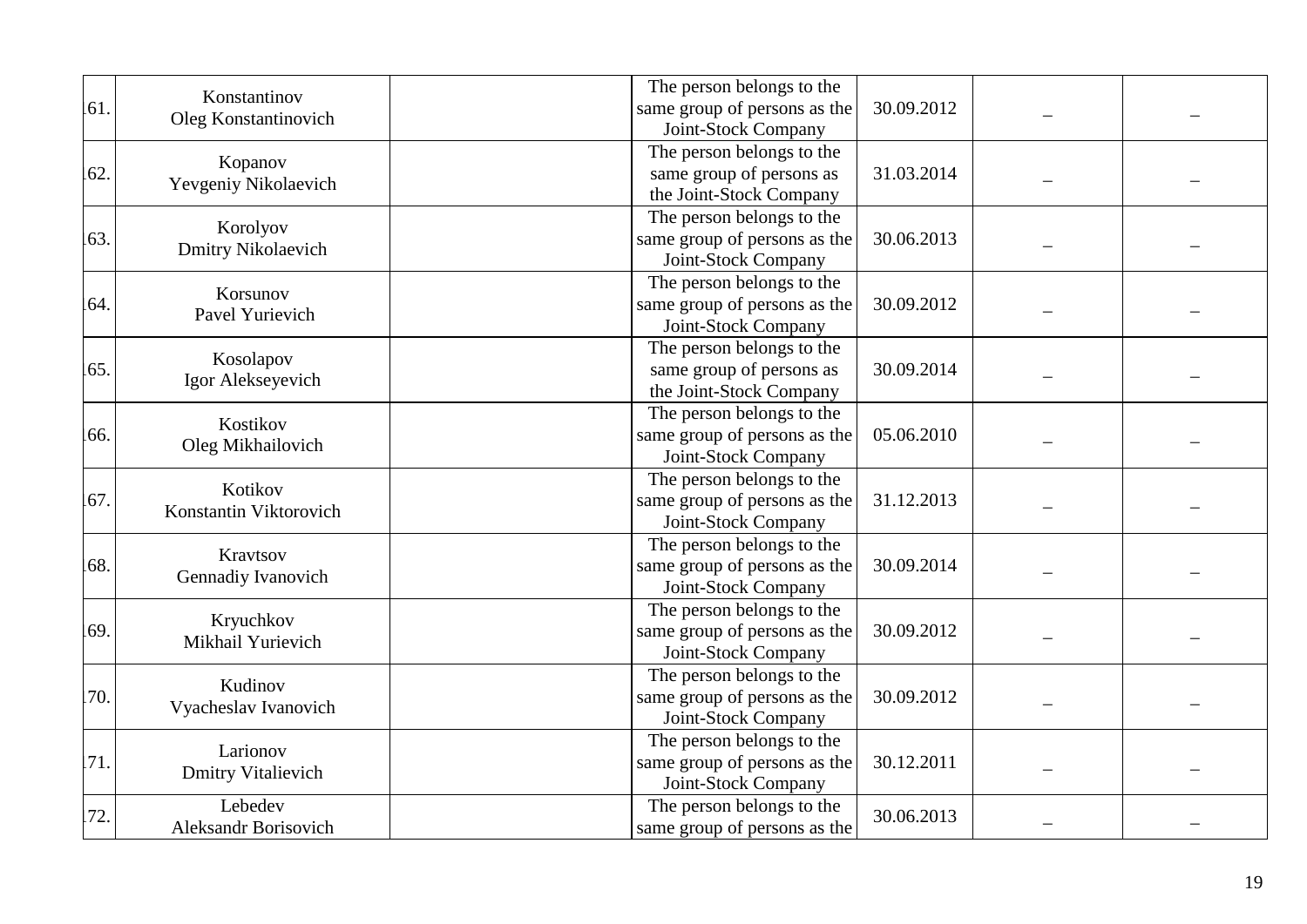|     |                            | Joint-Stock Company          |            |  |
|-----|----------------------------|------------------------------|------------|--|
|     | Lebedev                    | The person belongs to the    |            |  |
| 73. | Yuri Vyacheslavovich       | same group of persons as the | 30.06.2014 |  |
|     |                            | Joint-Stock Company          |            |  |
|     | Lebedinskiy                | The person belongs to the    |            |  |
| 74. | Aleksey Yurievich          | same group of persons as the | 30.09.2010 |  |
|     |                            | Joint-Stock Company          |            |  |
|     | Letyagin                   | The person belongs to the    |            |  |
| 75. | Aleksandr Vyacheslavovich  | same group of persons as the | 30.06.2014 |  |
|     |                            | Joint-Stock Company          |            |  |
|     | Lurie                      | The person belongs to the    |            |  |
| 76. | Aleksandr Viktorovich      | same group of persons as the | 31.12.2010 |  |
|     |                            | Joint-Stock Company          |            |  |
|     | Makovskiy                  | The person belongs to the    |            |  |
| 77. | Igor Vladimirovich         | same group of persons as the | 30.09.2012 |  |
|     |                            | Joint-Stock Company          |            |  |
|     | Mirmanov                   | The person belongs to the    |            |  |
| 78. |                            | same group of persons as the | 31.12.2013 |  |
|     | Aleksey Vyacheslavovich    | Joint-Stock Company          |            |  |
|     | Mikheyev                   | The person belongs to the    |            |  |
| 79. | Pavel Aleksandrovich       | same group of persons as the | 30.12.2011 |  |
|     |                            | Joint-Stock Company          |            |  |
|     | Mukumov                    | The person belongs to the    |            |  |
| 80. | Remir Erkinovich           | same group of persons as the | 31.03.2011 |  |
|     |                            | Joint-Stock Company          |            |  |
|     | Murov                      | The person belongs to the    |            |  |
| 81. | Andrey Yevgenievich        | same group of persons as the | 31.12.2013 |  |
|     |                            | Joint-Stock Company          |            |  |
|     | Penkov                     | The person belongs to the    |            |  |
| 82. | <b>Aleksandr Petrovich</b> | same group of persons as the | 30.06.2014 |  |
|     |                            | Joint-Stock Company          |            |  |
|     | Petukhov                   | The person belongs to the    |            |  |
| 83. | Konstantin Yurievich       | same group of persons as the | 31.03.2011 |  |
|     |                            | Joint-Stock Company          |            |  |
| 84. | Pozdnyakov                 | The person belongs to the    | 30.09.2014 |  |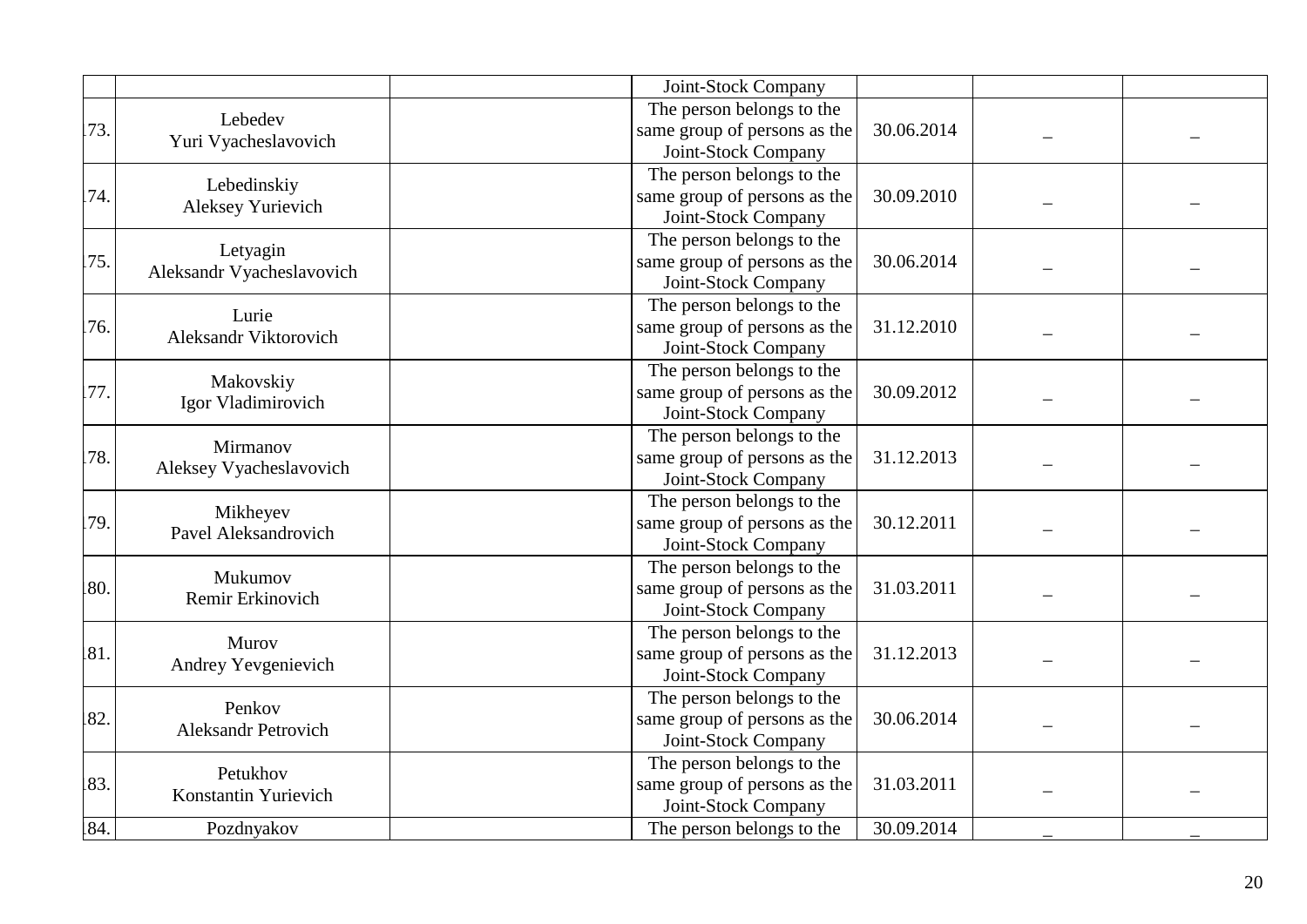|     | Nikolay Igorevich                       | same group of persons as the<br>Joint-Stock Company                                            |  |
|-----|-----------------------------------------|------------------------------------------------------------------------------------------------|--|
| 85. | Pichugina<br>Maria Nikolaevna           | The person belongs to the<br>same group of persons as the<br>31.12.2013<br>Joint-Stock Company |  |
| 86. | Popov<br>Sergey Yevgenievich            | The person belongs to the<br>same group of persons as the<br>30.12.2009<br>Joint-Stock Company |  |
| 87. | Rodin<br>Sergey Vladimirovich           | The person belongs to the<br>same group of persons as the<br>29.12.2012<br>Joint-Stock Company |  |
| 88. | Rondar<br>Vladimir Nikolayevich         | The person belongs to the<br>same group of persons as the<br>30.09.2014<br>Joint-Stock Company |  |
| 89. | Semenov<br>Viktor Germanovich           | The person belongs to the<br>same group of persons as the<br>01.07.2008<br>Joint-Stock Company |  |
| 90. | Semerikov<br>Aleksandr Sergeyevich      | The person belongs to the<br>same group of persons as the<br>01.07.2008<br>Joint-Stock Company |  |
| 91. | Sergeyev<br>Aleksey Aleksandrovich      | The person belongs to the<br>same group of persons as the<br>30.06.2013<br>Joint-Stock Company |  |
| 92. | Sinyutin<br>Petr Alekseyevich           | The person belongs to the<br>same group of persons as the<br>30.09.2012<br>Joint-Stock Company |  |
| 93. | Smirnova<br>Olga Veniaminovna           | The person belongs to the<br>same group of persons as the<br>01.07.2008<br>Joint-Stock Company |  |
| 94. | Skorokhodov<br>Vladimir Yevgenievich    | The person belongs to the<br>same group of persons as the<br>31.12.2013<br>Joint-Stock Company |  |
| 95. | Stepantsev<br><b>Aleksey Borisovich</b> | The person belongs to the<br>same group of persons as the<br>30.09.2014<br>Joint-Stock Company |  |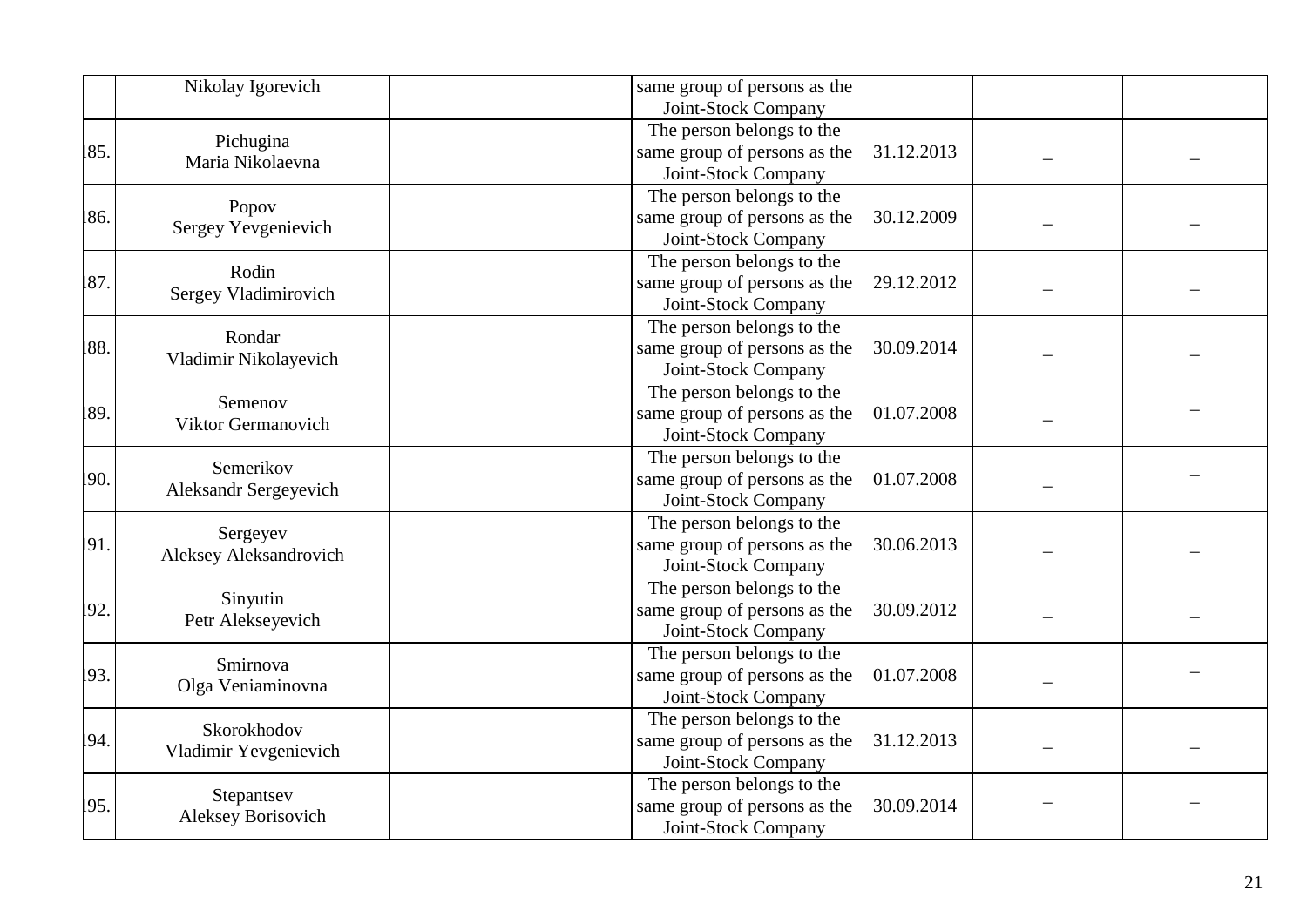| 96.  | Sopoleva<br>Elena Vladimirovna       | The person belongs to the<br>same group of persons as the<br>Joint-Stock Company | 30.09.2009 |  |
|------|--------------------------------------|----------------------------------------------------------------------------------|------------|--|
| 97.  | Sorochinskiy<br>Andrey Valentinovich | The person belongs to the<br>same group of persons as the<br>Joint-Stock Company | 30.09.2010 |  |
| 98.  | Sukhin<br>Rodion Viktorovich         | The person belongs to the<br>same group of persons as the<br>Joint-Stock Company | 30.06.2014 |  |
| 99.  | Sukhotskaya<br>Olesya Andreyevna     | The person belongs to the<br>same group of persons as<br>the Joint-Stock Company | 31.03.2014 |  |
| 200. | Syunyaeva<br>Diana Anatolievna       | The person belongs to the<br>same group of persons as the<br>Joint-Stock Company | 30.06.2013 |  |
| 201  | Tarasov<br>Aleksandr Arkadievich     | The person belongs to the<br>same group of persons as the<br>Joint-Stock Company | 30.12.2009 |  |
| 202. | Tarnorutskaya<br>Veronika Viktorovna | The person belongs to the<br>same group of persons as the<br>Joint-Stock Company | 01.07.2008 |  |
| 203. | Terentiev<br>Stanislav Nikolaevich   | The person belongs to the<br>same group of persons as<br>the Joint-Stock Company | 30.09.2014 |  |
| 204. | Tikin<br>Ivan Vasilievich            | The person belongs to the<br>same group of persons as the<br>Joint-Stock Company | 02.07.2014 |  |
| 205. | Timchenko<br>Anatoliy Nikolaevich    | The person belongs to the<br>same group of persons as the<br>Joint-Stock Company | 30.09.2012 |  |
| 206. | Ushakov<br>Yevgeniy Viktorovich      | The person belongs to the<br>same group of persons as the<br>Joint-Stock Company | 01.07.2008 |  |
| 207. | Frolov<br>Yevgeniy Nikolaevich       | The person belongs to the<br>same group of persons as the                        | 30.09.2012 |  |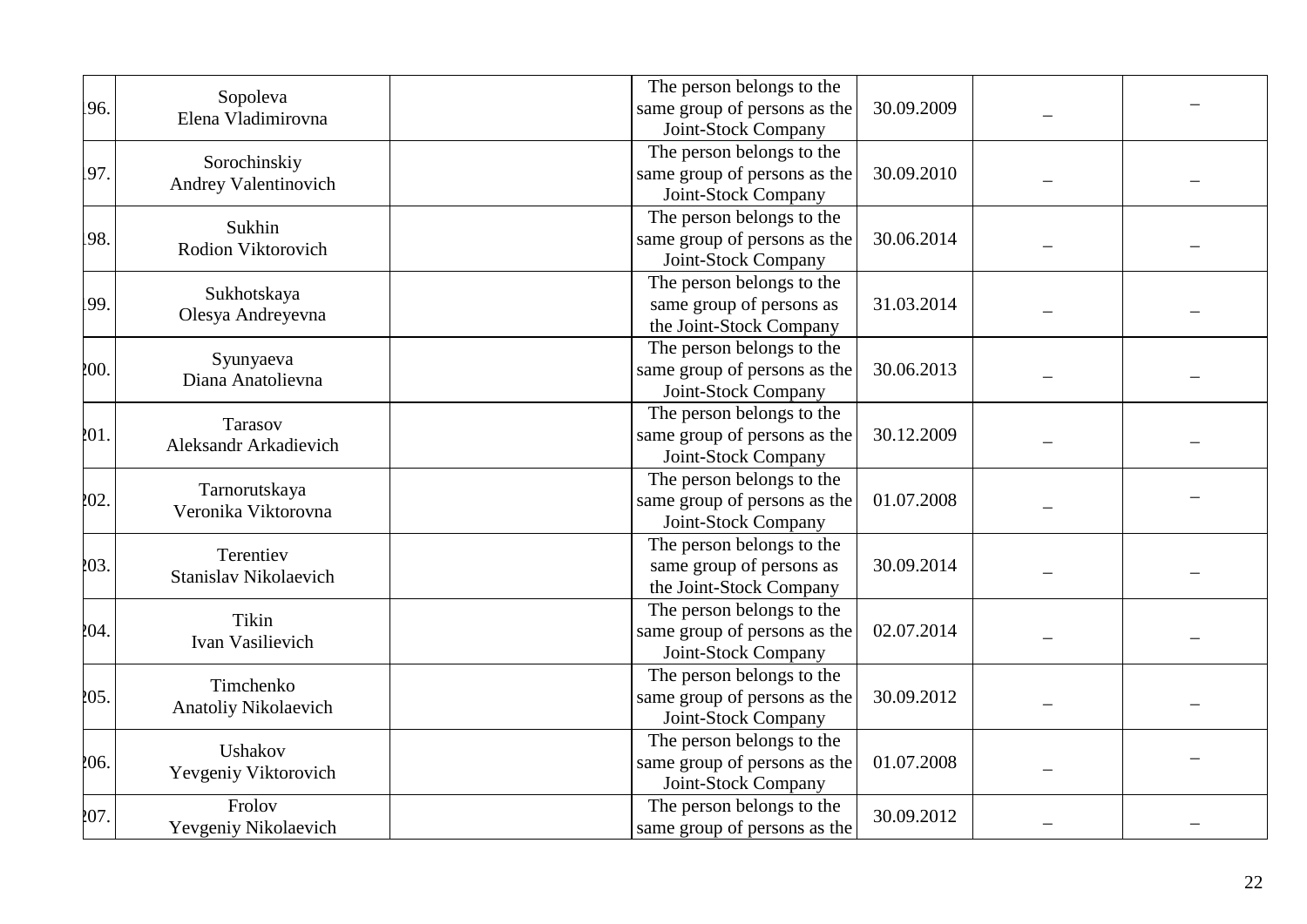|      |                             | Joint-Stock Company          |            |  |
|------|-----------------------------|------------------------------|------------|--|
|      | Chekalenko                  | The person belongs to the    |            |  |
| 208. | Roman Vladimirovich         | same group of persons as the | 30.09.2013 |  |
|      |                             | Joint-Stock Company          |            |  |
|      | Chereshko                   | The person belongs to the    |            |  |
| 209. | Maksim Nikolaevich          | same group of persons as the | 30.09.2012 |  |
|      |                             | Joint-Stock Company          |            |  |
|      | Chigarkova                  | The person belongs to the    |            |  |
| 210. | Yevgeniya Vladimirovna      | same group of persons as the | 02.07.2013 |  |
|      |                             | Joint-Stock Company          |            |  |
|      | Churikova                   | The person belongs to the    |            |  |
| 211. | Tatiana Alekseyevna         | same group of persons as the | 01.07.2008 |  |
|      |                             | Joint-Stock Company          |            |  |
| 212. | Sharoshikhin                | The person belongs to the    |            |  |
|      | Igor Pavlovich              | same group of persons as the | 30.12.2011 |  |
|      |                             | Joint-Stock Company          |            |  |
|      | Shashurin<br>German Lvovich | The person belongs to the    |            |  |
| 213. |                             | same group of persons as the | 28.04.2008 |  |
|      |                             | Joint-Stock Company          |            |  |
|      | Shvab                       | The person belongs to the    |            |  |
| 214. | Viktor Vilenovich           | same group of persons as the | 30.12.2011 |  |
|      |                             | Joint-Stock Company          |            |  |
|      | Shvagerus                   | The person belongs to the    |            |  |
| 215. | Svetlana Viktorovna         | same group of persons as the | 30.06.2012 |  |
|      |                             | Joint-Stock Company          |            |  |
|      | Shemyakina                  | The person belongs to the    |            |  |
| 216. | Svetlana Vasilievna         | same group of persons as the | 30.06.2012 |  |
|      |                             | Joint-Stock Company          |            |  |
|      | Shkuratovskiy               | The person belongs to the    |            |  |
| 217. | Pavel Grigorievich          | same group of persons as the | 30.09.2014 |  |
|      |                             | Joint-Stock Company          |            |  |
|      | Shuvalov                    | The person belongs to the    |            |  |
| 218. | Vladimir Vladimirovich      | same group of persons as the | 30.06.2014 |  |
|      |                             | Joint-Stock Company          |            |  |
| 219. | Ebzeyev                     | The person belongs to the    | 30.06.2014 |  |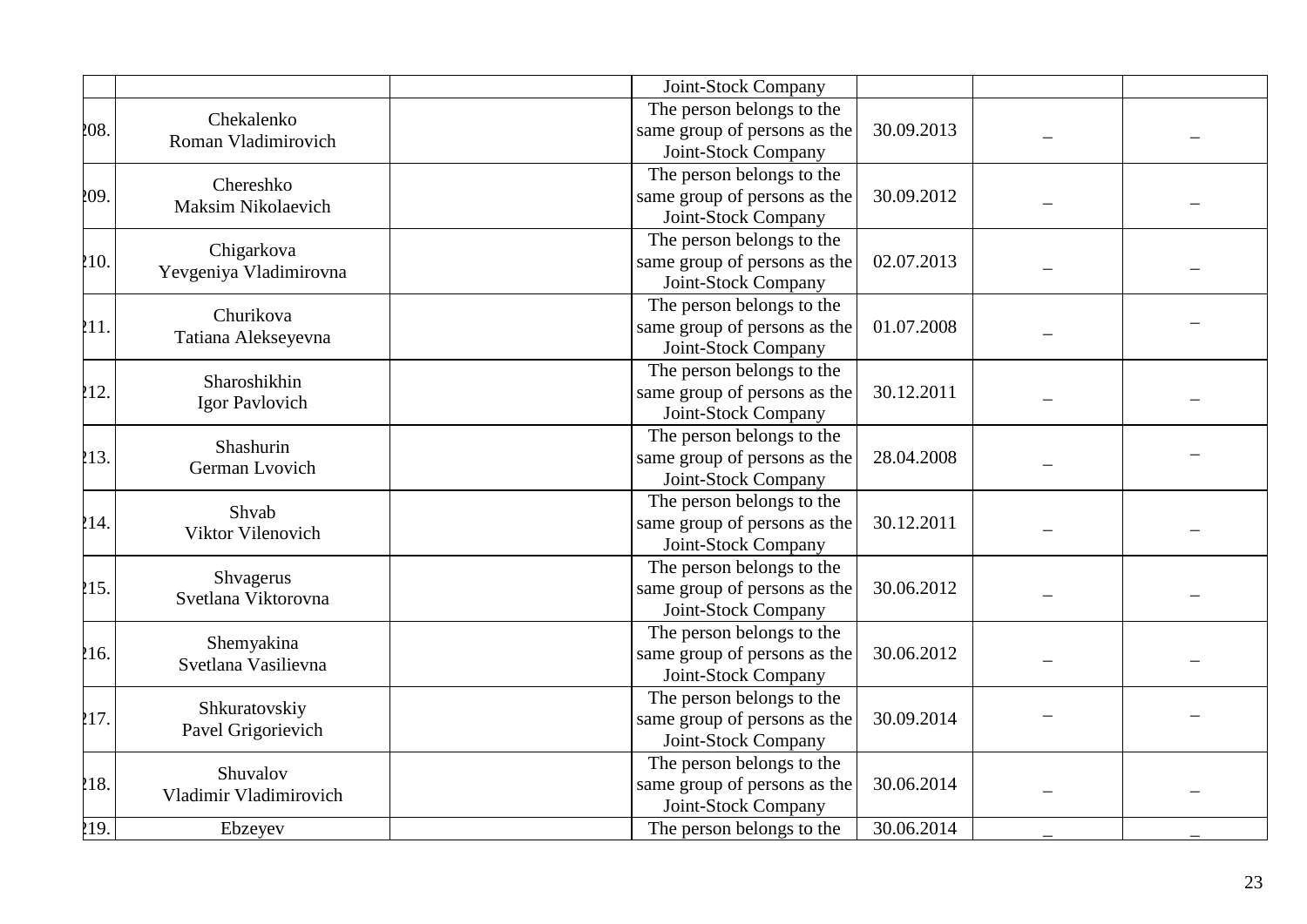| 30ris<br>30risovich | as the<br>roun<br>. per <sup>.</sup><br>rsons<br>same<br>UT<br>,,<br>. . |  |  |
|---------------------|--------------------------------------------------------------------------|--|--|
|                     | ompany<br>-stoch<br>01nt-                                                |  |  |

## **II. Amendments made to the list of affiliated persons during the period**

| $-1$<br>$\boldsymbol{0}$<br>45 D J<br>u<br>u<br>$\sqrt{2}$<br>trom<br>-un<br>,, |
|---------------------------------------------------------------------------------|
|---------------------------------------------------------------------------------|

| No. |                                                                                                           | Change description |                                                                               |  | Date of amending the list of<br>affiliated persons |              |  |  |  |
|-----|-----------------------------------------------------------------------------------------------------------|--------------------|-------------------------------------------------------------------------------|--|----------------------------------------------------|--------------|--|--|--|
|     | Excluded from the list of natural persons belonging to the same group of persons as IDGC<br>of Volga, JSC | 30.09.2014         | 02.10.2014                                                                    |  |                                                    |              |  |  |  |
|     | Details of an affiliated person prior to changes:                                                         |                    |                                                                               |  |                                                    |              |  |  |  |
|     |                                                                                                           |                    |                                                                               |  |                                                    |              |  |  |  |
|     | Arkhipov<br>Sergey Aleksandrovich                                                                         |                    | The person belongs to the same group of<br>persons as the Joint-Stock Company |  | 31.03.2014                                         |              |  |  |  |
|     | Details of an affiliated person after changes:                                                            |                    |                                                                               |  |                                                    |              |  |  |  |
|     |                                                                                                           |                    |                                                                               |  |                                                    | <sub>0</sub> |  |  |  |
|     | The person ceased to be affiliated.<br>Arkhipov<br>Sergey Aleksandrovich                                  |                    |                                                                               |  |                                                    |              |  |  |  |

| No. |                                                   | Effective date of the<br>change                                                          |                                                                               | Date of amending the list of<br>affiliated persons |            |              |  |  |  |
|-----|---------------------------------------------------|------------------------------------------------------------------------------------------|-------------------------------------------------------------------------------|----------------------------------------------------|------------|--------------|--|--|--|
|     | of Volga, JSC                                     | Excluded from the list of natural persons belonging to the same group of persons as IDGC |                                                                               |                                                    |            | 02.10.2014   |  |  |  |
|     | Details of an affiliated person prior to changes: |                                                                                          |                                                                               |                                                    |            |              |  |  |  |
|     |                                                   |                                                                                          |                                                                               |                                                    |            | $\sigma$     |  |  |  |
|     | Kazimirov<br>Petr Valerievich                     |                                                                                          | The person belongs to the same group of persons<br>as the Joint-Stock Company |                                                    | 30.09.2012 |              |  |  |  |
|     | Details of an affiliated person after changes:    |                                                                                          |                                                                               |                                                    |            |              |  |  |  |
|     |                                                   |                                                                                          |                                                                               |                                                    |            | <sub>0</sub> |  |  |  |
|     | Kazimirov<br>The person ceased to be affiliated.  |                                                                                          |                                                                               |                                                    |            |              |  |  |  |
|     | Petr Valerievich                                  |                                                                                          |                                                                               |                                                    |            |              |  |  |  |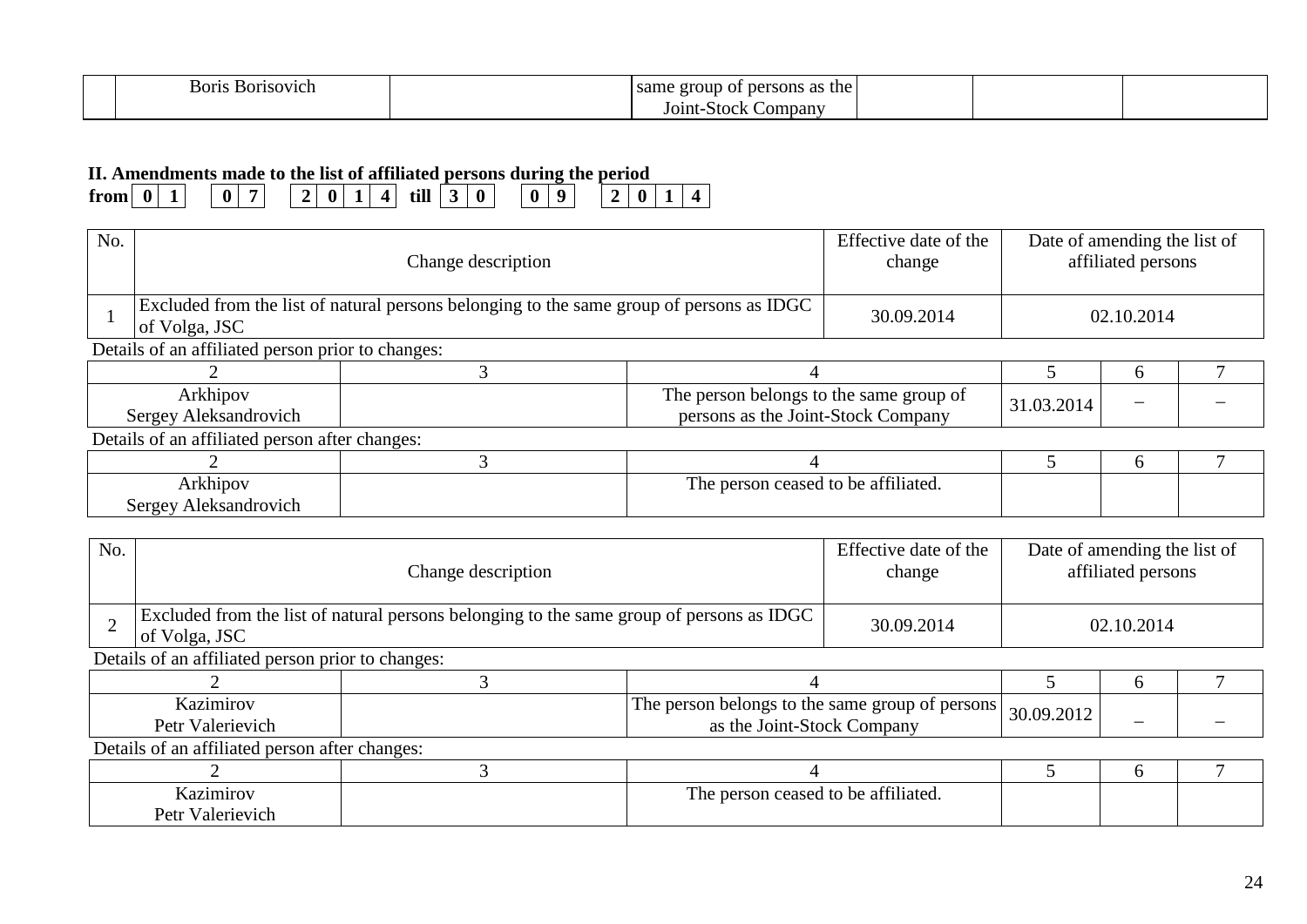| No.                                                                                                                       |                                                                          | Change description<br>Excluded from the list of natural persons belonging to the same group of persons as IDGC |                                                                               |                                 |            | Date of amending the list of<br>affiliated persons                                                 |   |  |  |
|---------------------------------------------------------------------------------------------------------------------------|--------------------------------------------------------------------------|----------------------------------------------------------------------------------------------------------------|-------------------------------------------------------------------------------|---------------------------------|------------|----------------------------------------------------------------------------------------------------|---|--|--|
| 3                                                                                                                         | of Volga, JSC                                                            |                                                                                                                |                                                                               | 02.07.2014                      |            | 02.10.2014<br>6<br>7<br>6<br>Date of amending the list of<br>affiliated persons<br>02.10.2014<br>6 |   |  |  |
|                                                                                                                           | Details of an affiliated person prior to changes:                        |                                                                                                                |                                                                               |                                 |            |                                                                                                    |   |  |  |
|                                                                                                                           |                                                                          | 3                                                                                                              | 4                                                                             |                                 | 5          |                                                                                                    |   |  |  |
| The person belongs to the same group of persons<br>Bogachev<br><b>Aleksey Valentinovich</b><br>as the Joint-Stock Company |                                                                          |                                                                                                                |                                                                               | 02.07.2013                      |            |                                                                                                    |   |  |  |
|                                                                                                                           | Details of an affiliated person after changes:                           |                                                                                                                |                                                                               |                                 |            |                                                                                                    |   |  |  |
|                                                                                                                           | 3<br>$\mathcal{D}_{\cdot}$<br>$\overline{4}$                             |                                                                                                                |                                                                               |                                 |            |                                                                                                    |   |  |  |
|                                                                                                                           | Bogachev<br>The person ceased to be affiliated.<br>Aleksey Valentinovich |                                                                                                                |                                                                               |                                 |            |                                                                                                    |   |  |  |
|                                                                                                                           |                                                                          |                                                                                                                |                                                                               |                                 |            |                                                                                                    |   |  |  |
| No.                                                                                                                       | Change description                                                       |                                                                                                                |                                                                               | Effective date of the<br>change |            | 7<br>6<br>Date of amending the list of<br>affiliated persons                                       |   |  |  |
| $\overline{A}$                                                                                                            | of Volga, JSC                                                            | Excluded from the list of natural persons belonging to the same group of persons as IDGC                       |                                                                               | 30.09.2014                      |            |                                                                                                    |   |  |  |
|                                                                                                                           | Details of an affiliated person prior to changes:                        |                                                                                                                |                                                                               |                                 |            |                                                                                                    |   |  |  |
|                                                                                                                           |                                                                          | 3                                                                                                              | $\overline{4}$                                                                |                                 | 5          |                                                                                                    |   |  |  |
|                                                                                                                           | Kuralenko<br>Nikolay Aleksandrovich                                      |                                                                                                                | The person belongs to the same group of persons<br>as the Joint-Stock Company |                                 | 30.06.2013 |                                                                                                    |   |  |  |
|                                                                                                                           | Details of an affiliated person after changes:                           |                                                                                                                |                                                                               |                                 |            |                                                                                                    |   |  |  |
|                                                                                                                           | $\overline{2}$                                                           | 3                                                                                                              | $\overline{4}$                                                                |                                 | 5          |                                                                                                    |   |  |  |
|                                                                                                                           | Kuralenko<br>Nikolay Aleksandrovich                                      |                                                                                                                | The person ceased to be affiliated.                                           |                                 |            |                                                                                                    |   |  |  |
| No.                                                                                                                       | Change description                                                       |                                                                                                                |                                                                               | Effective date of the<br>change |            |                                                                                                    |   |  |  |
| Excluded from the list of natural persons belonging to the same group of persons as IDGC<br>5<br>of Volga, JSC            |                                                                          |                                                                                                                | 30.09.2014                                                                    |                                 | 02.10.2014 |                                                                                                    |   |  |  |
|                                                                                                                           | Details of an affiliated person prior to changes:                        |                                                                                                                |                                                                               |                                 |            |                                                                                                    |   |  |  |
|                                                                                                                           | $\overline{2}$                                                           | 3                                                                                                              | $\overline{4}$                                                                |                                 | 5          | 6                                                                                                  | 7 |  |  |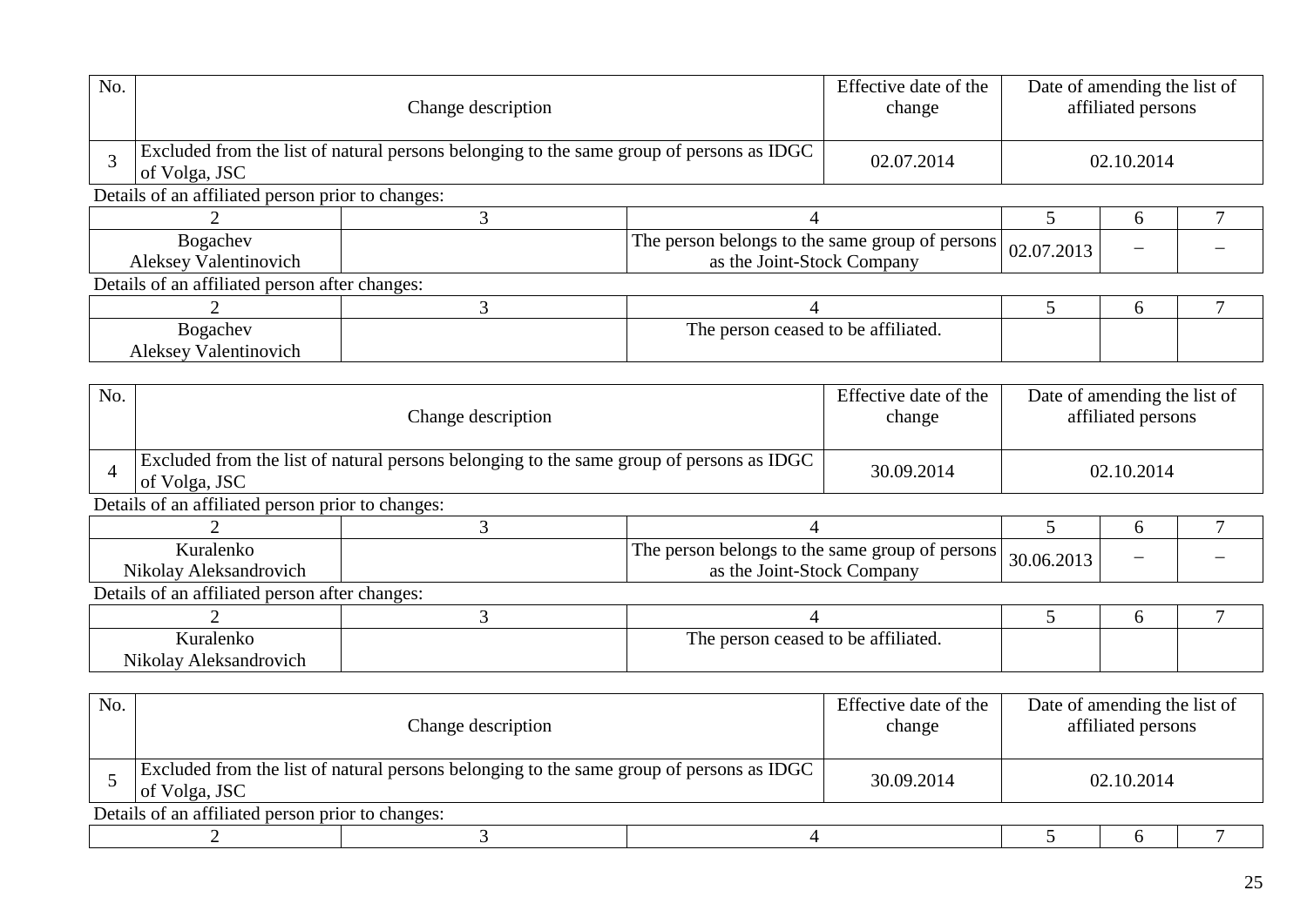| Mazo<br>Leonid Vladimirovich                   | The person belongs to the same group of persons<br>as the Joint-Stock Company | 30.09.2013 |  |
|------------------------------------------------|-------------------------------------------------------------------------------|------------|--|
| Details of an affiliated person after changes: |                                                                               |            |  |
|                                                |                                                                               |            |  |
| Mazo                                           | The person ceased to be affiliated.                                           |            |  |
| Leonid Vladimirovich                           |                                                                               |            |  |

| No. |                                                   | Change description                                                                       |                                     |  |            | Date of amending the list of<br>affiliated persons |  |  |  |  |
|-----|---------------------------------------------------|------------------------------------------------------------------------------------------|-------------------------------------|--|------------|----------------------------------------------------|--|--|--|--|
| -6  | of Volga, JSC                                     | Excluded from the list of natural persons belonging to the same group of persons as IDGC | 30.09.2014                          |  | 02.10.2014 |                                                    |  |  |  |  |
|     | Details of an affiliated person prior to changes: |                                                                                          |                                     |  |            |                                                    |  |  |  |  |
|     |                                                   |                                                                                          |                                     |  |            | $\mathfrak b$                                      |  |  |  |  |
|     | Chumachenko<br>Lyubov Ivanovna                    | The person belongs to the same group of persons<br>as the Joint-Stock Company            |                                     |  | 30.09.2013 |                                                    |  |  |  |  |
|     | Details of an affiliated person after changes:    |                                                                                          |                                     |  |            |                                                    |  |  |  |  |
|     |                                                   |                                                                                          |                                     |  |            | h                                                  |  |  |  |  |
|     | Chumachenko<br>Lyubov Ivanovna                    |                                                                                          | The person ceased to be affiliated. |  |            |                                                    |  |  |  |  |

| No.                                    |                                                                               | Change description                                                                       |  |            |              | Date of amending the list of<br>affiliated persons |  |  |  |  |
|----------------------------------------|-------------------------------------------------------------------------------|------------------------------------------------------------------------------------------|--|------------|--------------|----------------------------------------------------|--|--|--|--|
|                                        | of Volga, JSC                                                                 | Excluded from the list of natural persons belonging to the same group of persons as IDGC |  |            |              | 02.10.2014                                         |  |  |  |  |
|                                        | Details of an affiliated person prior to changes:                             |                                                                                          |  |            |              |                                                    |  |  |  |  |
|                                        |                                                                               |                                                                                          |  |            |              | $\mathbf{a}$                                       |  |  |  |  |
| Chucharin<br>Vyacheslav Aleksandrovich |                                                                               | The person belongs to the same group of persons<br>as the Joint-Stock Company            |  | 31.03.2010 |              |                                                    |  |  |  |  |
|                                        | Details of an affiliated person after changes:                                |                                                                                          |  |            |              |                                                    |  |  |  |  |
|                                        |                                                                               |                                                                                          |  |            | <sub>0</sub> |                                                    |  |  |  |  |
|                                        | The person ceased to be affiliated.<br>Chucharin<br>Vyacheslav Aleksandrovich |                                                                                          |  |            |              |                                                    |  |  |  |  |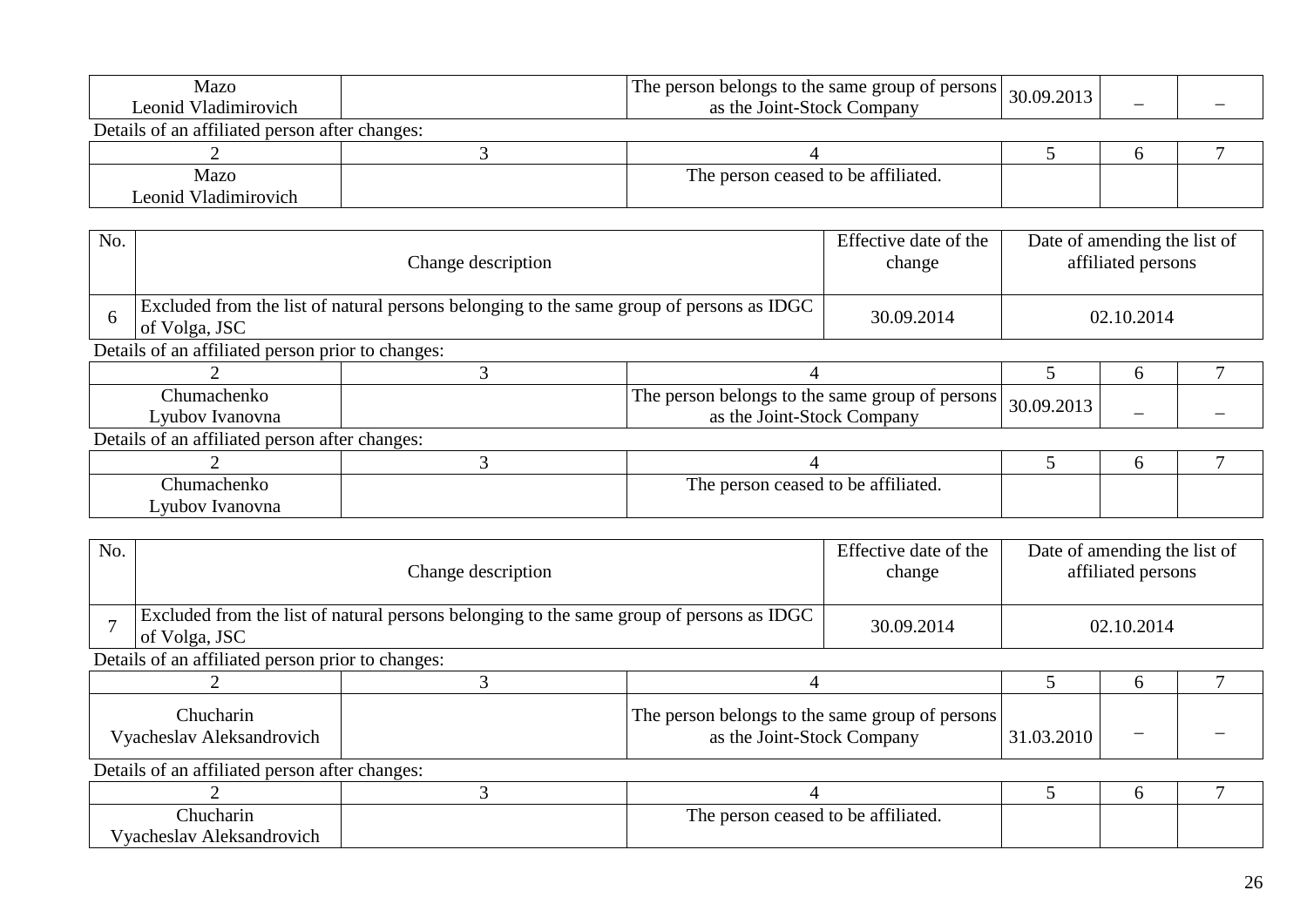| No. | Change description                                                                                        |                                                                                              |                                                                                      | Effective date of the<br>change | Date of amending the list of<br>affiliated persons |   |  |  |
|-----|-----------------------------------------------------------------------------------------------------------|----------------------------------------------------------------------------------------------|--------------------------------------------------------------------------------------|---------------------------------|----------------------------------------------------|---|--|--|
| 8   | Excluded from the list of natural persons belonging to the same group of persons as IDGC<br>of Volga, JSC | 24.07.2014                                                                                   |                                                                                      | 02.10.2014                      |                                                    |   |  |  |
|     | Details of an affiliated person prior to changes:                                                         |                                                                                              |                                                                                      |                                 |                                                    |   |  |  |
|     |                                                                                                           |                                                                                              |                                                                                      |                                 |                                                    | h |  |  |
|     | Kucherenko<br>Vladimir Ivanovich                                                                          | Consent of the natural person for<br>disclosure of this information has not<br>been obtained | The person is a member of the Collegial<br>Executive Body of the Joint-Stock Company |                                 | 07.04.2009                                         |   |  |  |
|     | Details of an affiliated person after changes:                                                            |                                                                                              |                                                                                      |                                 |                                                    |   |  |  |
|     |                                                                                                           |                                                                                              |                                                                                      |                                 |                                                    | 6 |  |  |
|     | Kucherenko<br>Vladimir Ivanovich                                                                          | The person ceased to be affiliated.                                                          |                                                                                      |                                 |                                                    |   |  |  |

| No. | Change description                                |                                                                                           |  | Effective date of the<br>change | Date of amending the list of<br>affiliated persons |  |  |  |  |
|-----|---------------------------------------------------|-------------------------------------------------------------------------------------------|--|---------------------------------|----------------------------------------------------|--|--|--|--|
|     | Volga, JSC                                        | Included in the list of natural persons belonging to the same group of persons as IDGC of |  | 30.09.2014                      | 02.10.2014                                         |  |  |  |  |
|     | Details of an affiliated person prior to changes: |                                                                                           |  |                                 |                                                    |  |  |  |  |
|     |                                                   |                                                                                           |  |                                 |                                                    |  |  |  |  |

| Zaytsey                                        | The person was not affiliated. |                                                                               |            |  |  |  |  |  |
|------------------------------------------------|--------------------------------|-------------------------------------------------------------------------------|------------|--|--|--|--|--|
| Yuri Viktorovich                               |                                |                                                                               |            |  |  |  |  |  |
| Details of an affiliated person after changes: |                                |                                                                               |            |  |  |  |  |  |
|                                                |                                |                                                                               |            |  |  |  |  |  |
| Zaytsev Yuri Viktorovich                       |                                | The person belongs to the same group of persons<br>as the Joint-Stock Company | 30.09.2014 |  |  |  |  |  |

| No. | Change description                                                                                      | Effective date of the<br>change | Date of amending the list of<br>affiliated persons |
|-----|---------------------------------------------------------------------------------------------------------|---------------------------------|----------------------------------------------------|
|     | Included in the list of natural persons belonging to the same group of persons as IDGC of<br>Volga, JSC | 02.07.2014                      | 02.10.2014                                         |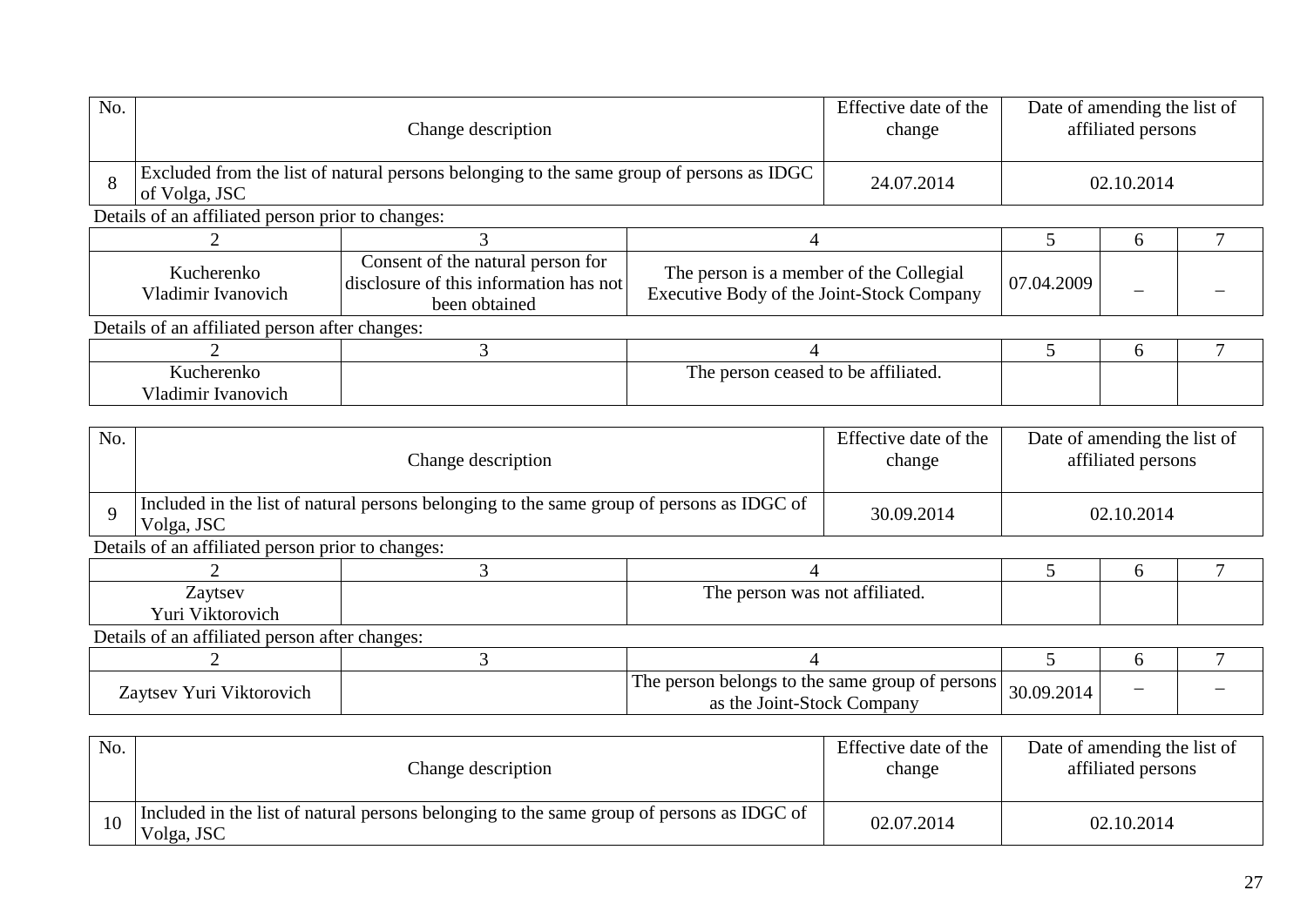| Details of an affiliated person prior to changes: |                                                                    |  |  |
|---------------------------------------------------|--------------------------------------------------------------------|--|--|
|                                                   |                                                                    |  |  |
| Tikin                                             | The person was not affiliated.                                     |  |  |
| Ivan Vasilievich                                  |                                                                    |  |  |
| Details of an affiliated person after changes:    |                                                                    |  |  |
|                                                   |                                                                    |  |  |
| Tikin                                             | The person belongs to the same group of persons $\vert$ 02.07.2014 |  |  |
| Ivan Vasilievich                                  | as the Joint-Stock Company                                         |  |  |

| No. | Change description                                                                                      | Effective date of the<br>change | Date of amending the list of<br>affiliated persons |  |  |  |  |  |
|-----|---------------------------------------------------------------------------------------------------------|---------------------------------|----------------------------------------------------|--|--|--|--|--|
|     | Included in the list of natural persons belonging to the same group of persons as IDGC of<br>Volga, JSC | 30.09.2014                      | 02.10.2014                                         |  |  |  |  |  |
|     | Details of an affiliated person prior to changes:                                                       |                                 |                                                    |  |  |  |  |  |
|     |                                                                                                         |                                 |                                                    |  |  |  |  |  |

| Islentiev                                      | The person was not affiliated.                                                |            |   |  |
|------------------------------------------------|-------------------------------------------------------------------------------|------------|---|--|
| Vadim Gennadievich                             |                                                                               |            |   |  |
| Details of an affiliated person after changes: |                                                                               |            |   |  |
|                                                |                                                                               |            |   |  |
| Islentiev<br>Vadim Gennadievich                | The person belongs to the same group of persons<br>as the Joint-Stock Company | 30.09.2014 | - |  |

| No.                                               |                                                                                                         | Change description |                                |            | Date of amending the list of<br>affiliated persons |  |
|---------------------------------------------------|---------------------------------------------------------------------------------------------------------|--------------------|--------------------------------|------------|----------------------------------------------------|--|
| 12                                                | Included in the list of natural persons belonging to the same group of persons as IDGC of<br>Volga, JSC |                    |                                | 30.09.2014 | 02.10.2014                                         |  |
| Details of an affiliated person prior to changes: |                                                                                                         |                    |                                |            |                                                    |  |
|                                                   |                                                                                                         |                    |                                |            | $\mathfrak{b}$                                     |  |
|                                                   | Pozdnyakov                                                                                              |                    | The person was not affiliated. |            |                                                    |  |
|                                                   | Nikolay Igorevich                                                                                       |                    |                                |            |                                                    |  |
|                                                   | Details of an affiliated person after changes:                                                          |                    |                                |            |                                                    |  |
|                                                   |                                                                                                         |                    |                                |            | h                                                  |  |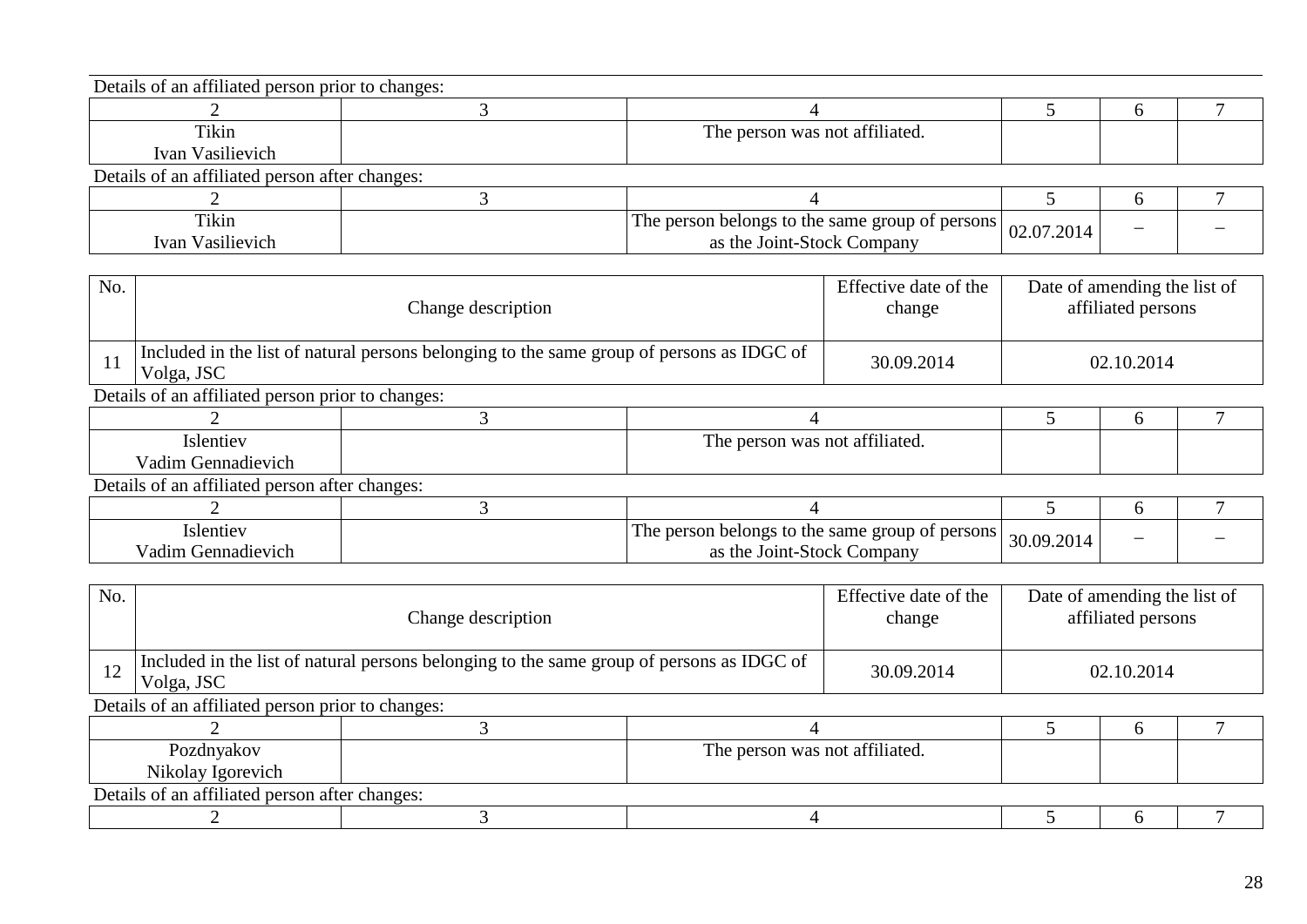| $\sim$<br>zdnyakov                           | m<br>ersons.<br>group<br>same<br>per<br>person<br>belongs<br>. The<br>uit | 2014<br>$\sim$<br>. .<br>י וור |  |
|----------------------------------------------|---------------------------------------------------------------------------|--------------------------------|--|
| $\bm{\tau}$ .<br><b>Nikolav</b><br>1gorevich | ∠ompanv<br>the<br>.-Stoc⊭<br>JOINT-                                       | .<br>$-$                       |  |

| No. |                                                   | Change description                                                                        |                                                                               |  | Date of amending the list of | affiliated persons |  |
|-----|---------------------------------------------------|-------------------------------------------------------------------------------------------|-------------------------------------------------------------------------------|--|------------------------------|--------------------|--|
| 13  | Volga, JSC                                        | Included in the list of natural persons belonging to the same group of persons as IDGC of |                                                                               |  |                              | 02.10.2014         |  |
|     | Details of an affiliated person prior to changes: |                                                                                           |                                                                               |  |                              |                    |  |
|     |                                                   |                                                                                           |                                                                               |  |                              | 6                  |  |
|     | Stepantsev                                        |                                                                                           | The person was not affiliated.                                                |  |                              |                    |  |
|     | Aleksey Borisovich                                |                                                                                           |                                                                               |  |                              |                    |  |
|     | Details of an affiliated person after changes:    |                                                                                           |                                                                               |  |                              |                    |  |
|     |                                                   |                                                                                           |                                                                               |  |                              | h                  |  |
|     | Stepantsey<br>Aleksey Borisovich                  |                                                                                           | The person belongs to the same group of persons<br>as the Joint-Stock Company |  | 30.09.2014                   |                    |  |

| No.                                               |                                                                                                         | Change description |                                                                               |            |            | Date of amending the list of<br>affiliated persons |  |
|---------------------------------------------------|---------------------------------------------------------------------------------------------------------|--------------------|-------------------------------------------------------------------------------|------------|------------|----------------------------------------------------|--|
| 14                                                | Included in the list of natural persons belonging to the same group of persons as IDGC of<br>Volga, JSC | 30.09.2014         |                                                                               | 02.10.2014 |            |                                                    |  |
| Details of an affiliated person prior to changes: |                                                                                                         |                    |                                                                               |            |            |                                                    |  |
|                                                   |                                                                                                         |                    |                                                                               |            |            | <sub>6</sub>                                       |  |
|                                                   | Shkuratovskiy                                                                                           |                    | The person was not affiliated.                                                |            |            |                                                    |  |
|                                                   | Pavel Grigorievich                                                                                      |                    |                                                                               |            |            |                                                    |  |
|                                                   | Details of an affiliated person after changes:                                                          |                    |                                                                               |            |            |                                                    |  |
|                                                   |                                                                                                         |                    |                                                                               |            |            | 6                                                  |  |
|                                                   | Shkuratovskiy<br>Pavel Grigorievich                                                                     |                    | The person belongs to the same group of persons<br>as the Joint-Stock Company |            | 30.09.2014 |                                                    |  |

| No. | hange description | Effective date of the<br>change | Date of amending the list of<br>attiliated persons |
|-----|-------------------|---------------------------------|----------------------------------------------------|
|     |                   |                                 |                                                    |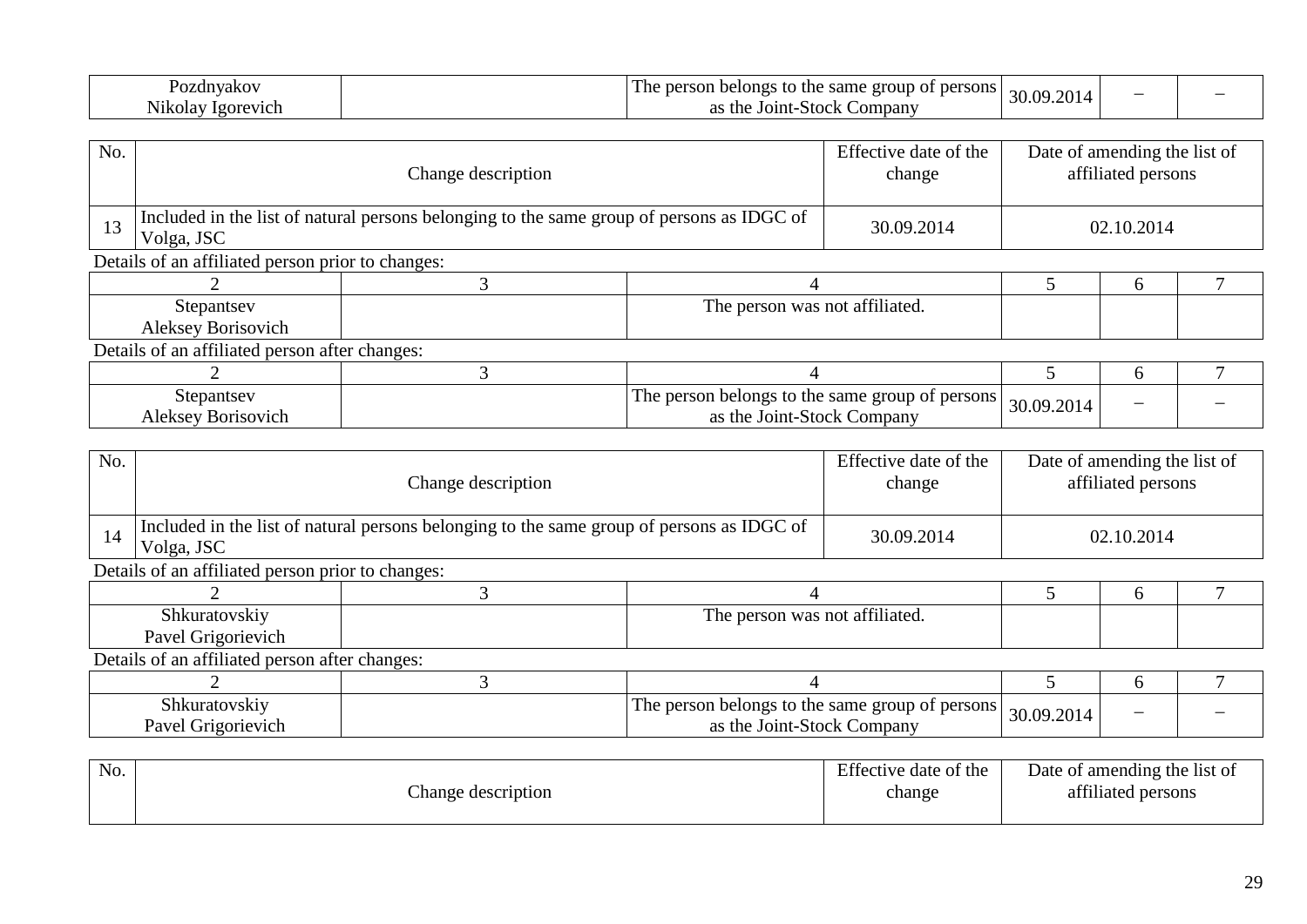| 15<br>Volga, JSC                                                                                                | Included in the list of natural persons belonging to the same group of persons as IDGC of    |                                                                                                                                  | 24.07.2014                     |            | 02.10.2014                   |                |  |
|-----------------------------------------------------------------------------------------------------------------|----------------------------------------------------------------------------------------------|----------------------------------------------------------------------------------------------------------------------------------|--------------------------------|------------|------------------------------|----------------|--|
|                                                                                                                 | Details of an affiliated person prior to changes:                                            |                                                                                                                                  |                                |            |                              |                |  |
|                                                                                                                 | 3                                                                                            |                                                                                                                                  |                                | 5          | 6                            |                |  |
| Paylov                                                                                                          |                                                                                              |                                                                                                                                  | The person was not affiliated. |            |                              |                |  |
| Oleg Grigorievich                                                                                               |                                                                                              |                                                                                                                                  |                                |            |                              |                |  |
| Details of an affiliated person after changes:                                                                  |                                                                                              |                                                                                                                                  |                                |            |                              |                |  |
|                                                                                                                 | 3                                                                                            | 4                                                                                                                                |                                | 5          | 6                            | $\overline{7}$ |  |
| Paylov<br>Oleg Grigorievich                                                                                     | Consent of the natural person for<br>disclosure of this information has not<br>been obtained | The person is a member of the Collegial<br>Executive Body of the Joint-Stock Company                                             |                                | 24.07.2014 |                              |                |  |
|                                                                                                                 |                                                                                              |                                                                                                                                  |                                |            |                              |                |  |
| No.                                                                                                             |                                                                                              |                                                                                                                                  | Effective date of the          |            | Date of amending the list of |                |  |
| Change description                                                                                              |                                                                                              |                                                                                                                                  | change                         |            | affiliated persons           |                |  |
| Change of the address of the legal person belonging to the same group of persons as IDGC<br>16<br>of Volga, JSC |                                                                                              |                                                                                                                                  | 30.09.2014                     |            | 02.10.2014                   |                |  |
| Details of an affiliated person prior to changes:                                                               |                                                                                              |                                                                                                                                  |                                |            |                              |                |  |
| $\overline{2}$                                                                                                  | 3                                                                                            | 4                                                                                                                                |                                | 5          | 6                            | $\tau$         |  |
|                                                                                                                 | 26, Ulanskiy pereulok, Moscow                                                                | The person is entitled to dispose of over 20% of<br>the voting shares in the Company.                                            |                                | 20.08.2008 |                              |                |  |
| Open Joint-Stock Company<br>Russian Grids (Rosseti, JSC)                                                        | 107996                                                                                       | Over 50% of the members of the Company's<br>Board of Directors have been elected according<br>to the proposal made by the person |                                | 11.06.2013 | 67.626%                      | 67.626%        |  |
|                                                                                                                 |                                                                                              | The person belongs to the same group of persons<br>as the Joint-Stock Company                                                    |                                | 01.07.2008 |                              |                |  |
| Details of an affiliated person after changes:                                                                  |                                                                                              |                                                                                                                                  |                                |            |                              |                |  |
|                                                                                                                 | 3                                                                                            | 4                                                                                                                                |                                | 5          | 6                            |                |  |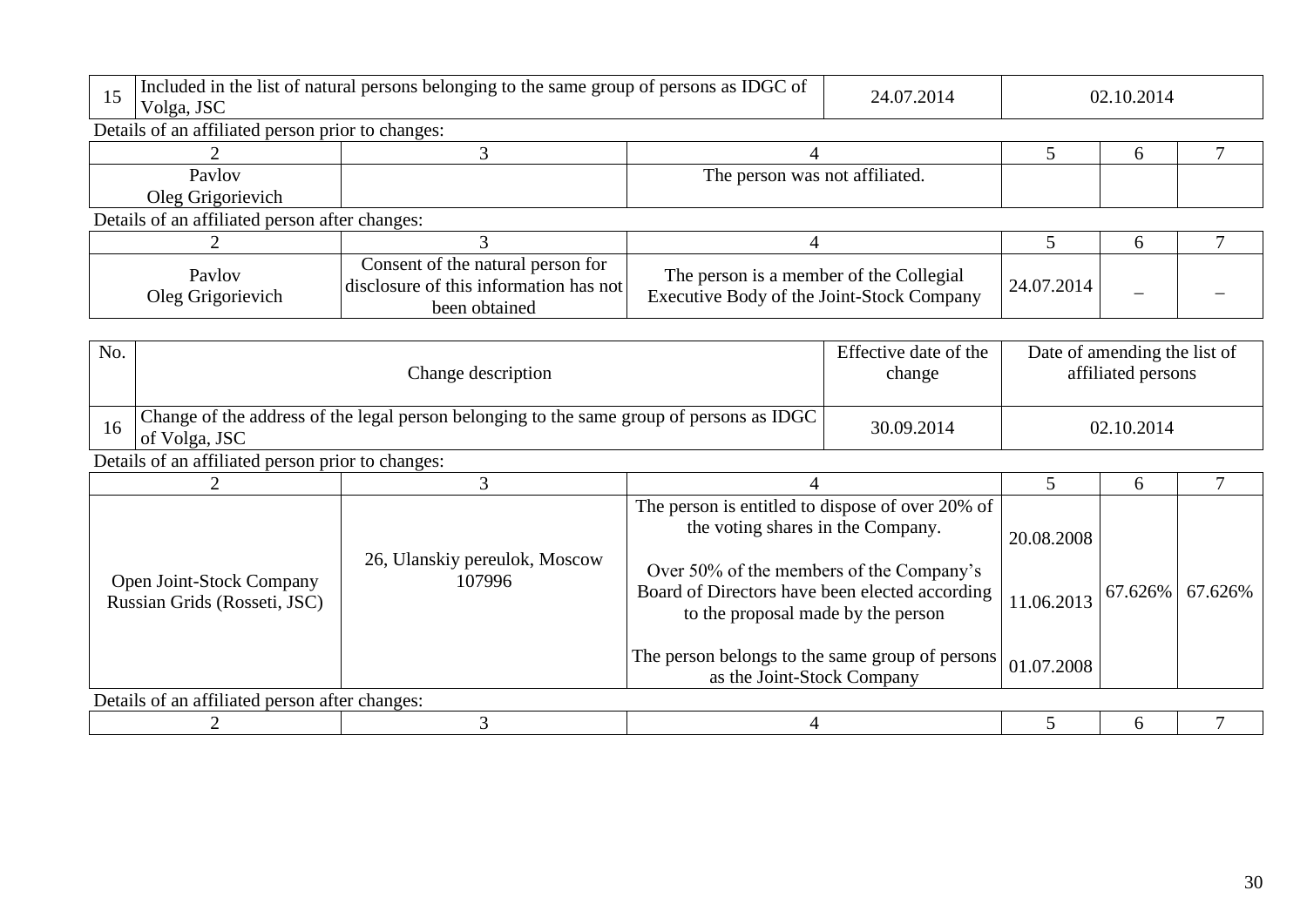|                                                          |                                        | The person is entitled to dispose of over 20% of<br>the voting shares in the Company.                                              | 20.08.2008 |                     |  |
|----------------------------------------------------------|----------------------------------------|------------------------------------------------------------------------------------------------------------------------------------|------------|---------------------|--|
| Open Joint-Stock Company<br>Russian Grids (Rosseti, JSC) | 4, ul. Belovezhskaya, Moscow<br>121353 | Over 50% of the members of the Company's<br>Board of Directors have been elected according  <br>to the proposal made by the person | 11.06.2013 | $67.626\%$ 67.626\% |  |
|                                                          |                                        | The person belongs to the same group of persons<br>as the Joint-Stock Company                                                      | 01.07.2008 |                     |  |

| No.                                                                                                                                                                                                  |                                                                                                           | Change description                                                            |                                                                               |            | Date of amending the list of | affiliated persons |  |
|------------------------------------------------------------------------------------------------------------------------------------------------------------------------------------------------------|-----------------------------------------------------------------------------------------------------------|-------------------------------------------------------------------------------|-------------------------------------------------------------------------------|------------|------------------------------|--------------------|--|
| 17                                                                                                                                                                                                   | Change of the address of the legal person belonging to the same group of persons as IDGC<br>of Volga, JSC |                                                                               |                                                                               | 30.09.2014 |                              | 02.10.2014         |  |
|                                                                                                                                                                                                      | Details of an affiliated person prior to changes:                                                         |                                                                               |                                                                               |            |                              |                    |  |
|                                                                                                                                                                                                      |                                                                                                           |                                                                               |                                                                               |            |                              | h                  |  |
| Open Joint-Stock Company<br>1, Marsovo Pole, Saint Petersburg,<br>The person belongs to the same group of persons<br>North-West Energy Management<br>191186<br>as the Joint-Stock Company<br>Company |                                                                                                           |                                                                               | 01.07.2008                                                                    |            |                              |                    |  |
|                                                                                                                                                                                                      | Details of an affiliated person after changes:                                                            |                                                                               |                                                                               |            |                              |                    |  |
|                                                                                                                                                                                                      |                                                                                                           |                                                                               | 4                                                                             |            |                              | 6                  |  |
|                                                                                                                                                                                                      | Open Joint-Stock Company<br>North-West Energy Management<br>Company                                       | ID code: "B", ploshchad Aleksandra<br>Nevskogo 2, Saint Petersburg,<br>191167 | The person belongs to the same group of persons<br>as the Joint-Stock Company |            | 01.07.2008                   |                    |  |

| No.                                               | Change description                                                                                                           |  |  | Effective date of the<br>change | Date of amending the list of<br>affiliated persons |            |  |  |
|---------------------------------------------------|------------------------------------------------------------------------------------------------------------------------------|--|--|---------------------------------|----------------------------------------------------|------------|--|--|
| 18                                                | Change of the legal (and actual) address of the legal person belonging to the same group<br>of persons as IDGC of Volga, JSC |  |  | 30.09.2014                      |                                                    | 02.10.2014 |  |  |
| Details of an affiliated person prior to changes: |                                                                                                                              |  |  |                                 |                                                    |            |  |  |
|                                                   |                                                                                                                              |  |  |                                 |                                                    |            |  |  |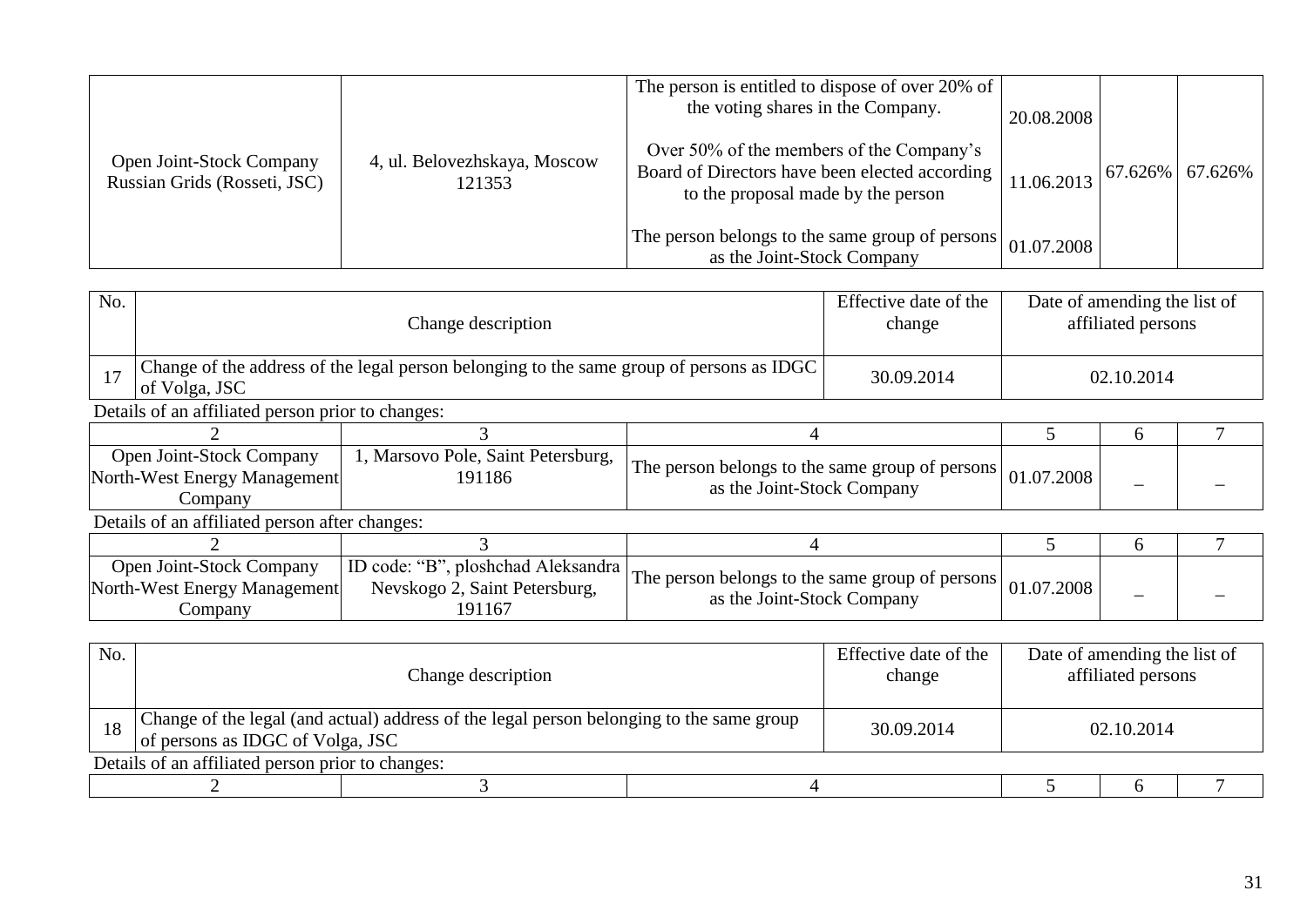| Open Joint-Stock Company of<br>Power Industry and<br>Electrification<br>Ingushenergo | 23, ul. Mutalieva, Nazran, the<br>Republic of Ingooshetia            | The person belongs to the same group of persons<br>as the Joint-Stock Company | 01.07.2008 |              |  |  |  |  |  |
|--------------------------------------------------------------------------------------|----------------------------------------------------------------------|-------------------------------------------------------------------------------|------------|--------------|--|--|--|--|--|
| Details of an affiliated person after changes:                                       |                                                                      |                                                                               |            |              |  |  |  |  |  |
|                                                                                      |                                                                      |                                                                               |            | <sub>0</sub> |  |  |  |  |  |
| Open Joint-Stock Company of<br>Power Industry and<br>Electrification<br>Ingushenergo | 8a, ul. Chechenskaya, Nazran,<br>386101, the Republic of Ingooshetia | The person belongs to the same group of persons<br>as the Joint-Stock Company | 01.07.2008 |              |  |  |  |  |  |

| No. |                                                                                                           | Change description                                                           |                                                                               |  |            | Date of amending the list of<br>affiliated persons |  |  |  |
|-----|-----------------------------------------------------------------------------------------------------------|------------------------------------------------------------------------------|-------------------------------------------------------------------------------|--|------------|----------------------------------------------------|--|--|--|
| 19  | Change of the address of the legal person belonging to the same group of persons as IDGC<br>of Volga, JSC | 30.09.2014                                                                   | 02.10.2014                                                                    |  |            |                                                    |  |  |  |
|     | Details of an affiliated person prior to changes:                                                         |                                                                              |                                                                               |  |            |                                                    |  |  |  |
|     |                                                                                                           |                                                                              |                                                                               |  | 6          |                                                    |  |  |  |
|     | Open Joint-Stock Company<br><b>Energoservice Company</b><br>Lenenergo                                     | 1, ploshchad Konstitutsii, Saint<br>Petersburg, 196247                       | The person belongs to the same group of persons<br>as the Joint-Stock Company |  | 30.03.2012 |                                                    |  |  |  |
|     | Details of an affiliated person after changes:                                                            |                                                                              |                                                                               |  |            |                                                    |  |  |  |
|     |                                                                                                           |                                                                              |                                                                               |  | 5          | $\sigma$                                           |  |  |  |
|     | Open Joint-Stock Company<br><b>Energoservice Company</b><br>Lenenergo                                     | ID code: "A", 60-62, Sinopskaya<br>naberezhnaya, Saint Petersburg,<br>191124 | The person belongs to the same group of persons<br>as the Joint-Stock Company |  | 30.03.2012 |                                                    |  |  |  |

| No. | Change description                                |                                                                                                                              |  | Effective date of the<br>change | Date of amending the list of<br>affiliated persons |  |  |  |  |  |
|-----|---------------------------------------------------|------------------------------------------------------------------------------------------------------------------------------|--|---------------------------------|----------------------------------------------------|--|--|--|--|--|
| 20  |                                                   | Change of the legal (and actual) address of the legal person belonging to the same group<br>of persons as IDGC of Volga, JSC |  |                                 | 02.10.2014                                         |  |  |  |  |  |
|     | Details of an affiliated person prior to changes: |                                                                                                                              |  |                                 |                                                    |  |  |  |  |  |
|     |                                                   |                                                                                                                              |  |                                 |                                                    |  |  |  |  |  |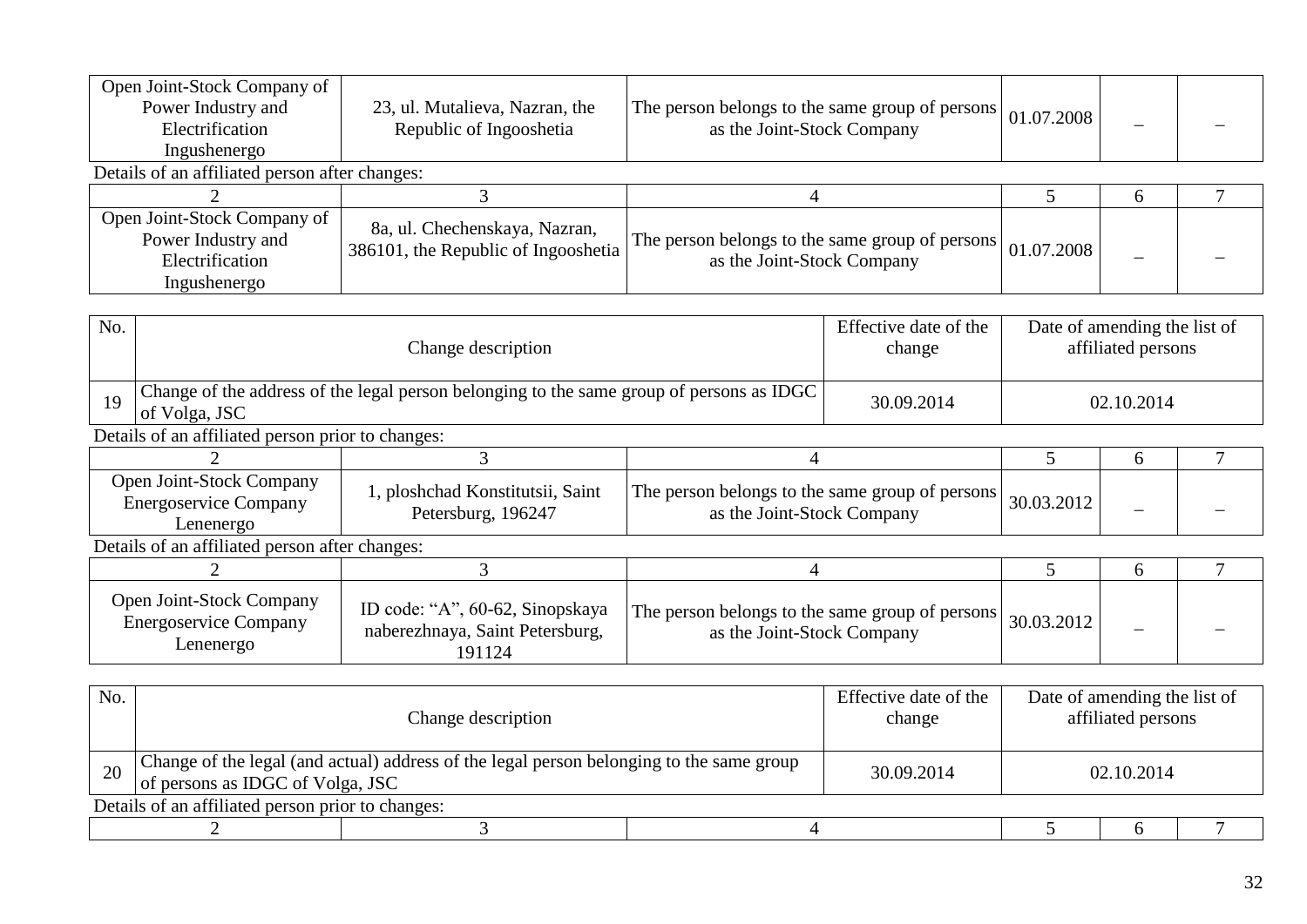| Open Joint-Stock Company<br><b>Specialized Electricity</b><br><b>Transmission Service Company</b><br>of the Unified National Electrical<br><b>Network</b> | bld. 8, ul. Sadovnicheskaya 27,<br>Moscow 115035               | The person belongs to the same group of persons<br>as the Joint-Stock Company | 30.09.2012 |  |  |  |  |  |  |
|-----------------------------------------------------------------------------------------------------------------------------------------------------------|----------------------------------------------------------------|-------------------------------------------------------------------------------|------------|--|--|--|--|--|--|
| Details of an affiliated person after changes:                                                                                                            |                                                                |                                                                               |            |  |  |  |  |  |  |
|                                                                                                                                                           |                                                                |                                                                               |            |  |  |  |  |  |  |
| Open Joint-Stock Company<br><b>Specialized Electricity</b><br><b>Transmission Service Company</b><br>of the Unified National Electrical<br><b>Network</b> | bld. 1, ul. Parkovaya 1, Noginsk, the<br>Moscow region, 142408 | The person belongs to the same group of persons<br>as the Joint-Stock Company | 30.09.2012 |  |  |  |  |  |  |

| No.             | Change description                                                                                              | Effective date of the<br>change | Date of amending the list of<br>affiliated persons |
|-----------------|-----------------------------------------------------------------------------------------------------------------|---------------------------------|----------------------------------------------------|
| $\overline{21}$ | Change of the business name of the legal person belonging to the same group of persons<br>as IDGC of Volga, JSC | 30.09.2014                      | 02.10.2014                                         |

Details of an affiliated person prior to changes:

| <b>Limited Liability Company</b><br><b>ERDF</b> Vostok       | 1, ul. Vtoroy Syromyatnicheskiy<br>pereulok, Moscow 105120 | The person belongs to the same group of<br>persons as the Joint-Stock Company | 31.03.2014 |  |  |  |  |  |  |
|--------------------------------------------------------------|------------------------------------------------------------|-------------------------------------------------------------------------------|------------|--|--|--|--|--|--|
|                                                              | Details of an affiliated person after changes:             |                                                                               |            |  |  |  |  |  |  |
|                                                              |                                                            |                                                                               |            |  |  |  |  |  |  |
| <b>Limited Liability Company</b><br><b>ERDF Grids Vostok</b> | 1, ul. Vtoroy Syromyatnicheskiy<br>pereulok, Moscow 105120 | The person belongs to the same group of<br>persons as the Joint-Stock Company | 31.03.2014 |  |  |  |  |  |  |

| No. | Change description                                                                                                       |  |  | Effective date of the<br>change | Date of amending the list of<br>affiliated persons |  |  |  |  |
|-----|--------------------------------------------------------------------------------------------------------------------------|--|--|---------------------------------|----------------------------------------------------|--|--|--|--|
|     | Change of date of occurrence of the ground for recognition of the person as a person<br>affiliated to IDGC of Volga, JSC |  |  | 30.09.2014                      | 02.10.2014                                         |  |  |  |  |
|     | Details of an affiliated person prior to changes:                                                                        |  |  |                                 |                                                    |  |  |  |  |
|     |                                                                                                                          |  |  |                                 |                                                    |  |  |  |  |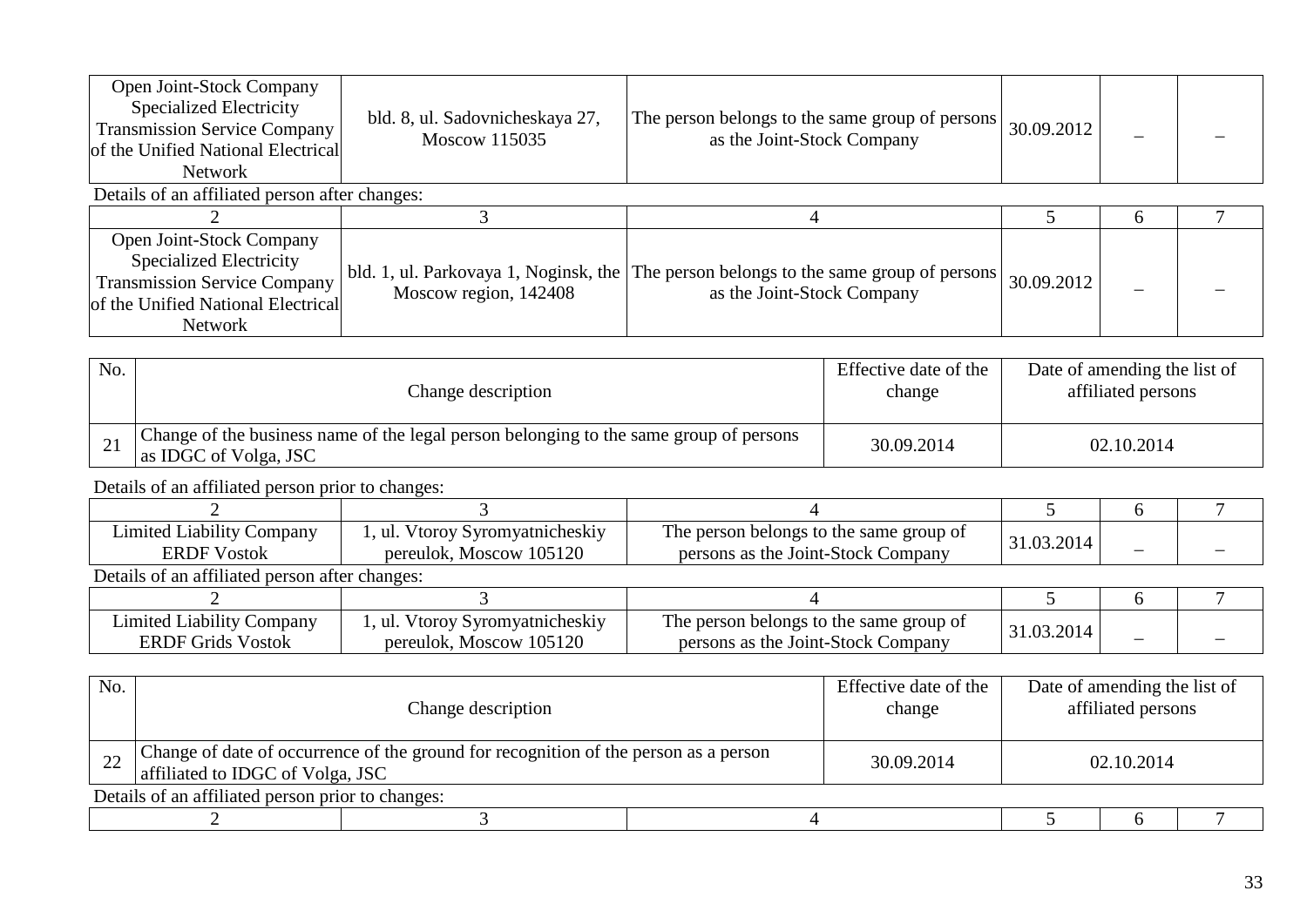| Golinko<br><b>Andrey Anatolievich</b>          | The person belongs to the same group of persons  <br>30.06.2013<br>as the Joint-Stock Company |                                                                               |            |  |  |  |  |  |
|------------------------------------------------|-----------------------------------------------------------------------------------------------|-------------------------------------------------------------------------------|------------|--|--|--|--|--|
| Details of an affiliated person after changes: |                                                                                               |                                                                               |            |  |  |  |  |  |
|                                                |                                                                                               |                                                                               |            |  |  |  |  |  |
| Golinko<br><b>Andrey Anatolievich</b>          |                                                                                               | The person belongs to the same group of persons<br>as the Joint-Stock Company | 30.09.2014 |  |  |  |  |  |

| No. | Change description                                |                                                                                                                          |                                                                               | Effective date of the<br>change |            | Date of amending the list of<br>affiliated persons |  |  |  |
|-----|---------------------------------------------------|--------------------------------------------------------------------------------------------------------------------------|-------------------------------------------------------------------------------|---------------------------------|------------|----------------------------------------------------|--|--|--|
| 23  |                                                   | Change of date of occurrence of the ground for recognition of the person as a person<br>affiliated to IDGC of Volga, JSC |                                                                               |                                 |            | 02.10.2014                                         |  |  |  |
|     | Details of an affiliated person prior to changes: |                                                                                                                          |                                                                               |                                 |            |                                                    |  |  |  |
|     |                                                   |                                                                                                                          |                                                                               |                                 |            | h                                                  |  |  |  |
|     | Grishaev<br>Nikolay Alekseyevich                  |                                                                                                                          | The person belongs to the same group of persons<br>as the Joint-Stock Company |                                 | 30.09.2013 |                                                    |  |  |  |
|     | Details of an affiliated person after changes:    |                                                                                                                          |                                                                               |                                 |            |                                                    |  |  |  |
|     |                                                   |                                                                                                                          |                                                                               |                                 |            | $\mathbf{a}$                                       |  |  |  |
|     | Grishaev<br>Nikolay Alekseyevich                  |                                                                                                                          | The person belongs to the same group of persons<br>as the Joint-Stock Company |                                 | 30.09.2014 |                                                    |  |  |  |

| No. |                                                   | Change description                                                                                                       |                                                                               |  |            | Date of amending the list of<br>affiliated persons |  |  |  |
|-----|---------------------------------------------------|--------------------------------------------------------------------------------------------------------------------------|-------------------------------------------------------------------------------|--|------------|----------------------------------------------------|--|--|--|
| 24  |                                                   | Change of date of occurrence of the ground for recognition of the person as a person<br>affiliated to IDGC of Volga, JSC |                                                                               |  |            | 02.10.2014                                         |  |  |  |
|     | Details of an affiliated person prior to changes: |                                                                                                                          |                                                                               |  |            |                                                    |  |  |  |
|     |                                                   |                                                                                                                          |                                                                               |  |            | h                                                  |  |  |  |
|     | Terentiev<br>Stanislav Nikolaevich                |                                                                                                                          | The person belongs to the same group of<br>persons as the Joint-Stock Company |  | 31.03.2014 |                                                    |  |  |  |
|     | Details of an affiliated person after changes:    |                                                                                                                          |                                                                               |  |            |                                                    |  |  |  |
|     |                                                   |                                                                                                                          |                                                                               |  |            | <sub>0</sub>                                       |  |  |  |
|     | Terentiev<br>Stanislav Nikolaevich                |                                                                                                                          | The person belongs to the same group of<br>persons as the Joint-Stock Company |  | 30.09.2014 |                                                    |  |  |  |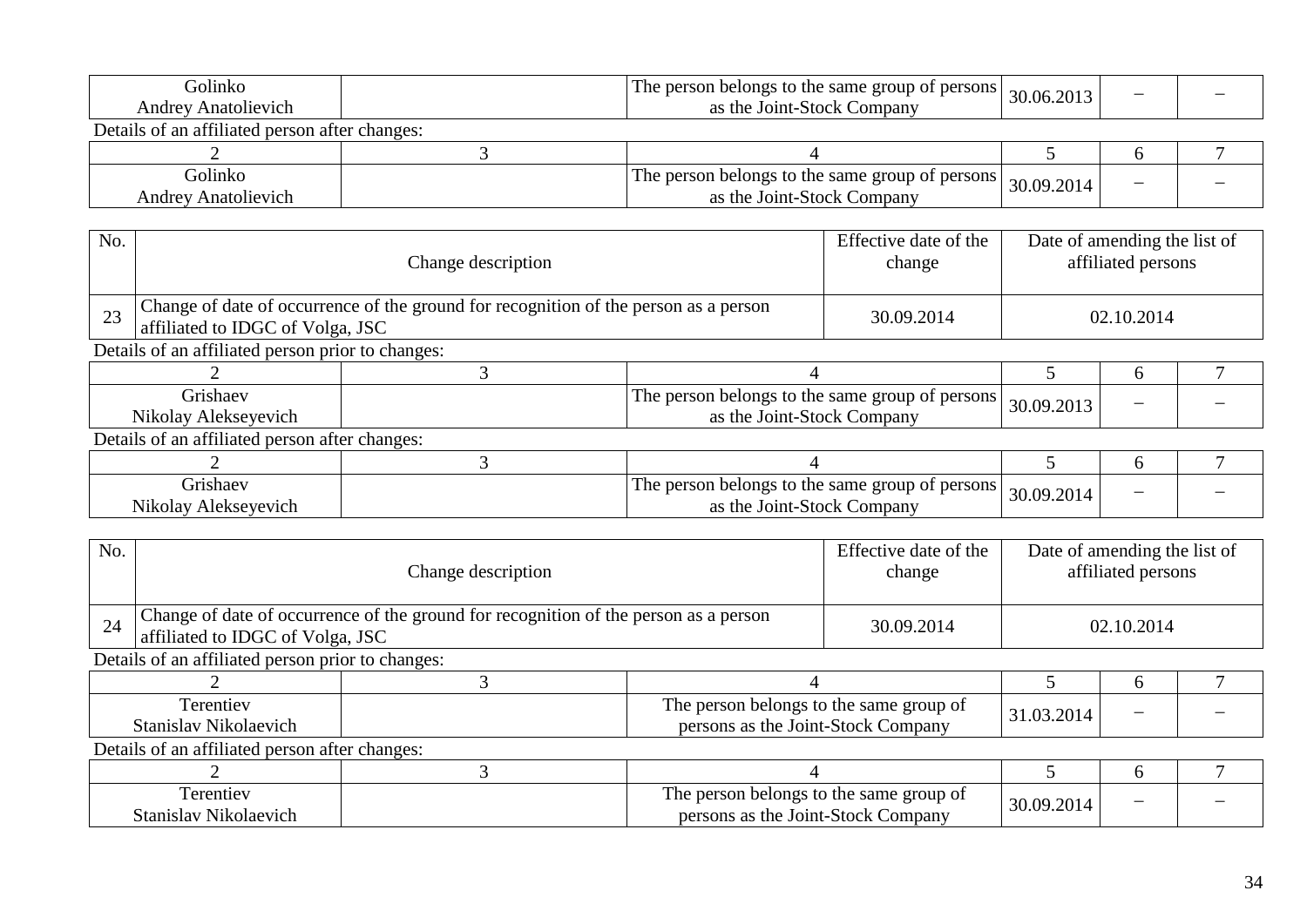| No. |                                                                                                         | Change description<br>Change of date of occurrence of the ground for recognition of the person as a person |                                                                               |                                 | Date of amending the list of<br>affiliated persons |   |   |  |  |
|-----|---------------------------------------------------------------------------------------------------------|------------------------------------------------------------------------------------------------------------|-------------------------------------------------------------------------------|---------------------------------|----------------------------------------------------|---|---|--|--|
| 25  | affiliated to IDGC of Volga, JSC                                                                        |                                                                                                            |                                                                               | 30.09.2014                      | 02.10.2014                                         |   |   |  |  |
|     | Details of an affiliated person prior to changes:                                                       |                                                                                                            |                                                                               |                                 |                                                    |   |   |  |  |
|     |                                                                                                         | 3                                                                                                          | 4                                                                             |                                 | 5                                                  | 6 |   |  |  |
|     | Kosolapov                                                                                               |                                                                                                            | The person belongs to the same group of                                       |                                 | 31.03.2014                                         |   |   |  |  |
|     | Igor Alekseyevich                                                                                       |                                                                                                            | persons as the Joint-Stock Company                                            |                                 |                                                    |   |   |  |  |
|     | Details of an affiliated person after changes:                                                          |                                                                                                            |                                                                               |                                 |                                                    |   |   |  |  |
|     | $\mathcal{D}$                                                                                           | 3                                                                                                          | 4                                                                             |                                 | 5                                                  | 6 | 7 |  |  |
|     | Kosolapov<br>Igor Alekseyevich                                                                          |                                                                                                            | The person belongs to the same group of<br>persons as the Joint-Stock Company |                                 | 30.09.2014                                         |   |   |  |  |
|     |                                                                                                         |                                                                                                            |                                                                               |                                 |                                                    |   |   |  |  |
| No. | Change description                                                                                      |                                                                                                            |                                                                               | Effective date of the<br>change | Date of amending the list of<br>affiliated persons |   |   |  |  |
| 26  | Included in the list of natural persons belonging to the same group of persons as IDGC of<br>Volga, JSC |                                                                                                            |                                                                               |                                 | 02.10.2014                                         |   |   |  |  |
|     | Details of an affiliated person prior to changes:                                                       |                                                                                                            |                                                                               |                                 |                                                    |   |   |  |  |
|     |                                                                                                         | 3                                                                                                          | $\overline{4}$                                                                |                                 | 5                                                  | 6 |   |  |  |
|     | Open Joint-Stock Company<br>Donenergo                                                                   |                                                                                                            | The person was not affiliated.                                                |                                 |                                                    |   |   |  |  |
|     | Details of an affiliated person after changes:                                                          |                                                                                                            |                                                                               |                                 |                                                    |   |   |  |  |
|     | $\overline{2}$                                                                                          | 3                                                                                                          | 4                                                                             |                                 | 5                                                  | 6 | 7 |  |  |
|     | Open Joint-Stock Company<br>Donenergo                                                                   | 162, ul. Pushkinskaya, Rostov-on-<br>Don, 344006                                                           | The person belongs to the same group of persons<br>as the Joint-Stock Company |                                 | 30.09.2014                                         |   |   |  |  |
|     |                                                                                                         |                                                                                                            |                                                                               |                                 |                                                    |   |   |  |  |
| No. | Change description                                                                                      |                                                                                                            |                                                                               | Effective date of the<br>change | Date of amending the list of<br>affiliated persons |   |   |  |  |
| 27  | Included in the list of natural persons belonging to the same group of persons as IDGC of<br>Volga, JSC |                                                                                                            |                                                                               | 30.09.2014                      | 02.10.2014                                         |   |   |  |  |
|     | Details of an affiliated person prior to changes:                                                       |                                                                                                            |                                                                               |                                 |                                                    |   |   |  |  |
|     | $\overline{2}$                                                                                          | 3                                                                                                          | $\overline{4}$                                                                |                                 | 5                                                  | 6 | 7 |  |  |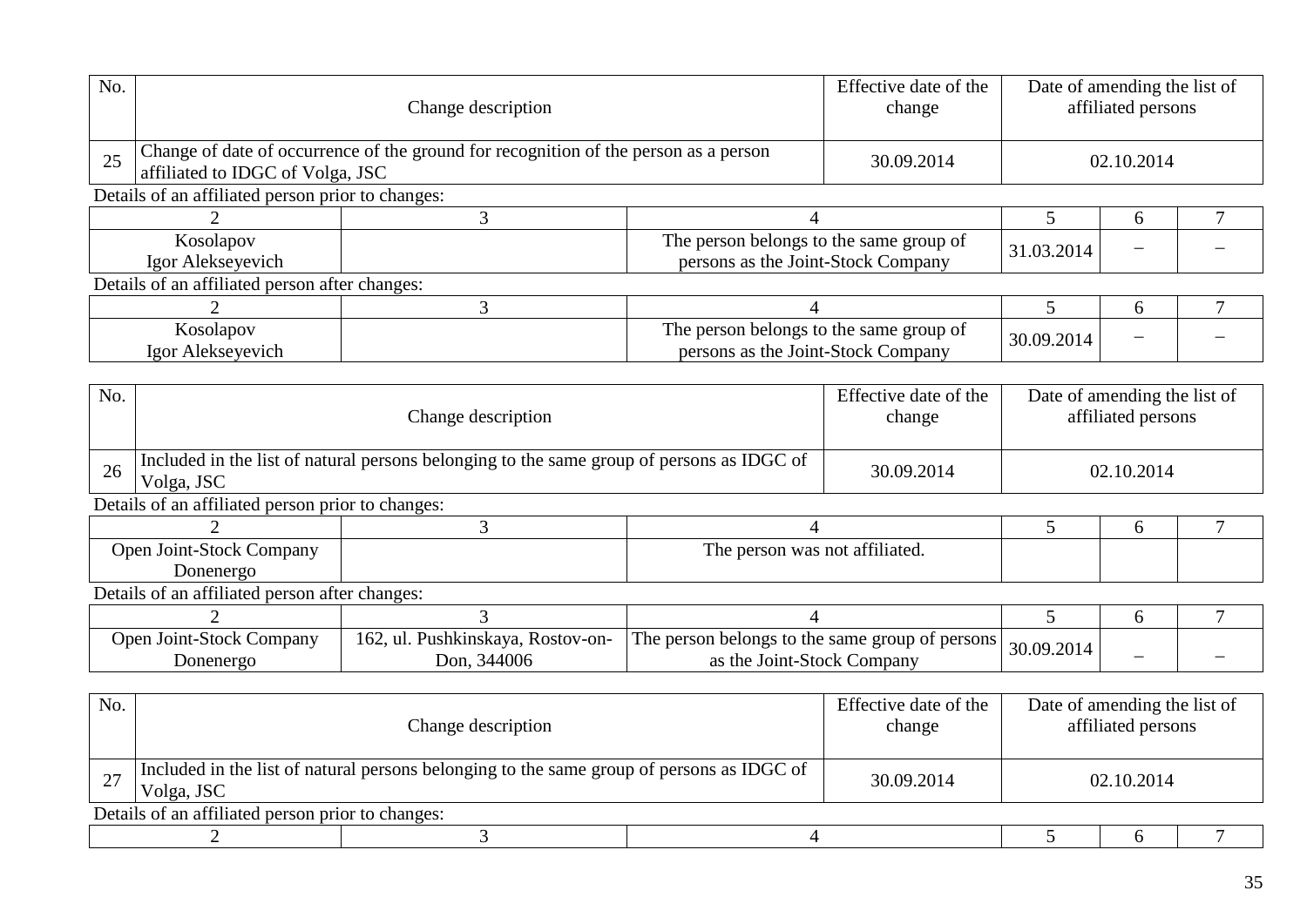| <b>Open Joint-Stock Company</b><br>Regional Corporation of                | The person was not affiliated.                                |                                                                               |            |  |
|---------------------------------------------------------------------------|---------------------------------------------------------------|-------------------------------------------------------------------------------|------------|--|
| Development                                                               |                                                               |                                                                               |            |  |
| Details of an affiliated person after changes:                            |                                                               |                                                                               |            |  |
|                                                                           |                                                               |                                                                               |            |  |
| <b>Open Joint-Stock Company</b><br>Regional Corporation of<br>Development | office 44, 7 floor, ul. Suvorova 91,<br>Rostov-on-Don, 344022 | The person belongs to the same group of persons<br>as the Joint-Stock Company | 30.09.2014 |  |

| No. | Change description                                                                                      |                                                          |                                                                               | Effective date of the<br>change | Date of amending the list of | affiliated persons |  |  |
|-----|---------------------------------------------------------------------------------------------------------|----------------------------------------------------------|-------------------------------------------------------------------------------|---------------------------------|------------------------------|--------------------|--|--|
| 28  | Included in the list of natural persons belonging to the same group of persons as IDGC of<br>Volga, JSC |                                                          |                                                                               | 30.09.2014                      |                              | 02.10.2014         |  |  |
|     | Details of an affiliated person prior to changes:                                                       |                                                          |                                                                               |                                 |                              |                    |  |  |
|     |                                                                                                         |                                                          |                                                                               |                                 |                              | 6                  |  |  |
|     | <b>Limited Liability Company</b>                                                                        |                                                          | The person was not affiliated.                                                |                                 |                              |                    |  |  |
|     | Donenergoservice                                                                                        |                                                          |                                                                               |                                 |                              |                    |  |  |
|     | Details of an affiliated person after changes:                                                          |                                                          |                                                                               |                                 |                              |                    |  |  |
|     |                                                                                                         |                                                          |                                                                               |                                 |                              | <sub>0</sub>       |  |  |
|     | <b>Limited Liability Company</b><br>Donenergoservice                                                    | 114, ul. Rechnaya, Bataysk, the<br>Rostov region, 346880 | The person belongs to the same group of persons<br>as the Joint-Stock Company |                                 | 30.09.2014                   |                    |  |  |

| No.                              |                                                                                                         | Change description |                                |            | Effective date of the<br>Date of amending the list of<br>affiliated persons |  |  |  |  |
|----------------------------------|---------------------------------------------------------------------------------------------------------|--------------------|--------------------------------|------------|-----------------------------------------------------------------------------|--|--|--|--|
| 29                               | Included in the list of natural persons belonging to the same group of persons as IDGC of<br>Volga, JSC |                    |                                | 30.09.2014 | 02.10.2014                                                                  |  |  |  |  |
|                                  | Details of an affiliated person prior to changes:                                                       |                    |                                |            |                                                                             |  |  |  |  |
|                                  |                                                                                                         |                    |                                |            |                                                                             |  |  |  |  |
|                                  | <b>Limited Liability Company</b>                                                                        |                    | The person was not affiliated. |            |                                                                             |  |  |  |  |
| <b>Regional Communal Systems</b> |                                                                                                         |                    |                                |            |                                                                             |  |  |  |  |
|                                  | Details of an affiliated person after changes:                                                          |                    |                                |            |                                                                             |  |  |  |  |
|                                  |                                                                                                         |                    |                                |            |                                                                             |  |  |  |  |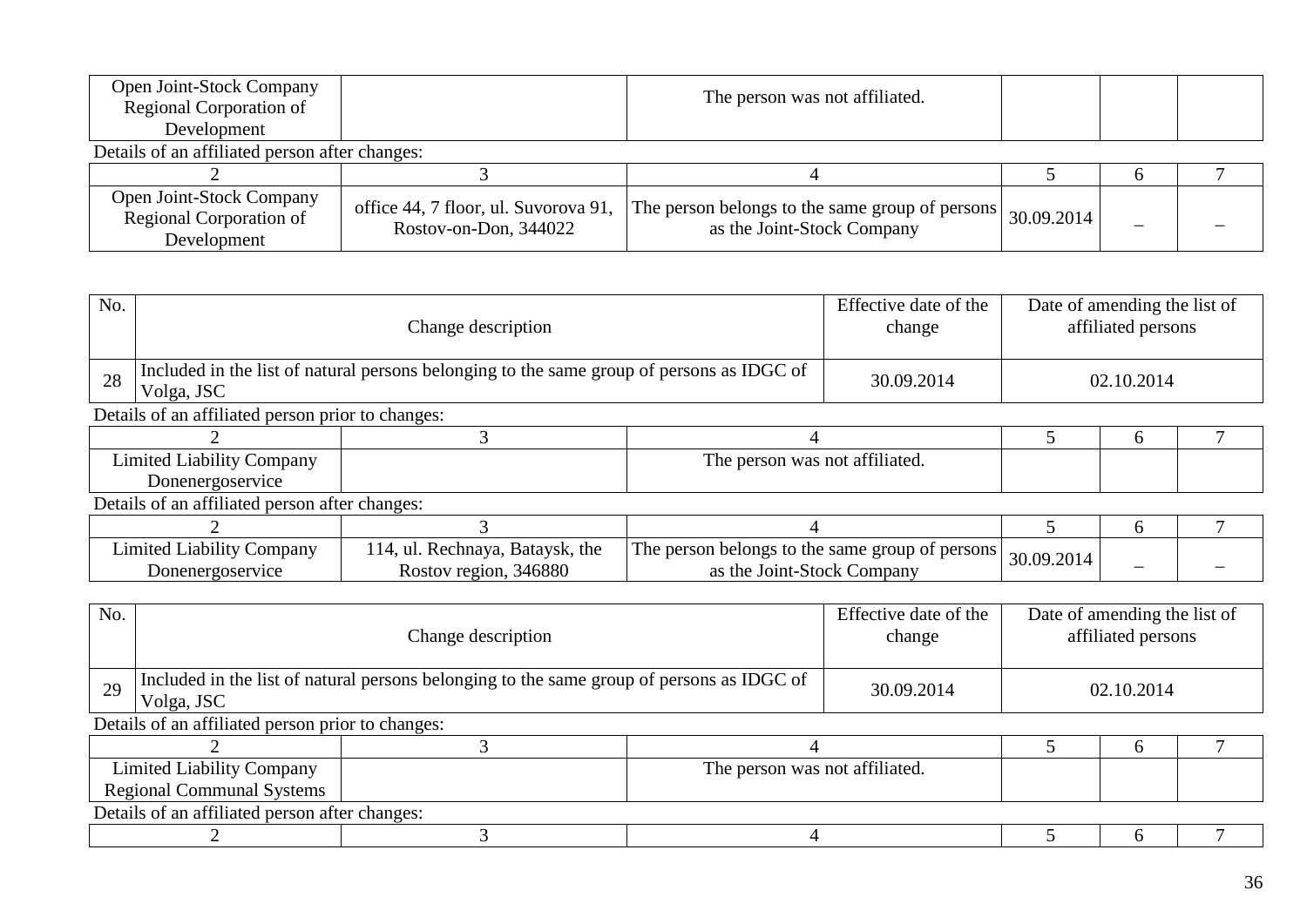| _1m1ted_<br>Company<br>$\text{\Leftrightarrow}$ $\blacksquare$ $\blacksquare$ | [187/189, ul. Sovetskaya, Shakhty, | $\gamma$ , the The person belongs to the same group of persons | 2014 |                          |  |
|-------------------------------------------------------------------------------|------------------------------------|----------------------------------------------------------------|------|--------------------------|--|
| Regional<br>. :ommunal :<br>Systems                                           | 346500<br>Rostov region.           | Joint-Stock <b>'</b><br>Companv<br>as the                      |      | $\overline{\phantom{a}}$ |  |

| No. |                                                   | Change description                                                                        |                                |  |  | Date of amending the list of<br>affiliated persons |  |  |  |
|-----|---------------------------------------------------|-------------------------------------------------------------------------------------------|--------------------------------|--|--|----------------------------------------------------|--|--|--|
| 30  | Volga, JSC                                        | Included in the list of natural persons belonging to the same group of persons as IDGC of |                                |  |  | 02.10.2014                                         |  |  |  |
|     | Details of an affiliated person prior to changes: |                                                                                           |                                |  |  |                                                    |  |  |  |
|     |                                                   |                                                                                           |                                |  |  | h                                                  |  |  |  |
|     | Goncharov                                         |                                                                                           | The person was not affiliated. |  |  |                                                    |  |  |  |
|     | Viktor Germanovich                                |                                                                                           |                                |  |  |                                                    |  |  |  |
|     | Details of an affiliated person after changes:    |                                                                                           |                                |  |  |                                                    |  |  |  |
|     |                                                   |                                                                                           |                                |  |  | h                                                  |  |  |  |
|     |                                                   |                                                                                           |                                |  |  |                                                    |  |  |  |

| .onch<br>:harov<br>$- \cdot -$<br>anovich | 1 he<br>$\sim$<br>ersons<br>'ongs<br>same<br>group<br>$\cdots$<br>ా $\alpha$ the $\beta$ .<br>Stock<br>Company<br>-the<br>ഹ<br>JOINT | 30.0<br>ററ<br>ΩC | $\overline{\phantom{0}}$ |  |
|-------------------------------------------|--------------------------------------------------------------------------------------------------------------------------------------|------------------|--------------------------|--|
| IKUJ<br>1.1                               | $\mathbf{a}$                                                                                                                         |                  |                          |  |

| No. | Change description                                                                                      |  |                                                                               | Effective date of the<br>change | Date of amending the list of | affiliated persons |  |  |
|-----|---------------------------------------------------------------------------------------------------------|--|-------------------------------------------------------------------------------|---------------------------------|------------------------------|--------------------|--|--|
| 31  | Included in the list of natural persons belonging to the same group of persons as IDGC of<br>Volga, JSC |  |                                                                               | 30.09.2014                      | 02.10.2014                   |                    |  |  |
|     | Details of an affiliated person prior to changes:                                                       |  |                                                                               |                                 |                              |                    |  |  |
|     |                                                                                                         |  |                                                                               |                                 |                              | <sub>b</sub>       |  |  |
|     | Kravtsov                                                                                                |  | The person was not affiliated.                                                |                                 |                              |                    |  |  |
|     | Gennadiy Ivanovich                                                                                      |  |                                                                               |                                 |                              |                    |  |  |
|     | Details of an affiliated person after changes:                                                          |  |                                                                               |                                 |                              |                    |  |  |
|     |                                                                                                         |  |                                                                               |                                 | 6                            |                    |  |  |
|     | Kravtsov<br>Gennadiy Ivanovich                                                                          |  | The person belongs to the same group of persons<br>as the Joint-Stock Company |                                 | 30.09.2014                   |                    |  |  |

| No. |                   | Effective date of the | Date of amending the list of |
|-----|-------------------|-----------------------|------------------------------|
|     | hange description | change                | 0.011<br>attiliated persons  |
|     |                   |                       |                              |

 $\mathsf{r}$